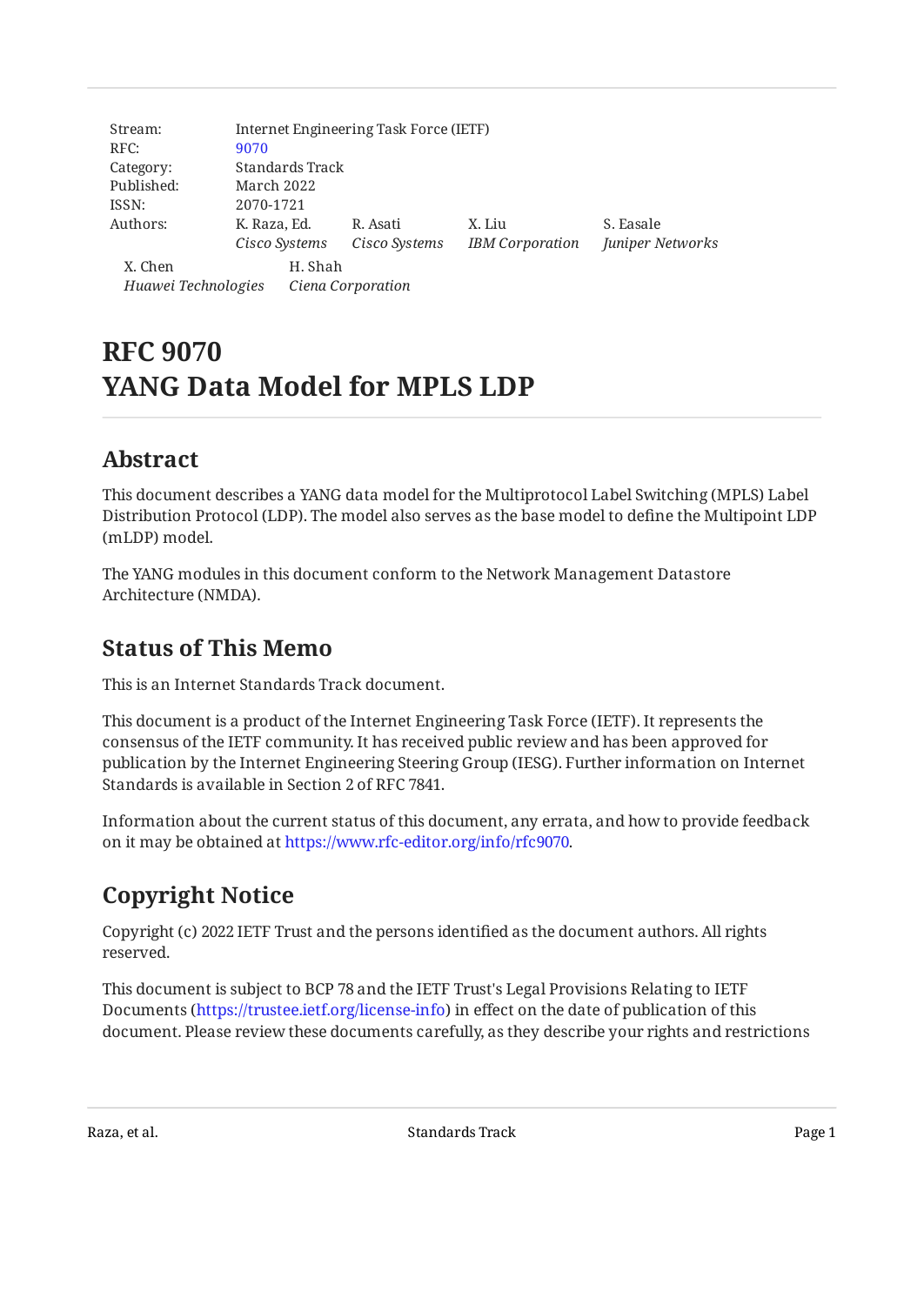with respect to this document. Code Components extracted from this document must include Revised BSD License text as described in Section 4.e of the Trust Legal Provisions and are provided without warranty as described in the Revised BSD License.

## <span id="page-1-0"></span>**[Table of Contents](#page-1-0)**

- [1](#page-2-0). [Introduction](#page-2-0)
	- [1.1.](#page-2-1) [Base and Extended](#page-2-1)
- [2](#page-3-0). Specifi[cation of Requirements](#page-3-0)
- [3](#page-3-1). [Overview](#page-3-1)
- [4](#page-5-0). [The Complete Tree](#page-5-0)
- [5](#page-13-0). Confi[guration](#page-13-0)
	- [5.1.](#page-16-0) Confi[guration Hierarchy](#page-16-0)
		- [5.1.1](#page-16-1). [Global Parameters](#page-16-1)
		- [5.1.2](#page-17-0). [Capabilities Parameters](#page-17-0)
		- [5.1.3](#page-17-1). [Per-Address-Family Parameters](#page-17-1)
		- [5.1.4](#page-17-2). [Hello Discovery Parameters](#page-17-2)
		- [5.1.5](#page-17-3). [Peer Parameters](#page-17-3)
		- [5.1.6](#page-18-0). [Forwarding Parameters](#page-18-0)
- [6](#page-18-1). [Operational State](#page-18-1)
	- [6.1.](#page-18-2) [Adjacency State](#page-18-2)
	- [6.2.](#page-19-0) [Peer State](#page-19-0)
	- [6.3.](#page-20-0) [Bindings State](#page-20-0)
	- [6.4.](#page-22-0) [Capabilities State](#page-22-0)
- [7](#page-22-1). Notifi[cations](#page-22-1)
- [8](#page-23-0). [Action](#page-23-0)
- [9](#page-23-1). [YANG Speci](#page-23-1)fication
	- [9.1.](#page-23-2) [Base](#page-23-2)
	- [9.2.](#page-49-0) [Extended](#page-49-0)
- [10](#page-67-0). [Security Considerations](#page-67-0)
	- [10.1.](#page-67-1) [YANG Data Model](#page-67-1)
		- [10.1.1.](#page-67-2) [Writable Nodes](#page-67-2)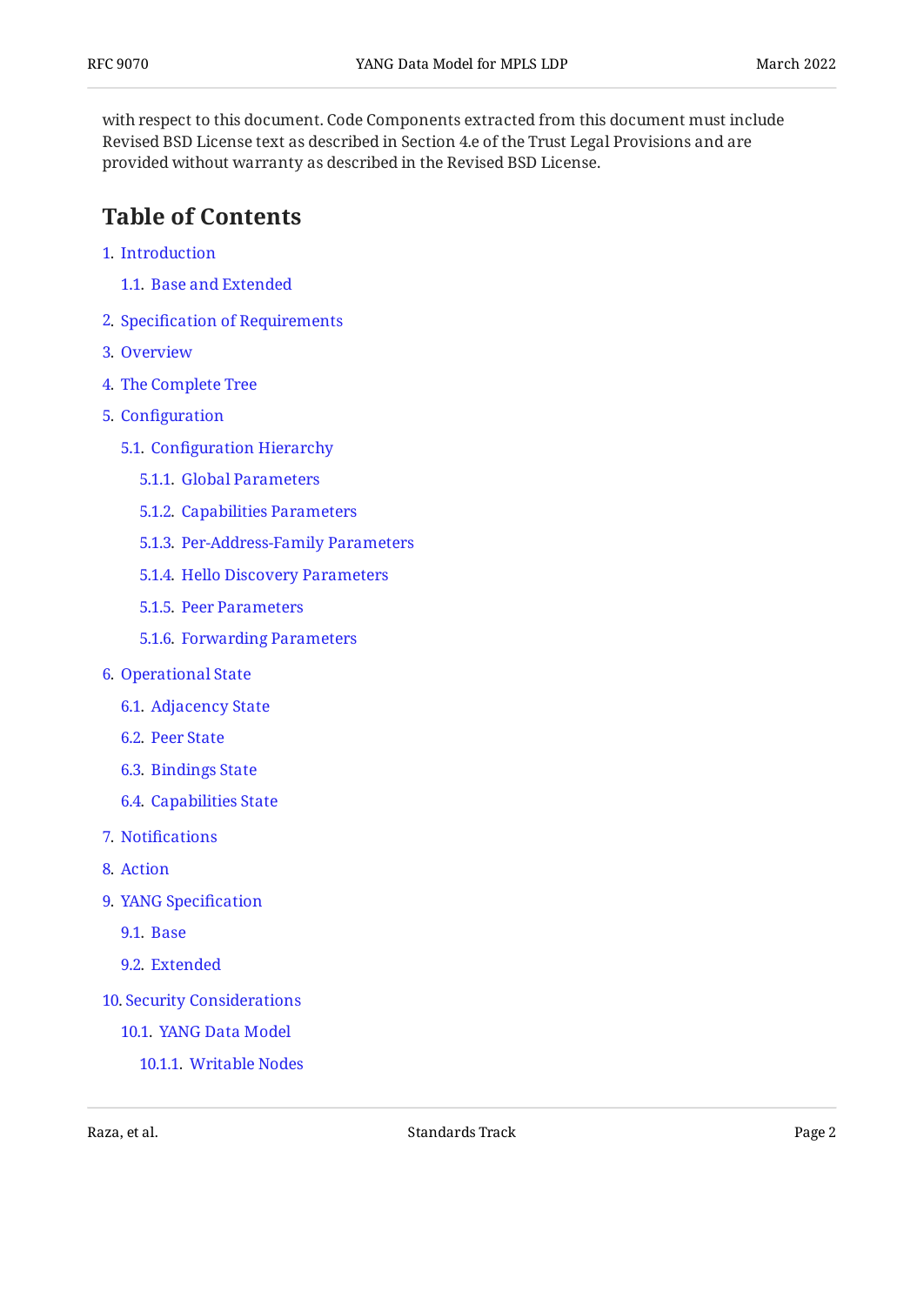[10.1.2.](#page-68-0) [Readable Nodes](#page-68-0) [10.1.3.](#page-69-0) [RPC Operations](#page-69-0) [10.1.4.](#page-69-1) Notifi[cations](#page-69-1) [11](#page-69-2). [IANA Considerations](#page-69-2) [12](#page-69-3). [Normative References](#page-69-3) [13](#page-72-0). [Informative References](#page-72-0) [Appendix A.](#page-72-1) [Data Tree Example](#page-72-1) [Acknowledgments](#page-77-0) **[Contributors](#page-77-1)** [Authors' Addresses](#page-78-0)

### <span id="page-2-0"></span>**[1. Introduction](#page-2-0)**

The Network Configuration Protocol (NETCONF) [RFC6241] is one of the network management protocols that defines mechanisms to manage network devices. YANG [RFC6020] [RFC7950] is a modular language that represents data structures in an XML tree format and is used as a data modeling language for NETCONF.

This document introduces a YANG data model for the MPLS Label Distribution Protocol (LDP) [[RFC5036\]](#page-70-2). This model also covers LDP IPv6 [RFC7552] and LDP capability [\[RFC5561](#page-70-3)] specifications.

The data model is defined for the following constructs that are used for managing the protocol:

- Configuration •
- Operational State •
- Executables (Actions) •
- Notifications •

This document is organized to define the data model for each of the above constructs in the sequence as listed above.

### <span id="page-2-1"></span>**[1.1. Base and Extended](#page-2-1)**

The configuration and state items are divided into the following two broad categories:

- Base •
- Extended •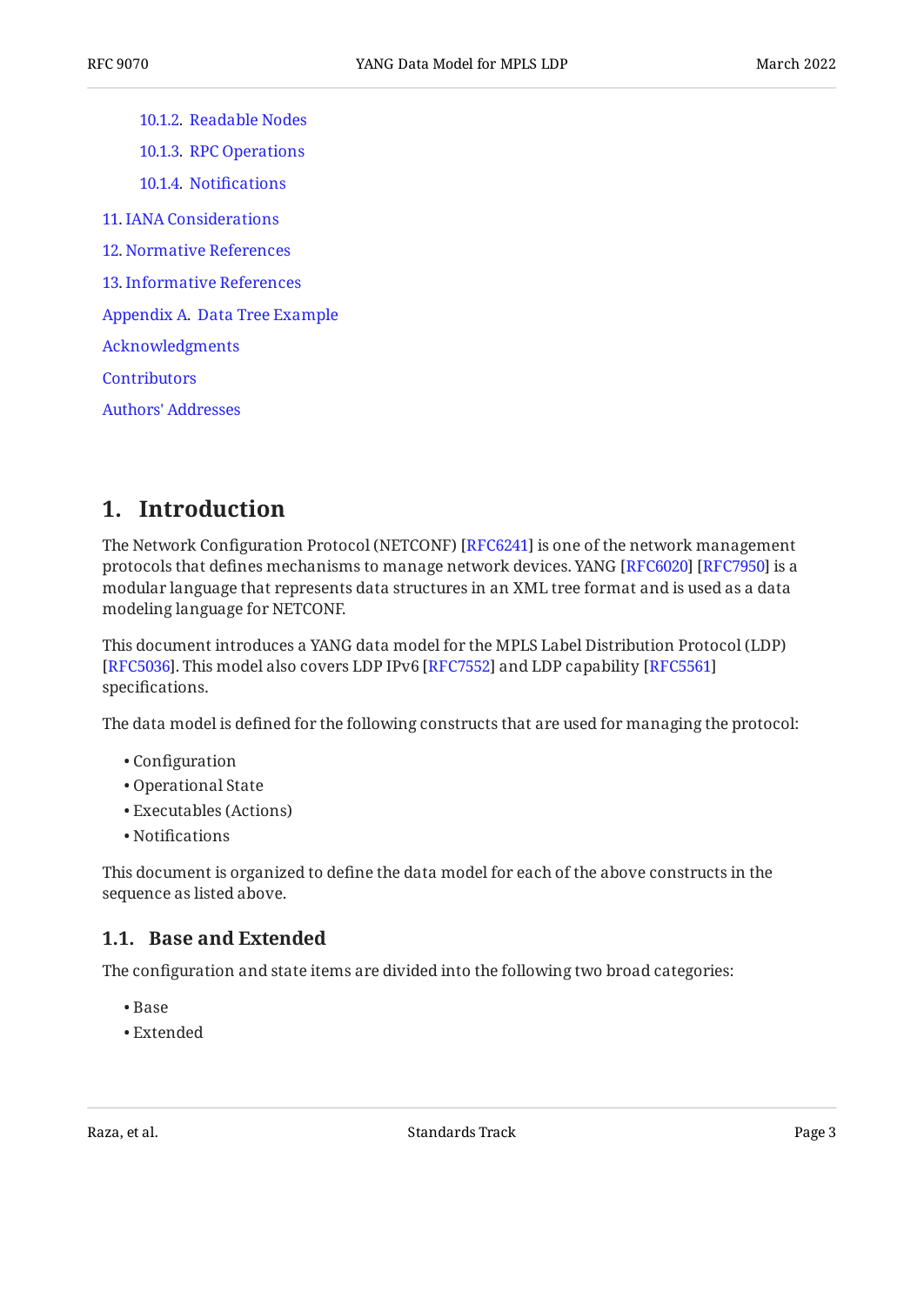The "base" category contains the basic and fundamental features that are covered in LDP base specification [RFC5036] and constitute the minimum requirements for a typical base LDP  $\,$ deployment, whereas the "extended" category contains other non-base features. All the items in a base category are mandatory and, hence, no "if-feature" is allowed under the "base" category. The base and extended categories are defined in their own modules as described later.

The examples of a base feature include the configuration of LDP lsr-id, enabling LDP interfaces, setting passwords for LDP sessions, etc., whereas the examples of an extended feature include inbound/outbound label policies, IGP Sync [RFC5443], downstream on demand, etc. It is worth highlighting that LDP IPv6 [RFC7552] is also categorized as an extended feature.

While "base" model support will suffice for small deployments, it is expected that large deployments will require both "base" and "extended" model support from the vendors.

### <span id="page-3-0"></span>**[2. S](#page-3-0)pecifi[cation of Requirements](#page-3-0)**

<span id="page-3-1"></span>In this document, the word "IP" is used to refer to both IPv4 and IPv6 unless otherwise explicitly stated. For example, "IP address family" should be read as "IPv4 and/or IPv6 address family".

### **[3. Overview](#page-3-1)**

This document defines two new modules for LDP YANG support:

"ietf-mpls-ldp"

A module that specifies the base LDP features and augments /rt:routing/rt:control-plane-protocols/rt:control-plane-protocol defined in [\[RFC8349\]](#page-71-2). We define the new identity 'mpls-ldp' for LDP; the model allows only a single instance of 'mpls-ldp'.

"ietf-mpls-ldp-extended"

A module that specifies the extended LDP features and augments the base LDP module.

It is to be noted that the mLDP YANG data model [MPLS-MLDP-YANG] augments LDP base and extended modules to specify the mLDP-specific base and extended features.

There are four types of containers in our module(s):

- Read-write parameters for configuration ([Section 5\)](#page-13-0)
- Read-only parameters for operational state ([Section 6\)](#page-18-1)
- Notifications for events [\(Section 7](#page-22-1))
- RPCs for executing commands to perform some action [\(Section 8](#page-23-0)) •

The modules in this document conform to the Network Management Datastore Architecture  $(NMDA)$  defined in  $[RFC8342]$ . The operational state data is combined with the associated configuration data in the same hierarchy [[RFC8407\]](#page-71-4). When protocol states are retrieved from the NMDA operational state datastore, the returned states cover all "config true" (rw) and "config false" (ro) nodes defined in the schema.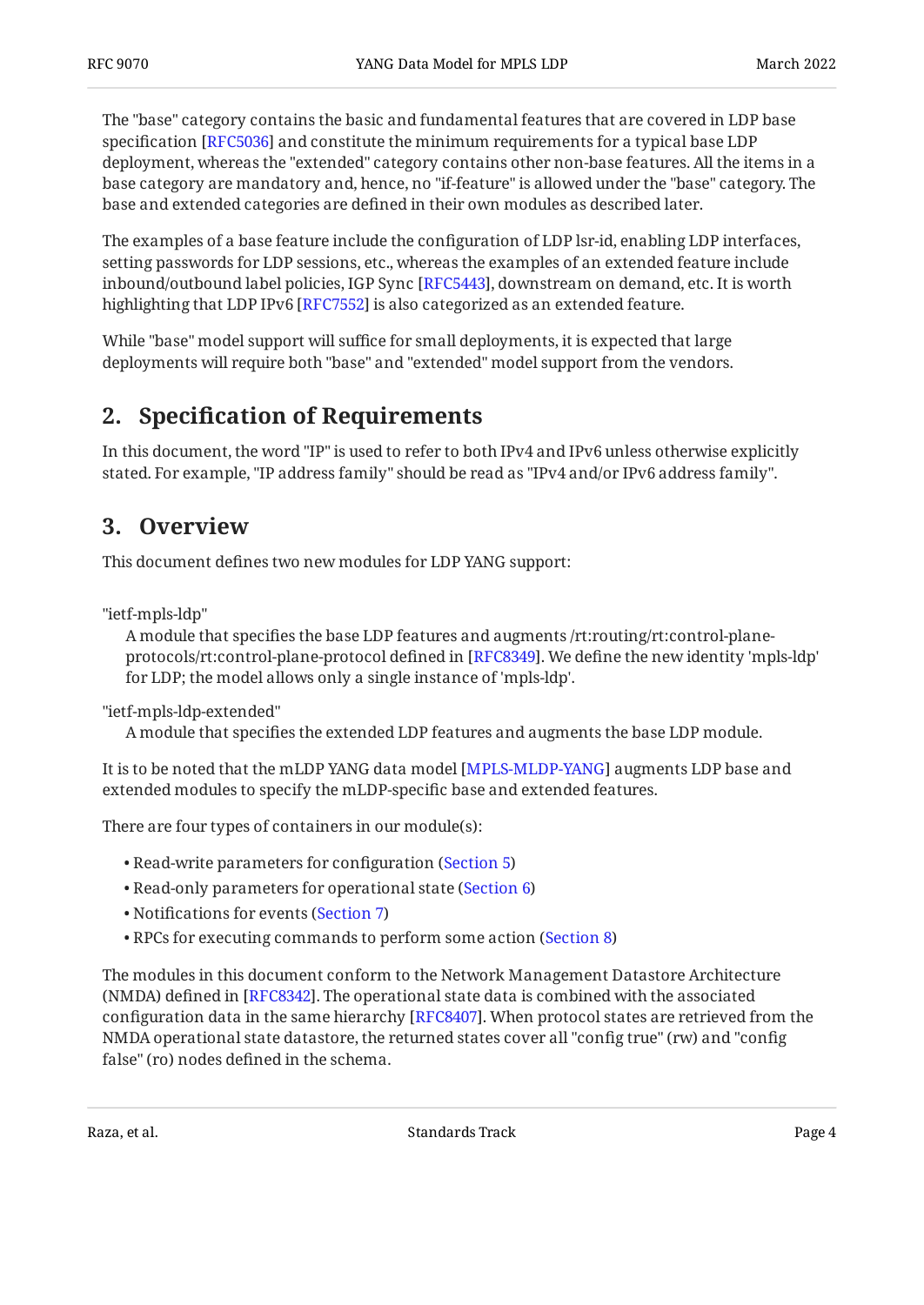The following diagram depicts high-level LDP YANG tree organization and hierarchy:

<span id="page-4-0"></span>

#### *[Figure 1: LDP YANG Tree Organization](#page-4-0)*

Before going into data model details, it is important to take note of the following points:

- $\bullet$  This model aims to address only the core LDP parameters as per RFC specification, as well as well-known and widely deployed manageability controls (such as label filtering policies to apply filtering rules on the assignment, advertisement, and acceptance for label bindings). Any vendor-specific feature should be defined in a vendor-specific augmentation of this model.
- $\bullet$  Multi-topology LDP [\[RFC7307\]](#page-72-3) is beyond the scope of this document.
- This model does not cover any applications running on top of LDP, nor does it cover any Operations, Administration, and Maintenance (OAM) procedures for LDP.
- $\bullet$  This model is a VRF-centric model. It is important to note that [[RFC4364\]](#page-72-4) defines VPN Routing and Forwarding (VRF) tables and default forwarding tables as different; however, from a YANG modeling perspective, this introduces unnecessary complications; hence, we are treating the default forwarding table as just another VRF.
- $\bullet$  A "network-instance", as defined in [\[RFC8529](#page-71-5)], refers to a VRF instance (both default and nondefault) within the scope of this model.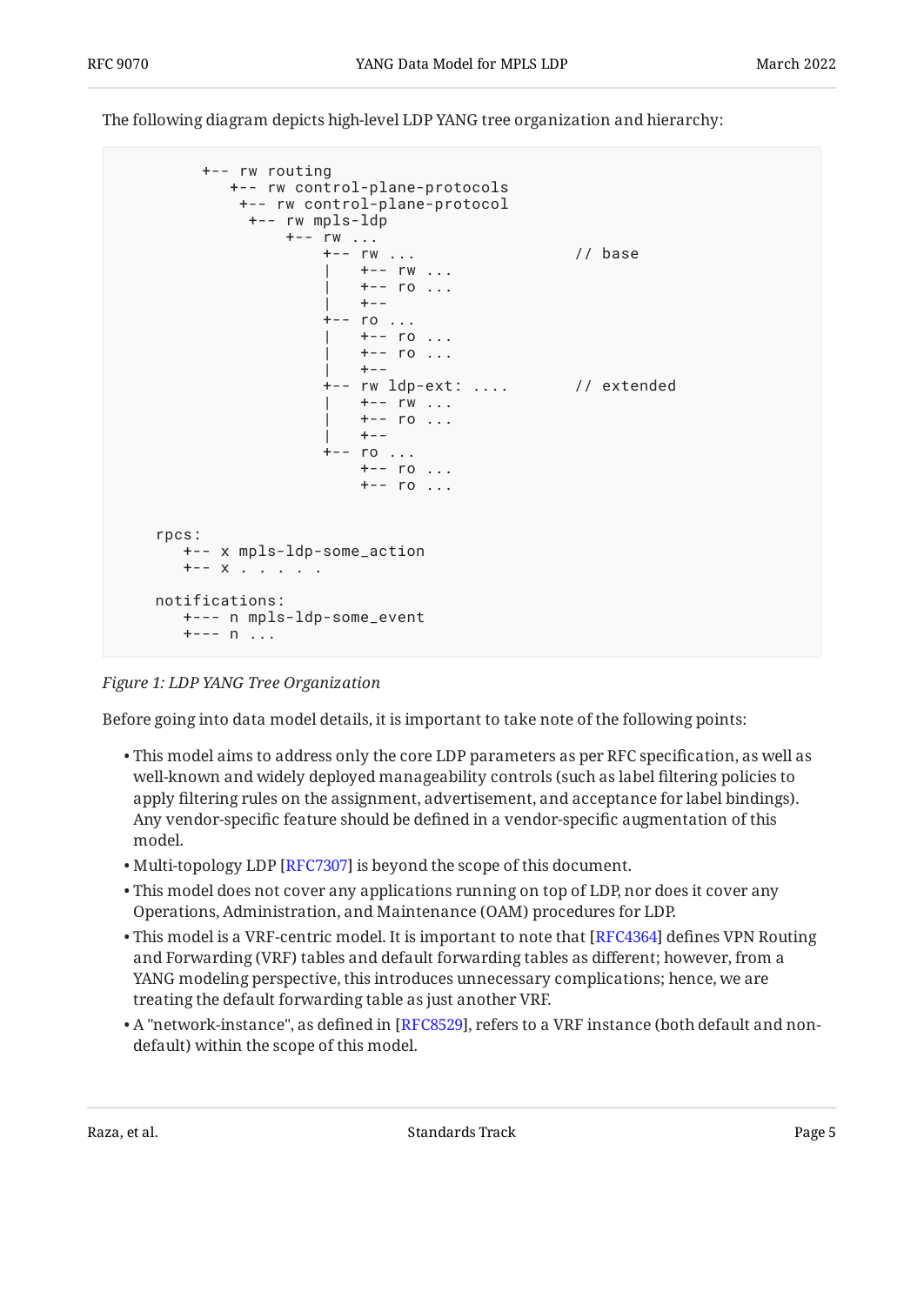- This model supports two address families, namely, "ipv4" and "ipv6". •
- This model assumes platform-wide label space (i.e., label space Id of zero). However, when upstream label assignment [RFC6389] is in use, an upstream assigned label is looked up in a Context-Specific Label Space as defined in [RFC5331].
- The label and peer policies (including filters) are defined using prefix-set and neighbor-set, respectively, as defined in the routing-policy model [RFC9067].  $\,$
- This model uses the terms LDP "neighbor/adjacency", "session", and "peer" with the following semantics:

Neighbor/Adjacency: An LDP-enabled Label Switching Router (LSR) that is discovered through LDP discovery mechanisms.

Session: An LDP neighbor with whom a TCP connection has been established.

Peer: An LDP session that has successfully progressed beyond its initialization phase and is either already exchanging the bindings or is ready to do so.

It is to be noted that LDP Graceful Restart (GR) mechanisms defined in [RFC3478] allow keeping the exchanged bindings for some time after a session goes down with a peer. We refer to such a state as belonging to a "stale" peer, i.e., keeping peer bindings from a peer with whom currently there is either no connection established or connection is established but the GR session is in recovery state. When used in this document, the above terms will refer strictly to the semantics and definitions defined for them.

A simplified graphical tree representation of base and extended LDP YANG data models is presented in [Figure 2.](#page-6-0) The meaning of the symbols in these tree diagrams is defined in [\[RFC8340\]](#page-72-5).

The actual YANG specification for base and extended modules is captured in [Section 9.](#page-23-1)

While presenting the YANG tree view and actual specification, this document assumes readers are familiar with the concepts of YANG modeling, its presentation, and its compilation.

# <span id="page-5-0"></span>**[4. The Complete Tree](#page-5-0)**

<span id="page-5-1"></span>The following is a complete tree representation of configuration, state, notification, and RPC items under LDP base and extended modules.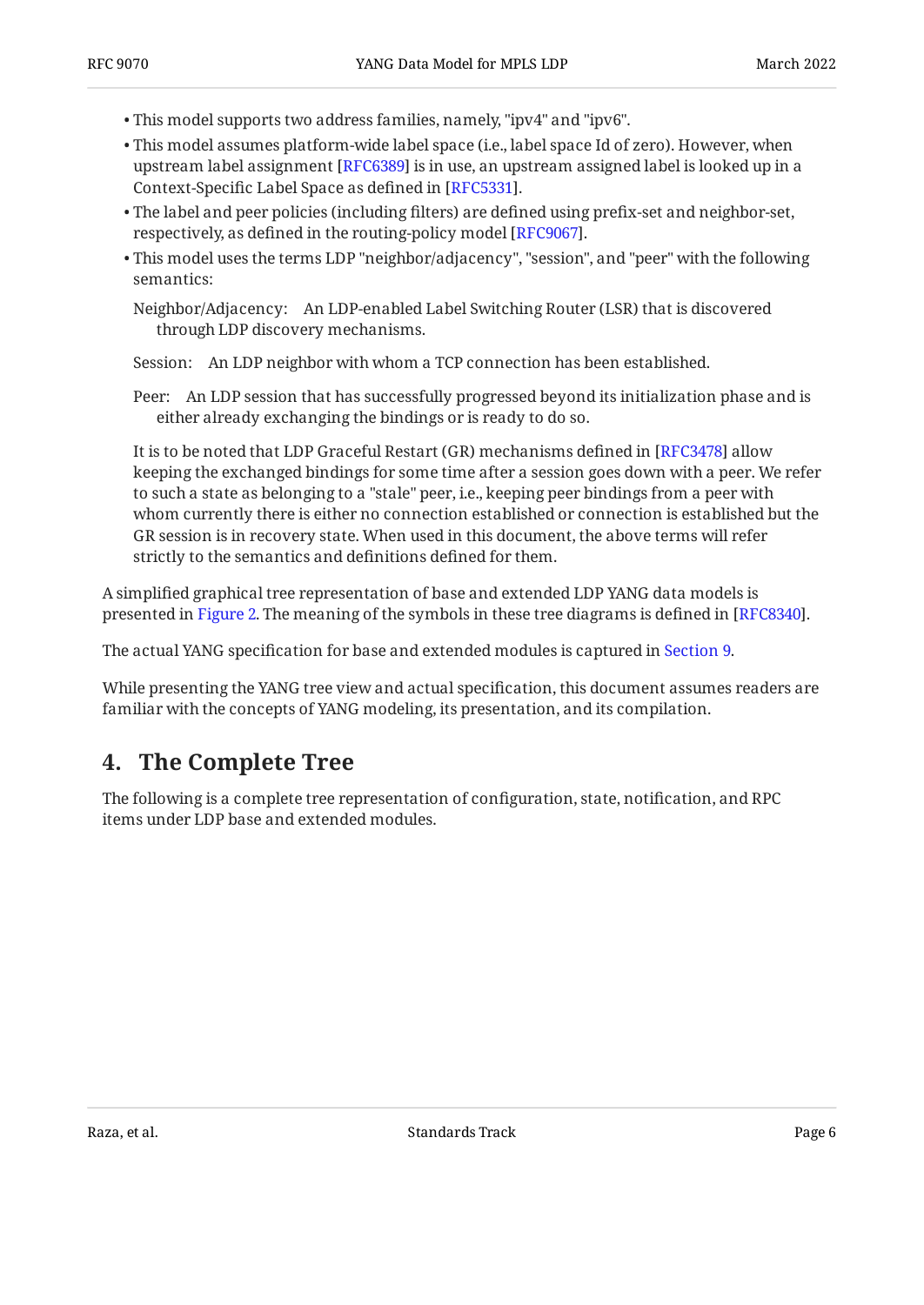```
module: ietf-mpls-ldp
   augment /rt:routing/rt:control-plane-protocols
              /rt:control-plane-protocol:
     +--rw mpls-ldp
         +--rw global
            | +--rw capability
 | | +--rw ldp-ext:end-of-lib {capability-end-of-lib}?
 | | | +--rw ldp-ext:enabled? boolean
               | | +--rw ldp-ext:typed-wildcard-fec
                        | | | {capability-typed-wildcard-fec}?
                  | | | +--rw ldp-ext:enabled? boolean
               | | +--rw ldp-ext:upstream-label-assignment
                        | | {capability-upstream-label-assignment}?
                   | | +--rw ldp-ext:enabled? boolean
            | +--rw graceful-restart
               | | +--rw enabled? boolean
               | | +--rw reconnect-time? uint16
               | | +--rw recovery-time? uint16
               | | +--rw forwarding-holdtime? uint16
               | | +--rw ldp-ext:helper-enabled? boolean
                        | | {graceful-restart-helper-mode}?
           +--rw lsr-id? | | rt-types:router-id
            | +--rw address-families
              +--rw ipv4!
                   | | | +--rw enabled? boolean
                   | | | +--ro label-distribution-control-mode? enumeration
                   | | | +--ro bindings
                      | | | | +--ro address* [address]
                        | | | | | +--ro address inet:ipv4-address
                         | | | | | +--ro advertisement-type? advertised-received
                         | | | | | +--ro peer
                             | | | | | +--ro lsr-id? leafref
                            +--ro label-space-id?
                     +--ro fec-label* [fec]
                         | | | | +--ro fec inet:ipv4-prefix
                         | | | | +--ro peer*
                             [lsr-id label-space-id advertisement-type]<br>--ro lsr-id        leafref
                            +--ro lsr-id
                             | | | | +--ro label-space-id leafref
                             | | | | +--ro advertisement-type
                                     advertised-received
                            +--ro label?
                                      | | | | | rt-types:mpls-label
                            +--ro used-in-forwarding? boolean
                   | | | +--rw ldp-ext:label-policy
                      | | | | +--rw ldp-ext:advertise
                         | | | | | +--rw ldp-ext:egress-explicit-null
                        | +--rw ldp-ext:enabled? boolean
                         | | | | | +--rw ldp-ext:prefix-list?
                                  | | | | | prefix-list-ref
                      | | | | +--rw ldp-ext:accept
                        | | | | | +--rw ldp-ext:prefix-list? prefix-list-ref
                      | | | | +--rw ldp-ext:assign
                               | | | | {policy-label-assignment-config}?
                         | | | | +--rw ldp-ext:independent-mode
                         | +--rw ldp-ext:prefix-list? prefix-list-ref
```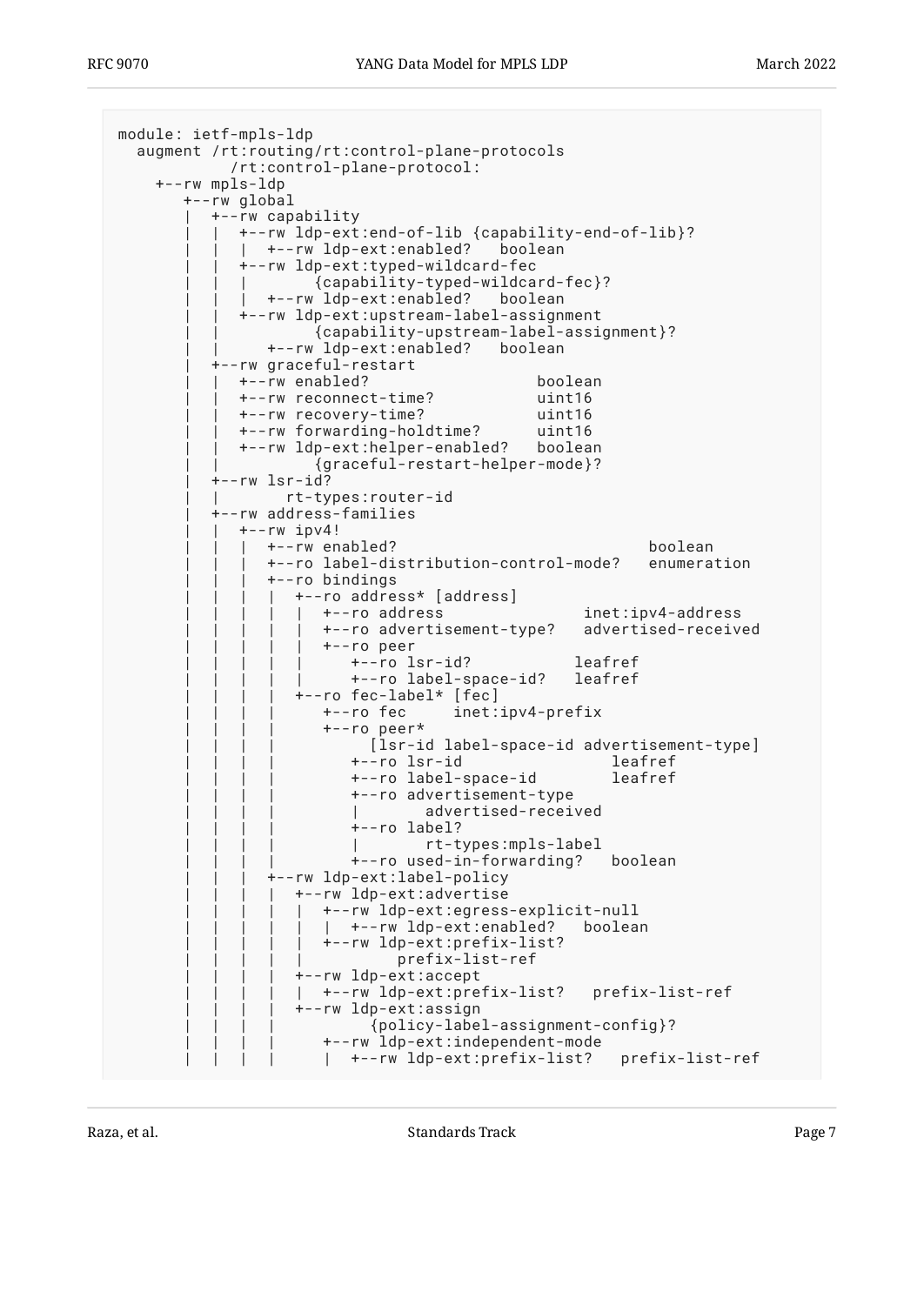| | | | +--rw ldp-ext:ordered-mode | | | | {policy-ordered-label-config}? | | | | +--rw ldp-ext:egress-prefix-list? | | | | prefix-list-ref | | | +--rw ldp-ext:transport-address? inet:ipv4-address | | +--rw ldp-ext:ipv6! | | +--rw ldp-ext:enabled? | | | boolean | | +--rw ldp-ext:label-policy | | | +--rw ldp-ext:advertise | | | | +--rw ldp-ext:egress-explicit-null |  $+-rw$  ldp-ext:enabled? boolean | | | | +--rw ldp-ext:prefix-list? | | | | prefix-list-ref | | | +--rw ldp-ext:accept | | | | +--rw ldp-ext:prefix-list? prefix-list-ref | | | +--rw ldp-ext:assign | | | {policy-label-assignment-config}? | | | +--rw ldp-ext:independent-mode | | | | +--rw ldp-ext:prefix-list? prefix-list-ref | | | +--rw ldp-ext:ordered-mode | | | {policy-ordered-label-config}? | | | +--rw ldp-ext:egress-prefix-list? prefix-list-ref | | +--rw ldp-ext:transport-address inet:ipv6-address | | +--ro ldp-ext:label-distribution-control-mode? enumeration | | +--ro ldp-ext:bindings | | +--ro ldp-ext:address\* [address] | | | +--ro ldp-ext:address inet:ipv6-address | | | +--ro ldp-ext:advertisement-type? advertised-received | | | +--ro ldp-ext:peer | | | +--ro ldp-ext:lsr-id? leafref | | | +--ro ldp-ext:label-space-id? leafref  $+--$ ro ldp-ext: $\overline{f}$ ec-label\* [ $\overline{f}$ ec] | | +--ro ldp-ext:fec inet:ipv6-prefix | | +--ro ldp-ext:peer\* | | [lsr-id label-space-id advertisement-type] | | +--ro ldp-ext:lsr-id leafref +--ro ldp-ext:label-space-id | | +--ro ldp-ext:advertisement-type advertised-received +--ro ldp-ext:label? | | | rt-types:mpls-label | | +--ro ldp-ext:used-in-forwarding? boolean | +--rw ldp-ext:forwarding-nexthop | | {forwarding-nexthop-config}? | | +--rw ldp-ext:interfaces | | +--rw ldp-ext:interface\* [name] | | +--rw ldp-ext:name if:interface-ref | | +--rw ldp-ext:address-family\* [afi] | | +--rw ldp-ext:afi identityref | | +--rw ldp-ext:ldp-disable? boolean | +--rw ldp-ext:igp-synchronization-delay? uint16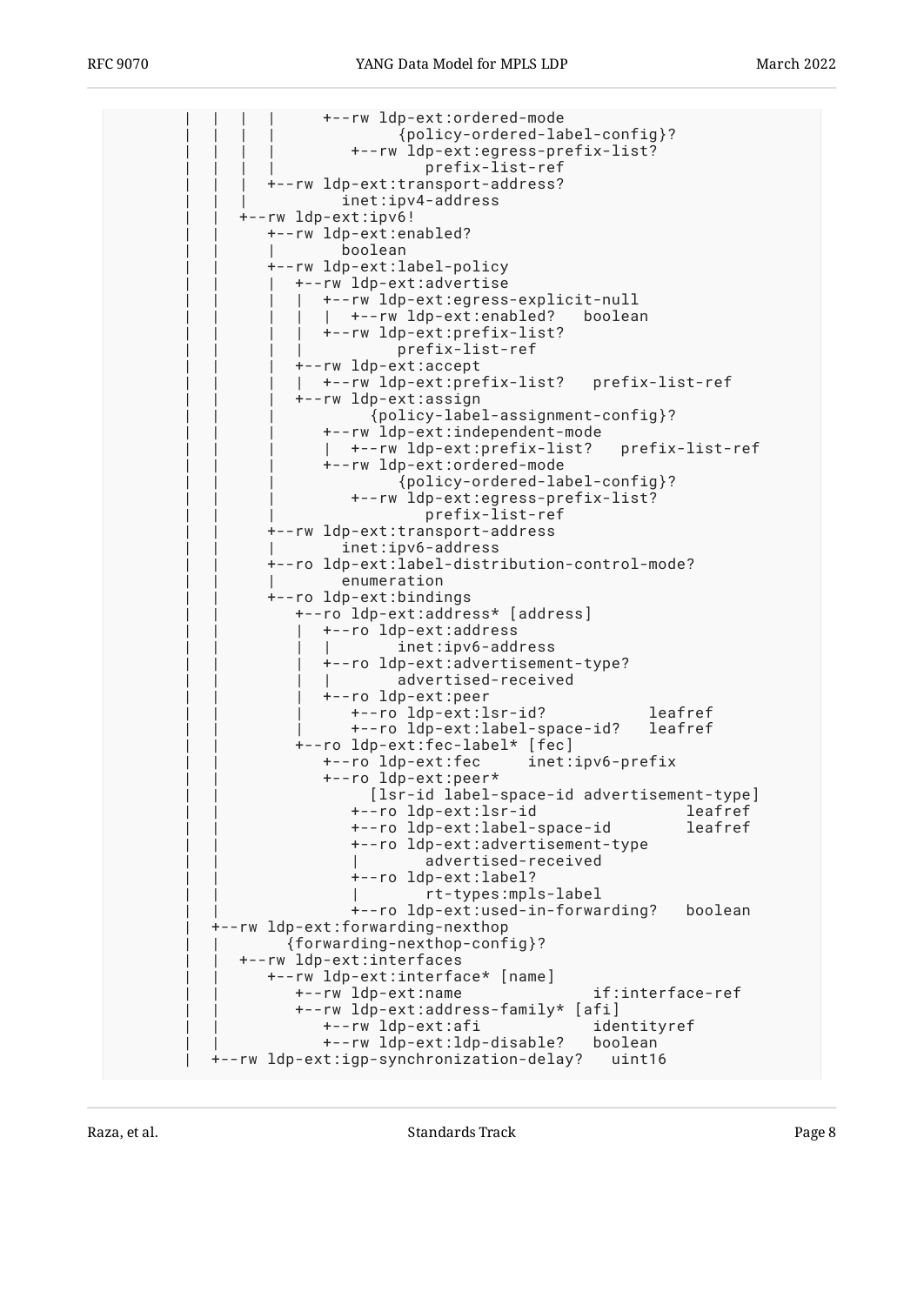+--rw discovery | +--rw interfaces | | +--rw hello-holdtime? uint16 | | +--rw hello-interval? uint16 | | +--rw interface\* [name]  $+--rw$  name if:interface-ref | | +--ro next-hello? uint16 | | +--rw address-families  $+--rw$  ipv4! | | | | +--rw enabled? boolean | | | | +--ro hello-adjacencies | | | | | +--ro hello-adjacency\* [adjacent-address] | | | | | +--ro adjacent-address inet:ipv4-address | | | | | +--ro flag\* identityref | | | | | +--ro hello-holdtime | | | | | | +--ro adjacent? uint16 | | | | | | +--ro negotiated? uint16 | | | | | | +--ro remaining? uint16 | | | | | +--ro next-hello? uint16 | | | | | +--ro statistics | | | | | | +--ro discontinuity-time | | | | | | | yang:date-and-time +--ro hello-received? yang: counter64 | | | | | | +--ro hello-dropped? yang: counter64 | | | | | +--ro peer | | | | | +--ro lsr-id? leafref | | | | | +--ro label-space-id? leafref | | | | +--rw ldp-ext:transport-address? union | | | +--rw ldp-ext:ipv6! | | | +--rw ldp-ext:enabled? boolean | | | +--ro ldp-ext:hello-adjacencies | | | | +--ro ldp-ext:hello-adjacency\* [adjacent-address] | | | | +--ro ldp-ext:adjacent-address inet:ipv6-address +--ro ldp-ext:flag\* identityref | | | | +--ro ldp-ext:hello-holdtime | | | | | +--ro ldp-ext:adjacent? uint16 | | | | | +--ro ldp-ext:negotiated? uint16 +--ro ldp-ext:remaining? | | | | +--ro ldp-ext:next-hello? uint16 | | | | +--ro ldp-ext:statistics | | | | | +--ro ldp-ext:discontinuity-time | intervalue of the panal-time | | | | | +--ro ldp-ext:hello-received? yang: counter64 | | | | | +--ro ldp-ext:hello-dropped? yang: counter64 | | | | +--ro ldp-ext:peer | | | | +--ro ldp-ext:lsr-id? leafref | | | | +--ro ldp-ext:label-space-id? leafref | | | +--rw ldp-ext:transport-address? union | | +--rw ldp-ext:hello-holdtime? uint16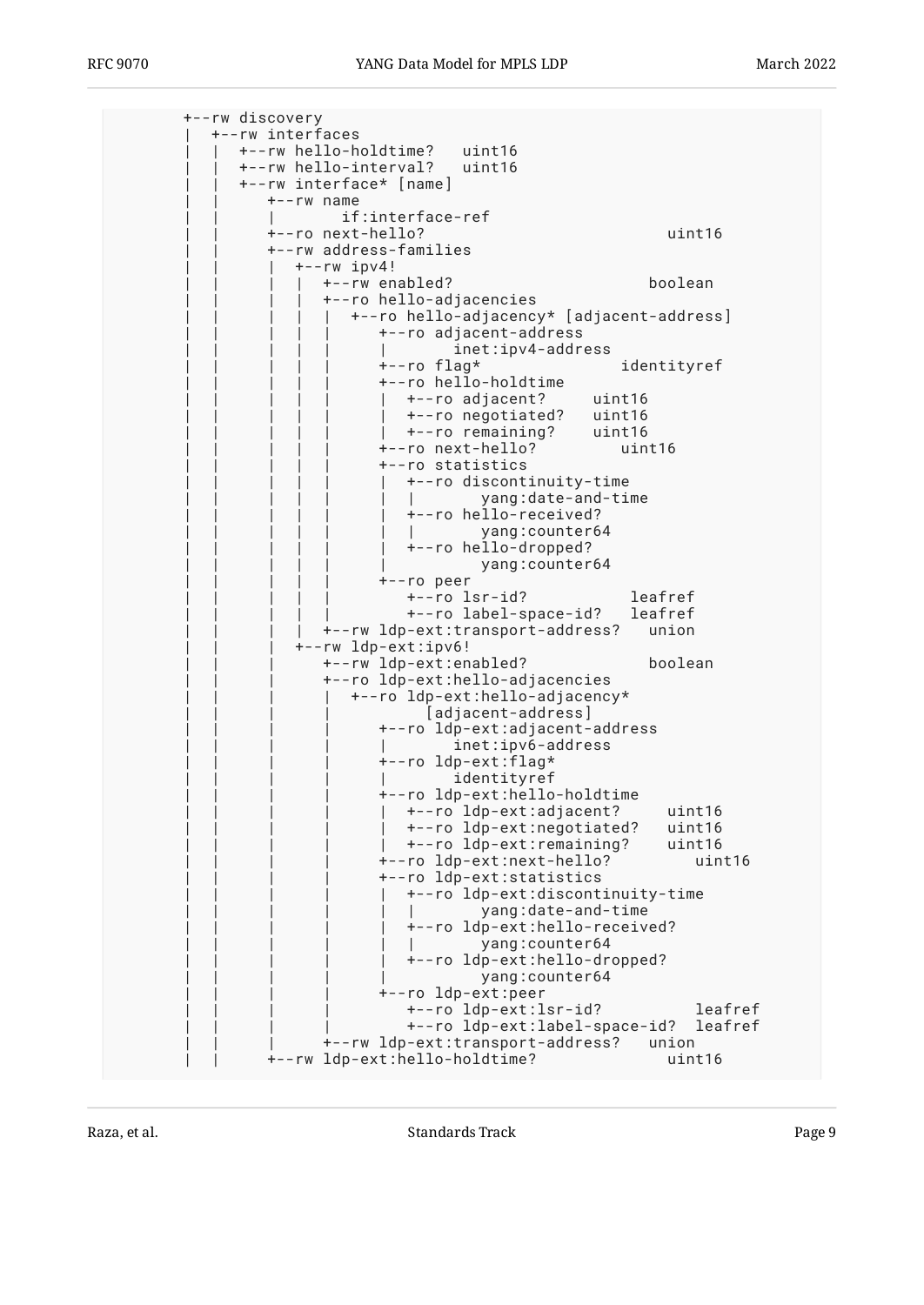| | | {per-interface-timer-config}? | | +--rw ldp-ext:hello-interval? uint16 | | | {per-interface-timer-config}? | | +--rw ldp-ext:igp-synchronization-delay? uint16 | | {per-interface-timer-config}? | +--rw targeted | +--rw hello-holdtime? uint16 | +--rw hello-interval? uint16 | +--rw hello-accept | | +--rw enabled? boolean | | +--rw ldp-ext:neighbor-list? neighbor-list-ref | | {policy-targeted-discovery-config}? | +--rw address-families | +--rw ipv4! | | +--ro hello-adjacencies | | | +--ro hello-adjacency\* [local-address adjacent-address] | | | +--ro local-address inet:ipv4-address | | | +--ro adjacent-address inet:ipv4-address identityref | | | +--ro hello-holdtime | | | | +--ro adjacent? uint16 | | | | +--ro negotiated? uint16 | | | | +--ro remaining? uint16 | | | +--ro next-hello? uint16 | | | +--ro statistics | | | | +--ro discontinuity-time | | | | | yang:date-and-time | | | | +--ro hello-received? yang: counter64 | | | | +--ro hello-dropped? yang: counter64 | | | +--ro peer | | | +--ro lsr-id? leafref +--ro label-space-id? | | +--rw target\* [adjacent-address] | | +--rw adjacent-address inet:ipv4-address | | +--rw enabled? boolean +--rw local-address? | +--rw ldp-ext:ipv6! | +--ro ldp-ext:hello-adjacencies | | +--ro ldp-ext:hello-adjacency\* [local-address adjacent-address] | | +--ro ldp-ext:local-address inet:ipv6-address | | +--ro ldp-ext:adjacent-address inet:ipv6-address +--ro ldp-ext:flag\* identityref | | +--ro ldp-ext:hello-holdtime | | | +--ro ldp-ext:adjacent? uint16 | | | +--ro ldp-ext:negotiated? uint16 | | | +--ro ldp-ext:remaining? uint16 | | +--ro ldp-ext:next-hello? uint16 | | +--ro ldp-ext:statistics | | | +--ro ldp-ext:discontinuity-time | | | | yang:date-and-time | | | +--ro ldp-ext:hello-received?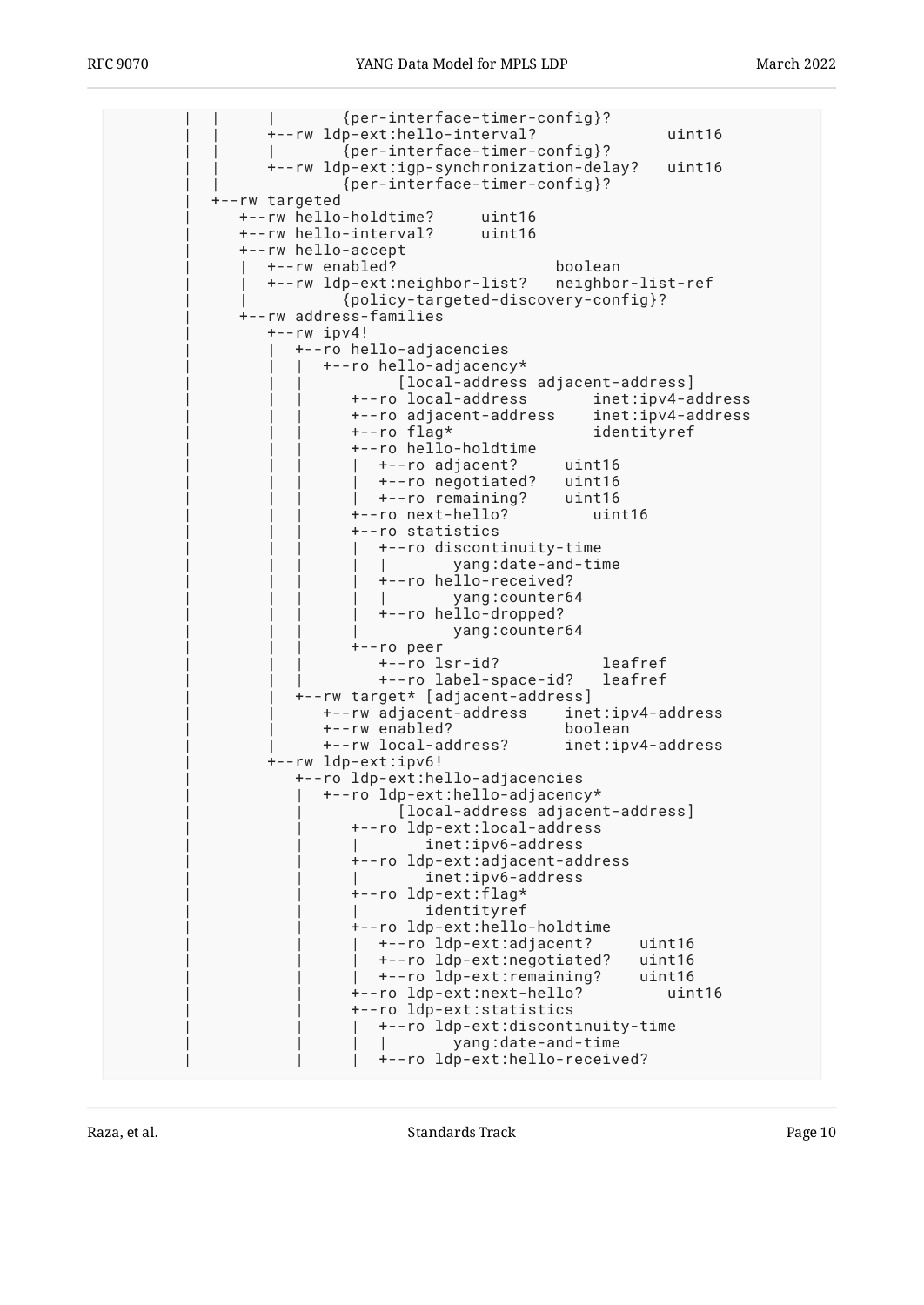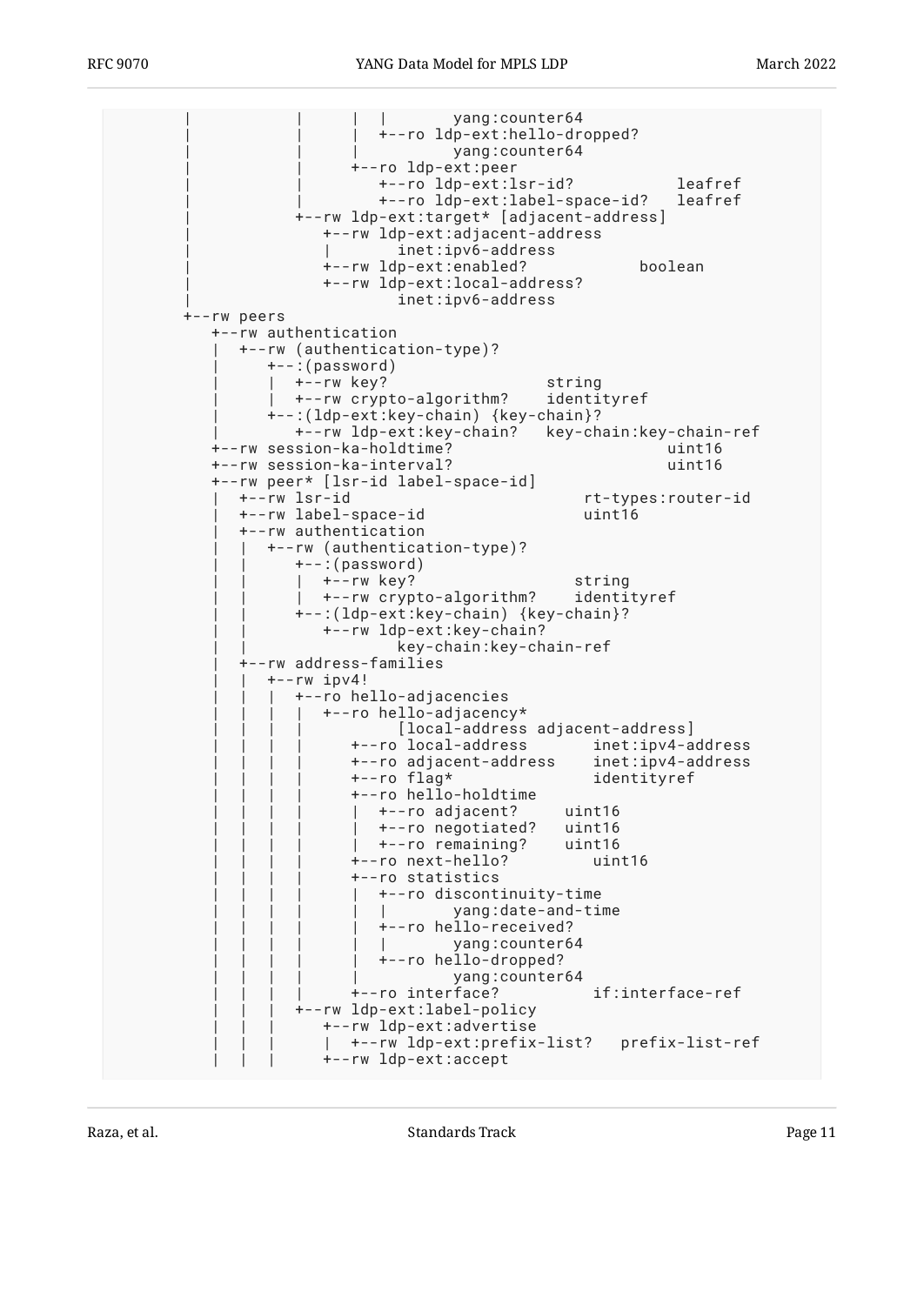| | | +--rw ldp-ext:prefix-list? prefix-list-ref | | +--rw ldp-ext:ipv6! | | +--ro ldp-ext:hello-adjacencies | | | +--ro ldp-ext:hello-adjacency\* [local-address adjacent-address] | | | +--ro ldp-ext:local-address inet:ipv6-address | | | +--ro ldp-ext:adjacent-address inet:ipv6-address +--ro ldp-ext:flag\* identityref | | | +--ro ldp-ext:hello-holdtime | | | | +--ro ldp-ext:adjacent? uint16 | | | | +--ro ldp-ext:negotiated? uint16 | | | | +--ro ldp-ext:remaining? uint16 | | | +--ro ldp-ext:next-hello? uint16 | | | +--ro ldp-ext:statistics | | | | +--ro ldp-ext:discontinuity-time | | | | | yang:date-and-time | | | | +--ro ldp-ext:hello-received? yang: counter64 | | | | +--ro ldp-ext:hello-dropped? yang: counter64 | | | +--ro ldp-ext:interface? if:interface-ref | | +--rw ldp-ext:label-policy | | +--rw ldp-ext:advertise | | | +--rw ldp-ext:prefix-list? prefix-list-ref | | +--rw ldp-ext:accept | | +--rw ldp-ext:prefix-list? prefix-list-ref | +--ro label-advertisement-mode | | +--ro local? label-adv-mode | | +--ro peer? label-adv-mode | | +--ro negotiated? label-adv-mode +--ro next-keep-alive? | +--ro received-peer-state | | +--ro graceful-restart | | | +--ro enabled? boolean | | | +--ro reconnect-time? uint16 | | | +--ro recovery-time? uint16 --ro capability | | +--ro end-of-lib |  $+ -$ ro enabled? boolean |<br>|--ro typed-wildcard-fec<br>| +--ro enabled? boolean  $|$  +--ro enabled? | | +--ro upstream-label-assignment | | +--ro enabled? boolean | +--ro session-holdtime | | +--ro peer? uint16 | | +--ro negotiated? uint16 | | +--ro remaining? uint16 | +--ro session-state? enumeration | +--ro tcp-connection | | +--ro local-address? inet:ip-address +--ro local-port? | | +--ro remote-address? inet:ip-address | | +--ro remote-port? inet:port-number | +--ro up-time?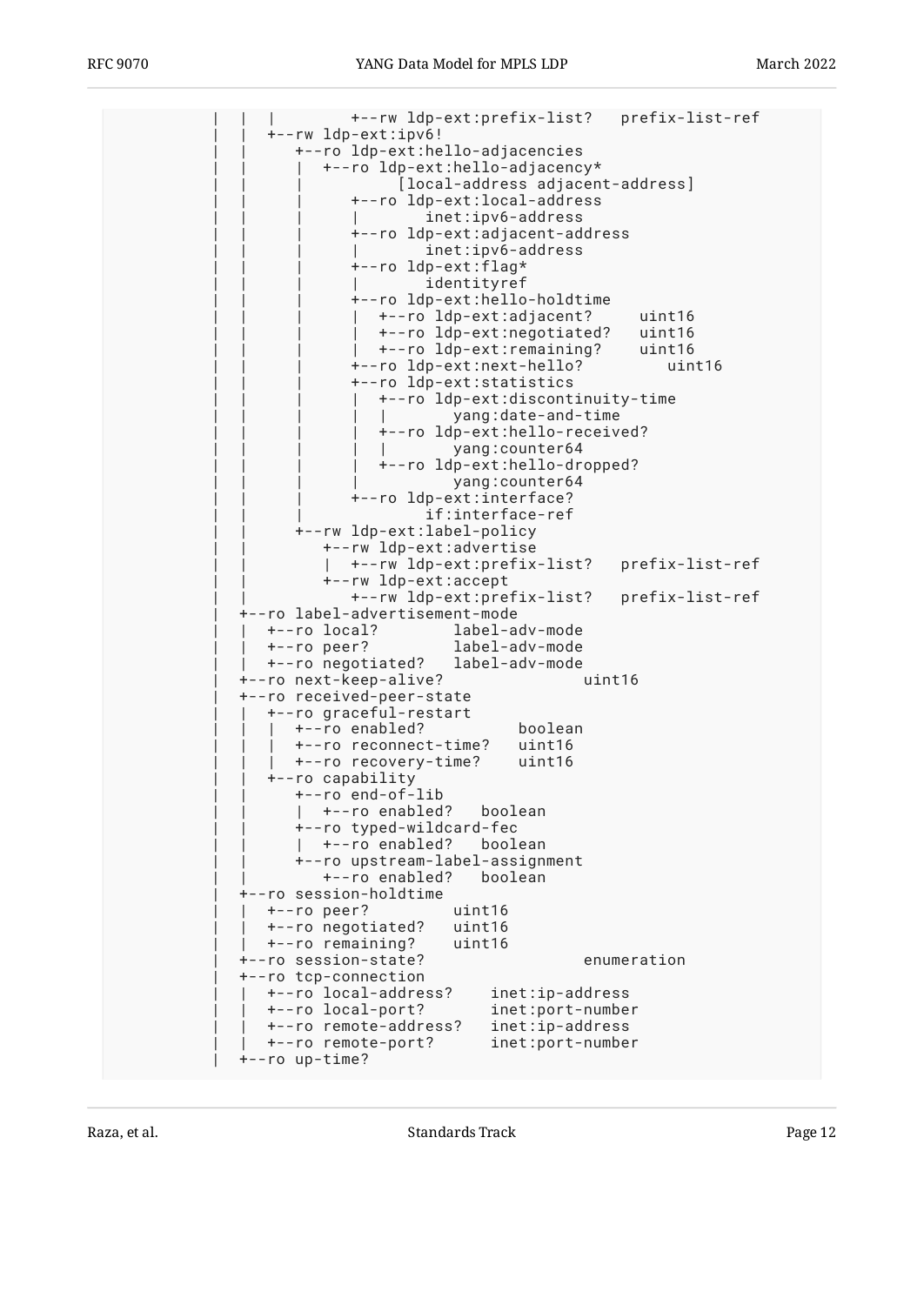| rt-types:timeticks64                                                        |                                   |
|-----------------------------------------------------------------------------|-----------------------------------|
| +--ro statistics                                                            |                                   |
| +--ro discontinuity-time<br>+--ro received                                  | yang:date-and-time                |
| +--ro total-octets?                                                         | yang:counter64                    |
| +--ro total-messages?                                                       | yang:counter64                    |
| +--ro address?                                                              | yang:counter64                    |
| +--ro address-withdraw?                                                     | yang: counter64                   |
| +--ro initialization?                                                       | yang:counter64                    |
| +--ro keepalive?                                                            | yang:counter64                    |
| +--ro label-abort-request?                                                  | yang:counter64                    |
| +--ro label-mapping?                                                        | yang: counter64                   |
| +--ro label-release?                                                        | yang: counter64                   |
| +--ro label-request?                                                        | yang: counter64                   |
| +--ro label-withdraw?                                                       | yang:counter64                    |
| +--ro notification?                                                         | yang: counter64                   |
| +--ro sent                                                                  |                                   |
| +--ro total-octets?                                                         | yang:counter64                    |
| +--ro total-messages?                                                       | yang: counter64                   |
| +--ro address?                                                              | yang: counter64                   |
| +--ro address-withdraw?                                                     | yang: counter64                   |
| +--ro initialization?                                                       | yang:counter64                    |
| +--ro keepalive?                                                            | yang: counter64                   |
| +--ro label-abort-request?                                                  | yang: counter64                   |
| +--ro label-mapping?<br>+--ro label-release?                                | yang:counter64<br>yang: counter64 |
| +--ro label-request?                                                        | yang: counter64                   |
| +--ro label-withdraw?                                                       | yang:counter64                    |
| +--ro notification?                                                         | yang: counter64                   |
| +--ro total-addresses?                                                      | uint32                            |
| +--ro total-labels?                                                         | uint32                            |
| +--ro total-fec-label-bindings?                                             | uint32                            |
| +--rw ldp-ext:admin-down?                                                   | boolean                           |
| $\{per-peer - admin-down\}$ ?                                               |                                   |
| +--rw ldp-ext:graceful-restart                                              |                                   |
| {per-peer-graceful-restart-config}?                                         |                                   |
| +--rw ldp-ext:enabled?                                                      | boolean                           |
| +--rw ldp-ext:reconnect-time?                                               | uint16                            |
| +--rw ldp-ext:recovery-time?                                                | uint16                            |
| +--rw ldp-ext:session-ka-holdtime?                                          | uint16                            |
| {per-peer-session-attributes-config}?                                       |                                   |
| +--rw ldp-ext:session-ka-interval?                                          | uint16                            |
| {per-peer-session-attributes-config}?                                       |                                   |
| +--rw ldp-ext:session-downstream-on-demand                                  |                                   |
| {session-downstream-on-demand-config}?<br>+--rw ldp-ext:enabled?<br>boolean |                                   |
| +--rw ldp-ext:peer-list?<br>peer-list-ref                                   |                                   |
| +--rw ldp-ext:dual-stack-transport-preference                               |                                   |
| {peers-dual-stack-transport-preference}?                                    |                                   |
| +--rw ldp-ext:max-wait?<br>uint16                                           |                                   |
| +--rw ldp-ext:prefer-ipv4!                                                  |                                   |
|                                                                             |                                   |
|                                                                             |                                   |
| rpcs:                                                                       |                                   |
| +---x mpls-ldp-clear-peer<br>$+ - - -w$ input                               |                                   |
| leafref<br>+---w protocol-name?                                             |                                   |
| leafref<br>$+--w$ lsr-id?                                                   |                                   |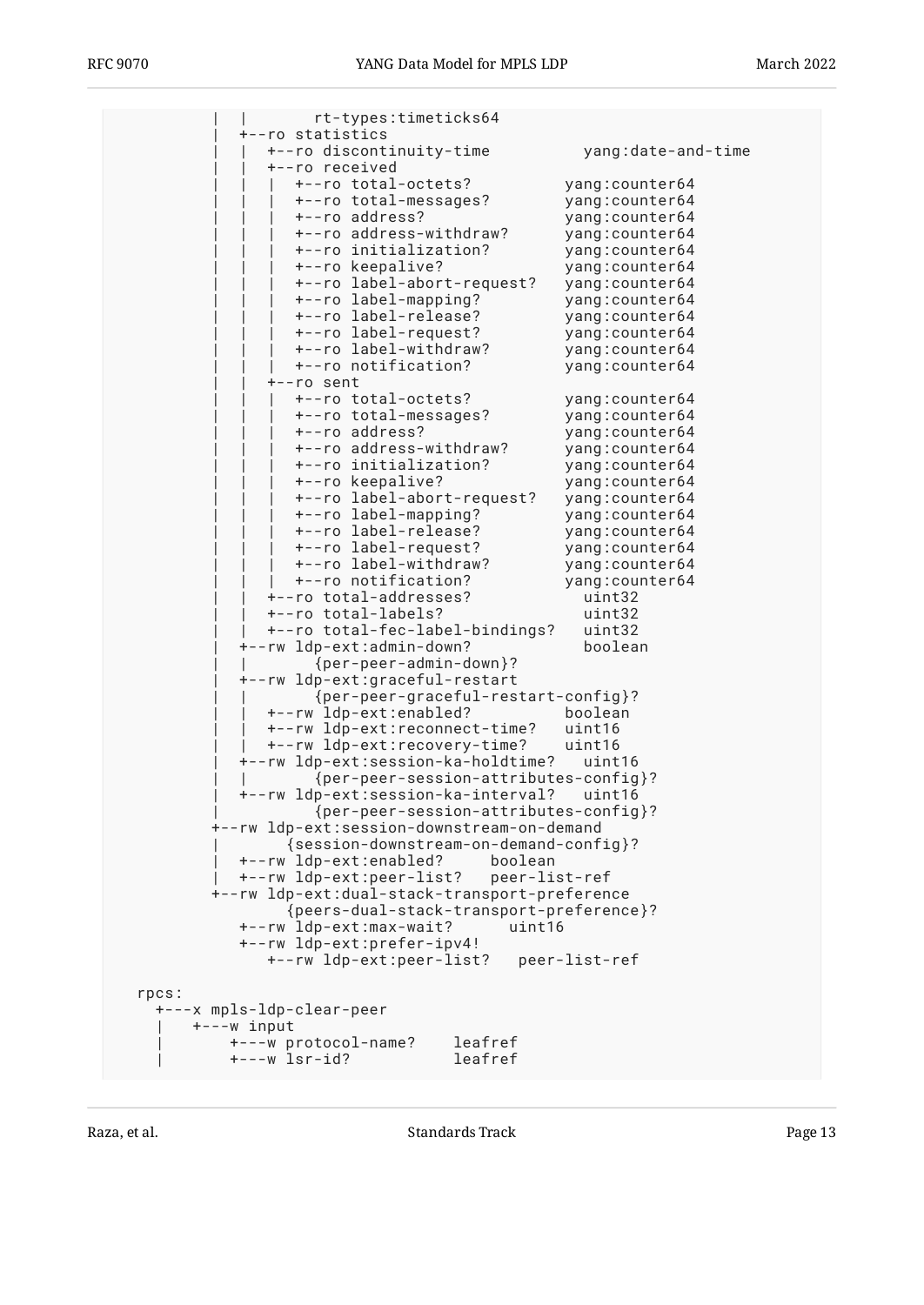```
 | +---w label-space-id? leafref
     +---x mpls-ldp-clear-hello-adjacency
        | +---w input
            | +---w hello-adjacency
                | +---w protocol-name? leafref
                | +---w (hello-adjacency-type)?
                   +-:(targeted)
                     | | +---w targeted!
                           | | +---w target-address? inet:ip-address
                   +--:(link) | +---w link!
                           | +---w next-hop-interface? leafref
                           | +---w next-hop-address? inet:ip-address
    +---x mpls-ldp-clear-peer-statistics
        +---w input
            +---w protocol-name? leafref
            +---w lsr-id? leafref
            +---w label-space-id? leafref
  notifications:
    +---n mpls-ldp-peer-event
        | +--ro event-type? oper-status-event-type
        | +--ro peer
           | +--ro protocol-name? leafref
           | +--ro lsr-id? leafref
           | +--ro label-space-id? leafref
    +---n mpls-ldp-hello-adjacency-event
 | +--ro event-type? oper-status-event-type
 | +--ro protocol-name? leafref
        | +--ro (hello-adjacency-type)?
          +-:(targeted)
           | | +--ro targeted
                 | | +--ro target-address? inet:ip-address
          +--: (link)
              | +--ro link
                 | +--ro next-hop-interface? if:interface-ref
                 | +--ro next-hop-address? inet:ip-address
    +---n mpls-ldp-fec-event
        +--ro event-type? oper-status-event-type
        +--ro protocol-name? leafref
        +--ro fec? inet:ip-prefix
```
<span id="page-13-0"></span>*[Figure 2:](#page-6-0) [Complete Tree](#page-5-1)* 

# **[5. C](#page-13-0)onfi[guration](#page-13-0)**

This specification defines the configuration parameters for base LDP as specified in [\[RFC5036](#page-70-2)] and LDP IPv6 [[RFC7552\]](#page-71-1). Moreover, it incorporates provisions to enable LDP Capabilities [[RFC5561\]](#page-70-3) and defines some of the most significant and commonly used capabilities such as Typed Wildcard FEC [RFC5918], End-of-LIB [RFC5919], and LDP Upstream Label Assignment | . [[RFC6389\]](#page-70-5)

This model augments /rt:routing/rt:control-plane-protocols/rt:control-plane-protocol, which is defined in [[RFC8349\]](#page-71-2) and follows NMDA as mentioned earlier.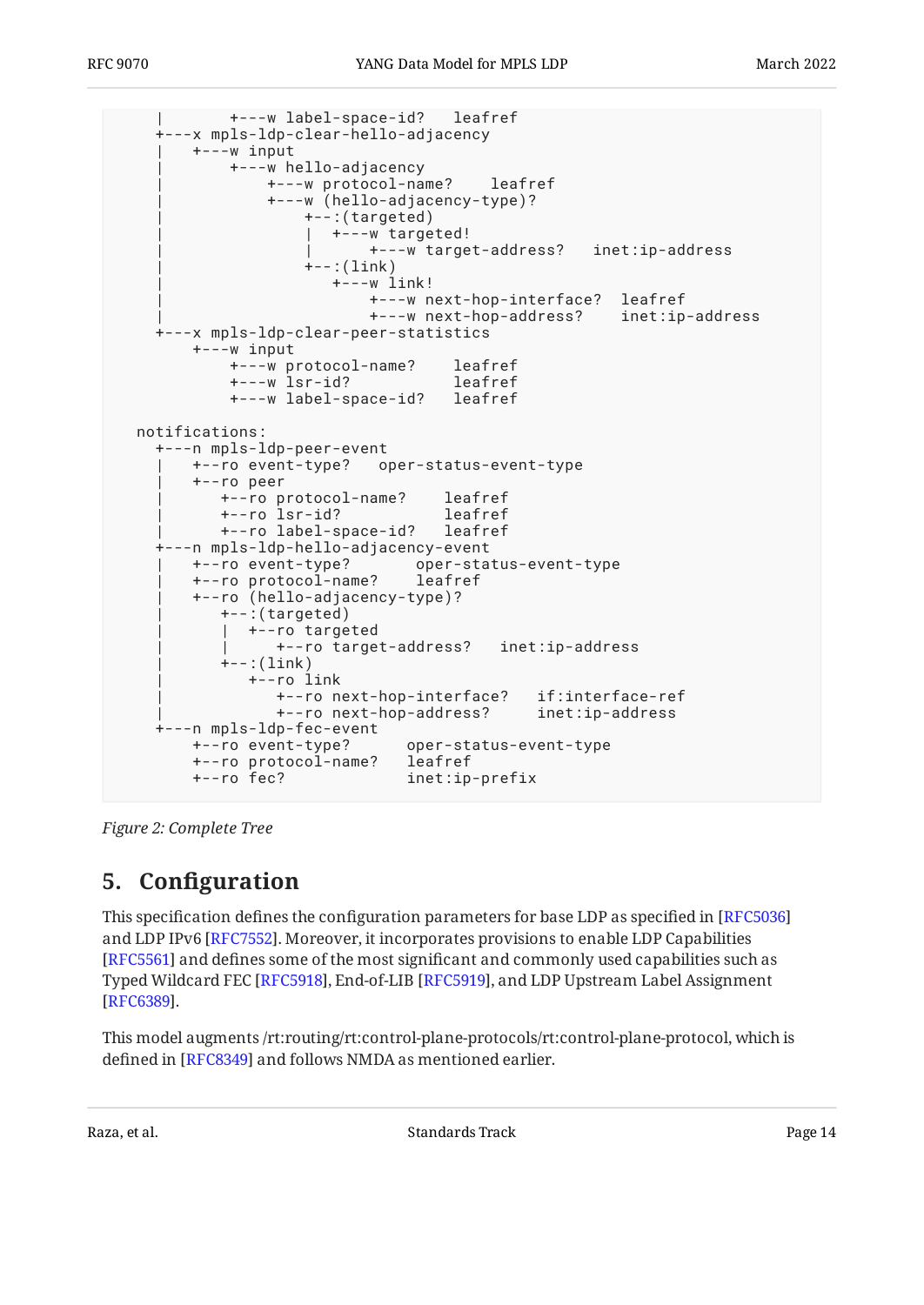The following is the high-level configuration organization for the base LDP module:

```
 augment /rt:routing/rt:control-plane-protocols:
                 /rt:control-plane-protocol:
          +-- mpls-ldp
              +-- global
                 | +-- ...
                 +--... | +-- address-families
                 | +-- ipv4
 | | +-- . . .
 | | +-- . . .
                  | +-- capability
                    +--......
                     +--....
              +-- discovery
                  | +-- interfaces
                    +--...+--... | | +-- interface* [interface]
 | | +-- ...
                         | | +-- address-families
                            +-- ipv4
                                +--...+--... | +-- targeted
                    +--... | +-- address-families
                         | +-- ipv4
                              | +-- target* [adjacent-address]
                                 | +-- ...
                                +--... +-- peers
                  +-- ...
                 +---... +-- peer* [lsr-id label-space-id]
                     +-- ...
                      +-- ...
```
*[Figure 3:](#page-14-0) Base Confi[guration Organization](#page-14-0)* 

<span id="page-14-1"></span>The following is the high-level configuration organization for the extended LDP module: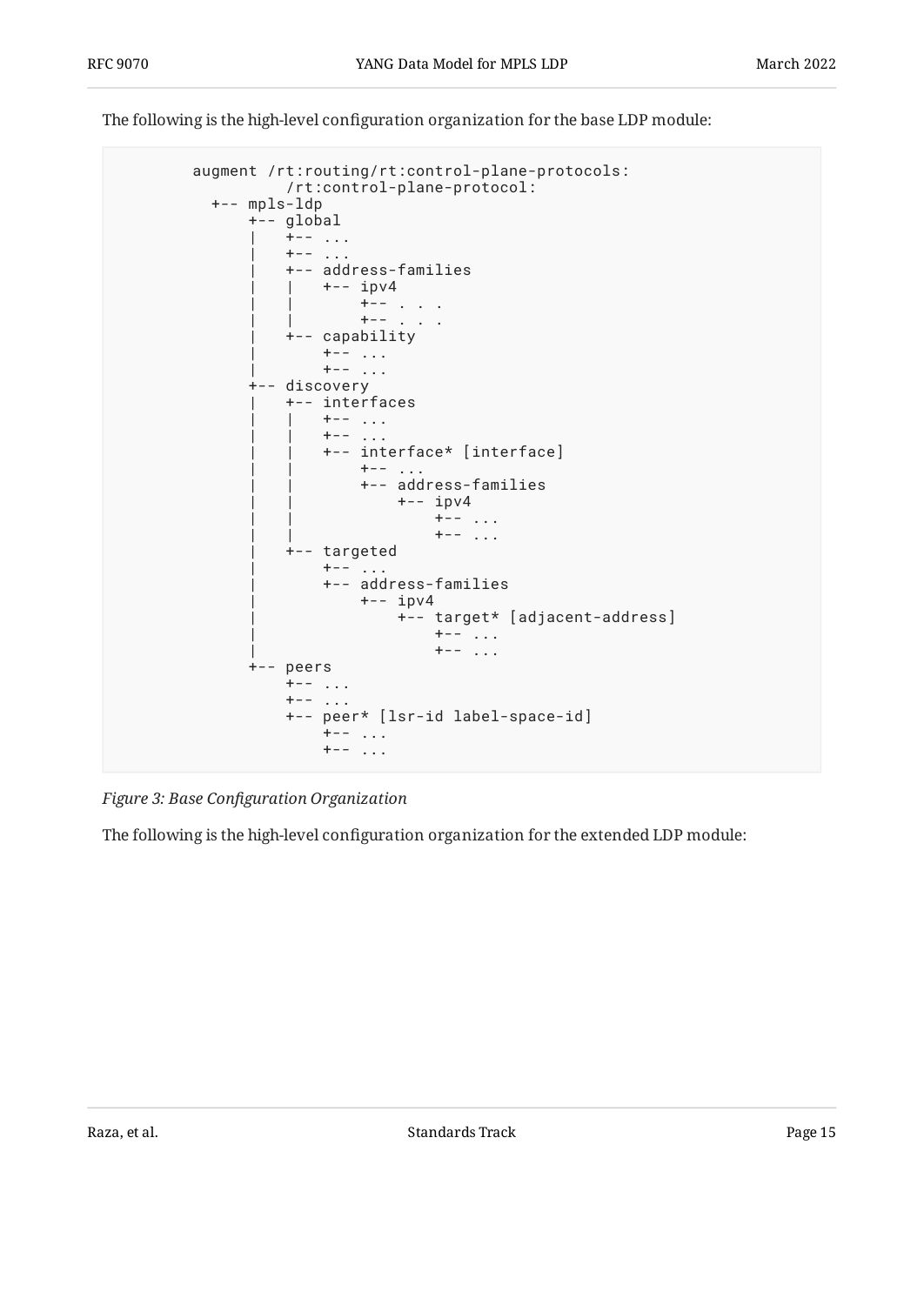```
augment /rt:routing/rt:control-plane-protocols
         /rt:control-plane-protocol
  +-- mpls-ldp
      +-- global
         | +-- ...
\vert +-- ...
 | +-- address-families
 | | +-- ipv4
           | + - - \cdot \cdot \cdot \cdot \cdot |+-- .
              +-- label-policy
 | | | +-- ...
 | | | +-- ...
           +-- ipv6
              +--... .
| | | | | | | | | +-- . . .
 | | +-- label-policy
                 +--...+--... | +-- capability
        | +-- ...
           +--... | +-- discovery
            | +-- interfaces
              +--...| | | | | | | | +-- ...
 | | +-- interface* [interface]
                  +--... | | +-- address-families
                      | | +-- ipv4
 | | | +-- ...
 | | | +-- ...
                     +-- ipv6
 | | +-- ...
 | | +-- ...
            | +-- targeted
              +--... | +-- address-families
                   | +-- ipv6
                      | +- target* [adjacent-address]
                       + - ...
                        +- \ldots +-- forwarding-nexthop
| + - - \cdot \cdot \cdot|\vert +-- ...
      +-- peers
+-- ...
+-- ...
         +-- peer*
           +---...+-- ...
            +-- label-policy
| +-- ...
 +-- address-families
 +-- ipv4
| +-- ...
```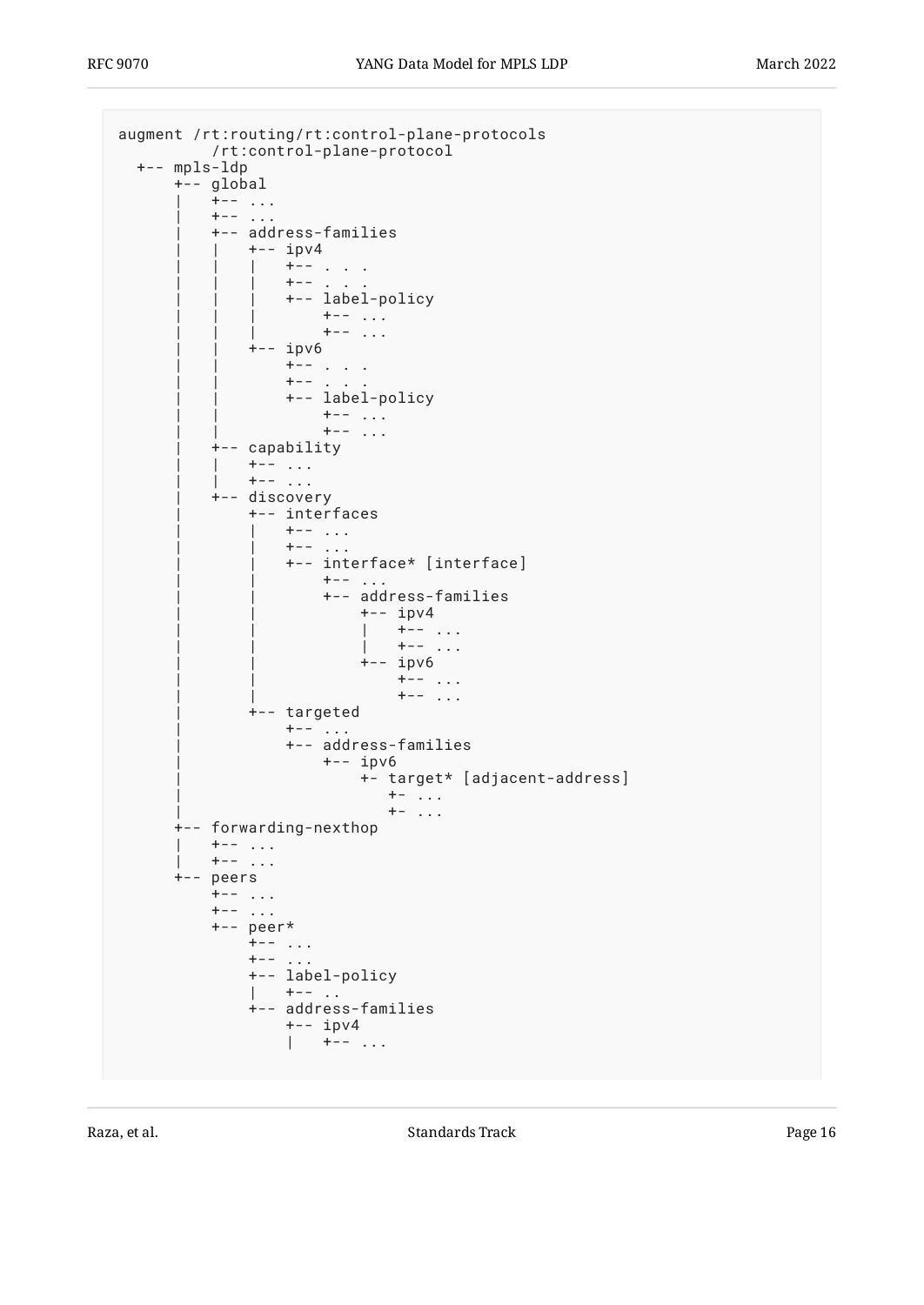```
 +-- ipv6
    +---...
```
*[Figure 4:](#page-15-0) Extended Confi[guration Organization](#page-14-1)* 

Given the configuration hierarchy, the model allows inheritance such that an item in a child tree is able to derive value from a similar or related item in one of the parents. For instance, Hello holdtime can be configured per VRF or per VRF interface, thus allowing inheritance as well flexibility to override with a different value at any child level.

### <span id="page-16-0"></span>**[5.1. C](#page-16-0)onfi[guration Hierarchy](#page-16-0)**

The LDP module resides under a network-instance and the scope of any LDP configuration defined under this tree is per network-instance (per-VRF). This configuration is further divided into sub categories as follows:

- Global parameters •
- Per-address-family parameters •
- LDP Capabilities parameters •
- Hello Discovery parameters •
- interfaces
	- Global
	- Per-interface: Global
	- Per-interface: Per-address-family
- targeted
	- Global
	- Per-address-family: Per-target
- Peer parameters
	- Global ◦
	- Per-peer: Global ◦
	- Per-peer: Per-address-family
- Forwarding parameters •

<span id="page-16-1"></span>The following subsections briefly explain these configuration areas.

#### **[5.1.1. Global Parameters](#page-16-1)**

There are configuration items that are available directly under a VRF instance and do not fall under any other subtree. An example of such a parameter is an LDP LSR Id that is typically configured per VRF. To keep legacy LDP features and applications working in an LDP IPv4 network with this model, this document recommends an operator to pick a routable IPv4 unicast address (within a routing domain) as an LSR Id.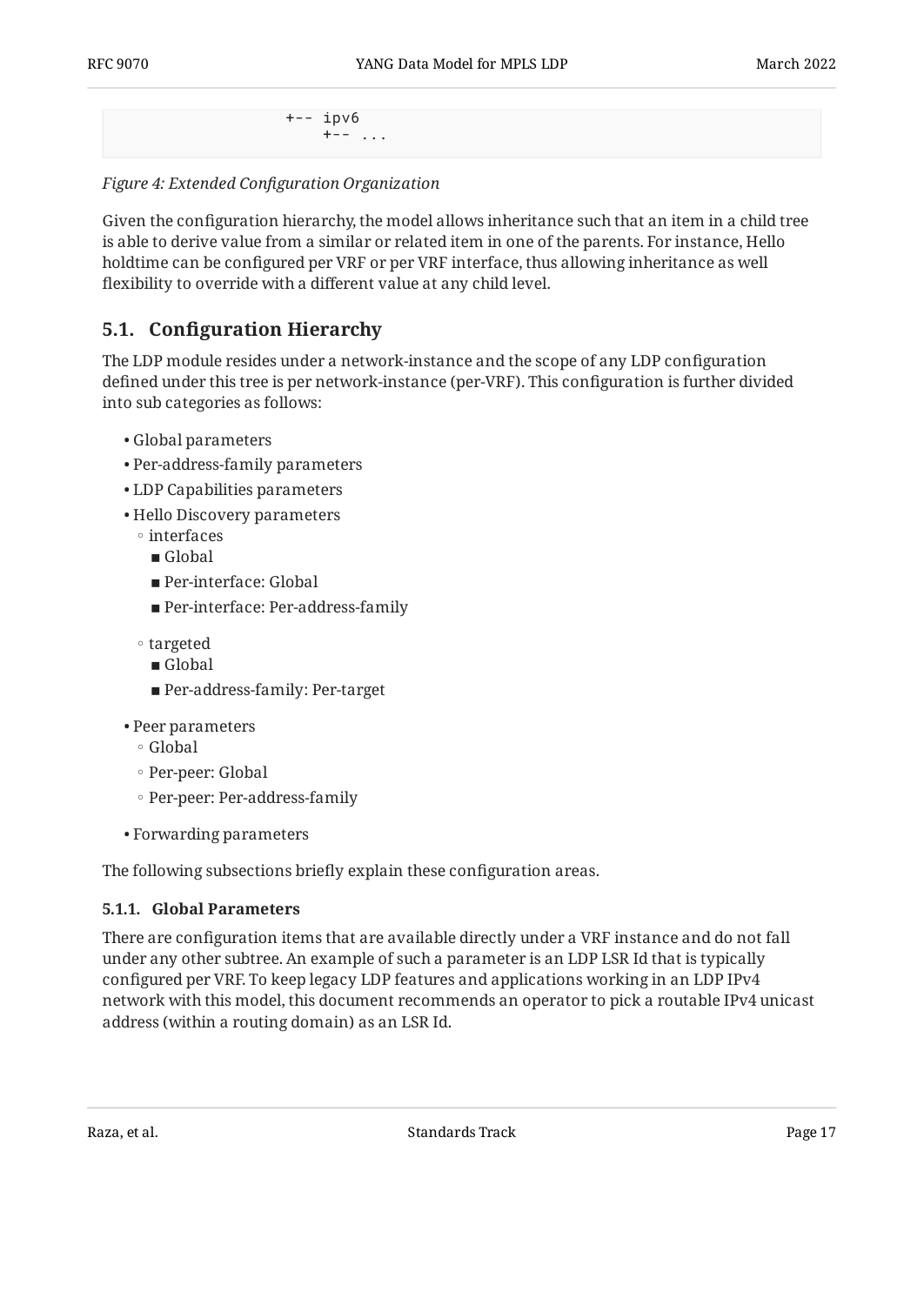#### <span id="page-17-0"></span>**[5.1.2. Capabilities Parameters](#page-17-0)**

This container falls under the global tree and holds the LDP capabilities that are to be enabled for certain features. By default, an LDP capability is disabled unless explicitly enabled. These capabilities are typically used to negotiate with LDP peer(s) the support/non-support related to a feature and its parameters. The scope of a capability enabled under this container applies to all LDP peers in the given VRF instance. There is also a peer-level capability container that is provided to override a capability that is enabled/specified at VRF level.

#### <span id="page-17-1"></span>**[5.1.3. Per-Address-Family Parameters](#page-17-1)**

Any LDP configuration parameter related to an IP address family (AF) whose scope is VRF wide is configured under this tree. The examples of per-AF parameters include enabling LDP for an address family, prefix-list-based label policies, and LDP transport address.

#### <span id="page-17-2"></span>**[5.1.4. Hello Discovery Parameters](#page-17-2)**

This container is used to hold LDP configuration related to the Hello and discovery process for both basic (link) and extended (targeted) discovery.

The "interfaces" container is used to configure parameters related to VRF interfaces. There are parameters that apply to all interfaces (such as Hello timers) as well as parameters that can be configured per interface. Hence, an interface list is defined under the "interfaces" container. The model defines parameters to configure per-interface non-AF-related items as well as perinterface per-AF items. The example of the former is interface Hello timers, and an example of the latter is enabling hellos for a given AF under an interface.

The "targeted" container under a VRF instance allows for the configuration of parameters related to LDP targeted discovery. Within this container, the "target" list provides a means to configure multiple target addresses to perform extended discovery to a specific destination target, as well as to fine tune the per-target parameters.

#### <span id="page-17-3"></span>**[5.1.5. Peer Parameters](#page-17-3)**

This container is used to hold LDP configuration related to LDP sessions and peers under a VRF instance. This container allows for the configuration of parameters that either apply to all or a subset (peer-list) of peers in a given VRF. The example of such parameters includes authentication passwords, session KeepAlive (KA) timers, etc. Moreover, the model also allows per-peer parameter tuning by specifying a "peer" list under the "peers" container. A peer is uniquely identified by its LSR Id.

Like per-interface parameters, some per-peer parameters are AF agnostic (i.e., either non-AF related or apply to both IP address families), and some belong to an AF. The example of the former is per-peer session password configuration, whereas the example of the latter is prefix-lisbased label policies (inbound and outbound) that apply to a given peer.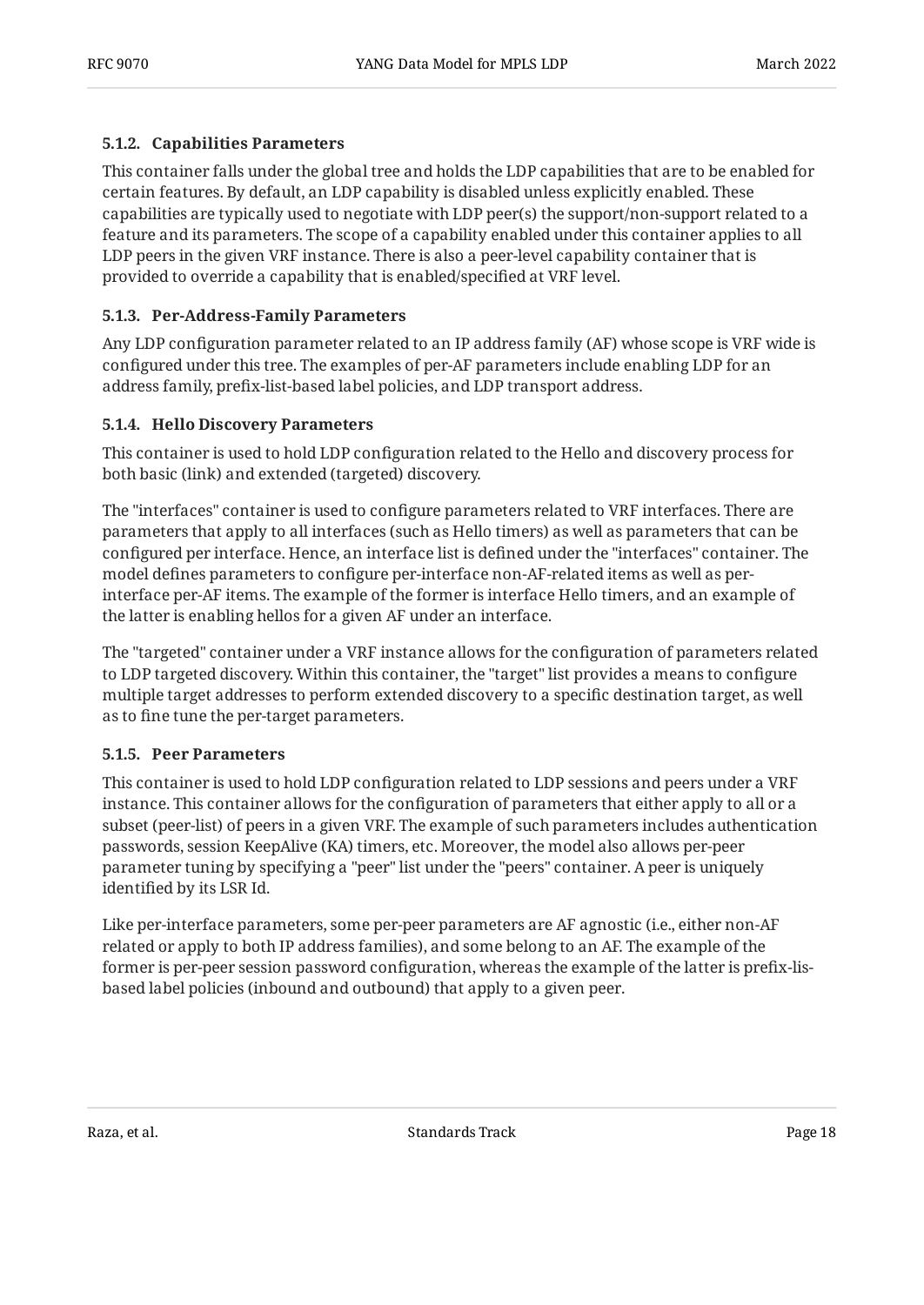#### <span id="page-18-0"></span>**[5.1.6. Forwarding Parameters](#page-18-0)**

This container is used to hold configuration used to control LDP forwarding behavior under a VRF instance. One example of a configuration under this container is when a user wishes to enable LDP neighbor discovery on an interface but wishes to disable use of the same interface for forwarding MPLS packets. This example configuration makes sense only when there are more than one LDP-enabled interfaces towards a neighbor.

# <span id="page-18-1"></span>**[6. Operational State](#page-18-1)**

The operational state of LDP can be queried and obtained from read-only state containers that fall under the same tree (/rt:routing/rt:control-plane-protocols/rt:control-plane-protocol) as the configuration.

The following are main areas for which LDP operational state is defined:

- Neighbor Adjacencies •
- Peer •
- Bindings (FEC-Label and address) •
- <span id="page-18-2"></span>Capabilities •

### **[6.1. Adjacency State](#page-18-2)**

Neighbor adjacencies are per-address-family Hello adjacencies that are formed with neighbors as a result of LDP basic or extended discovery. In terms of organization, there is a source of discovery (e.g., interface or target address) along with its associated parameters and one or more discovered neighbors along with neighbor-discovery-related parameters. For the basic discovery, there could be more than one discovered neighbor for a given source (interface), whereas there is at most one discovered neighbor for an extended discovery source (local-address and targetaddress). It is also to be noted that the reason for a targeted neighbor adjacency could be either an active source (locally configured targeted) or passive source (to allow any incoming extended/ targeted hellos). A neighbor/adjacency record also contains session state that helps highlight whether a given adjacency has progressed to the subsequent session level or eventual peer level.

<span id="page-18-3"></span>The following captures high-level tree hierarchy for neighbor adjacency state. The tree is shown for ipv4 address-family only; a similar tree exists for ipv6 address-family as well.

Raza, et al. Standards Track Page 19 and Standards Track Page 19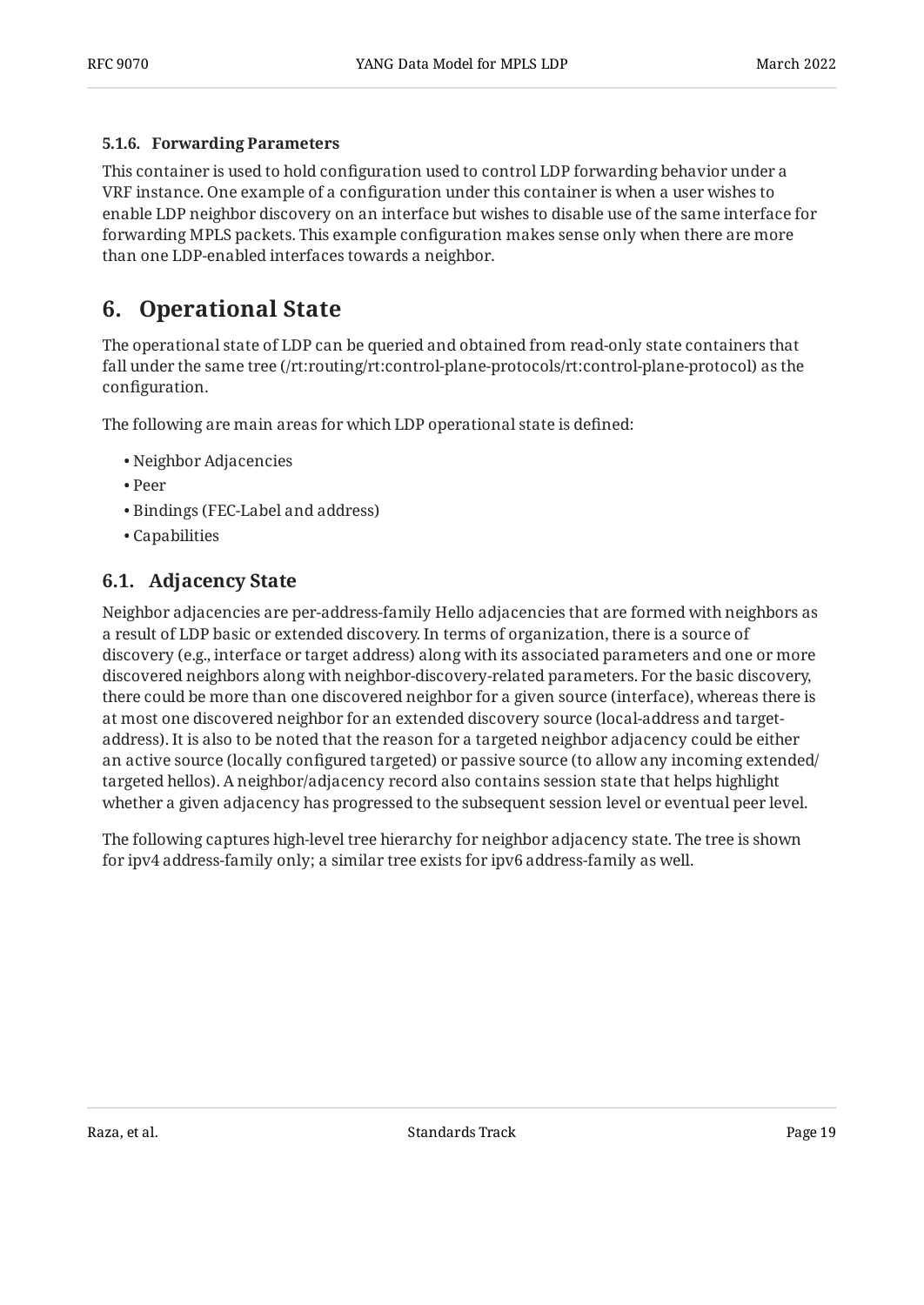```
+--rw mpls-ldp!
   +--rw discovery
      +--rw interfaces
       | +--rw interface* [interface]
             | +--rw address-families
                | +--rw ipv4
                   | +--ro hello-adjacencies
                      | +--ro hello-adjacencies* [adjacent-address]
                         | +--ro adjacent-address
 | . . . .
                             | . . . .
       +--rw targeted
         +--rw address-families
             +--rw ipv4
                +--ro hello-adjacencies
                   +--ro hello-adjacencies*
                                       | [local-address adjacent-address]
                   +--ro local-address
                     +--ro adjacent-address
                         . . . .
                          . . . .
```
<span id="page-19-0"></span>*[Figure 5:](#page-19-1) [Adjacency State](#page-18-3)* 

### **[6.2. Peer State](#page-19-0)**

Peer-related state is presented under a peers tree. This is one of the core states that provides info on the session-related parameters (mode, authentication, KA timeout, etc.), TCP connection info, Hello adjacencies for the peer, statistics related to messages and bindings, and capabilities exchange info.

<span id="page-19-2"></span>The following captures high-level tree hierarchy for peer state. The peer's Hello adjacencies tree is shown for ipv4 address-family only; a similar tree exists for ipv6 address-family as well.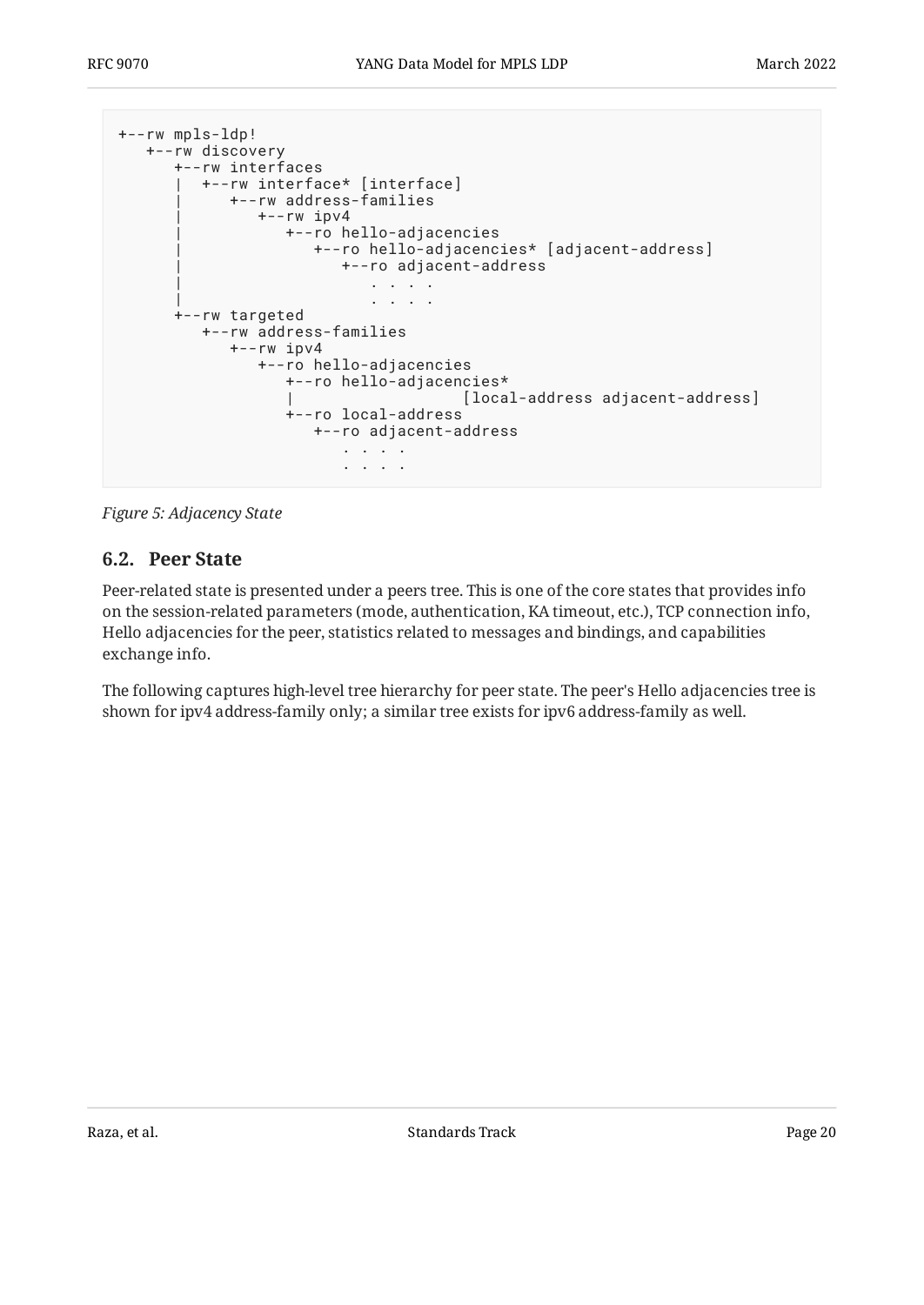```
+--rw mpls-ldp!
   +--rw peers
      +--rw peer* [lsr-id label-space-id]
         +--rw lsr-id
         +--rw label-space-id
         +--ro label-advertisement-mode
         +--ro session-state
         +--ro tcp-connection
         +--ro session-holdtime?
         +--ro up-time
        +-- . .
         +--ro address-families
        | +--ro ipv4
              | +--ro hello-adjacencies
                 | +--ro hello-adjacencies*
                                 | [local-address adjacent-address]
 | . . . .
 | . . . .
         +--ro received-peer-state
        | +--ro |. | | +--ro capability
             + -r0 . . . .
         +--ro statistics
           +-- . . . . .
            +-- received
| +-- ...
 +-- sent
              +---...
```
<span id="page-20-0"></span>*[Figure 6:](#page-20-1) [Peer State](#page-19-2)* 

### **[6.3. Bindings State](#page-20-0)**

<span id="page-20-2"></span>Bindings state provides information on LDP FEC-Label bindings as well as address bindings for both inbound (received) as well as outbound (advertised) direction. FEC-Label bindings are presented in a FEC-centric view, and address bindings are presented in an address-centric view: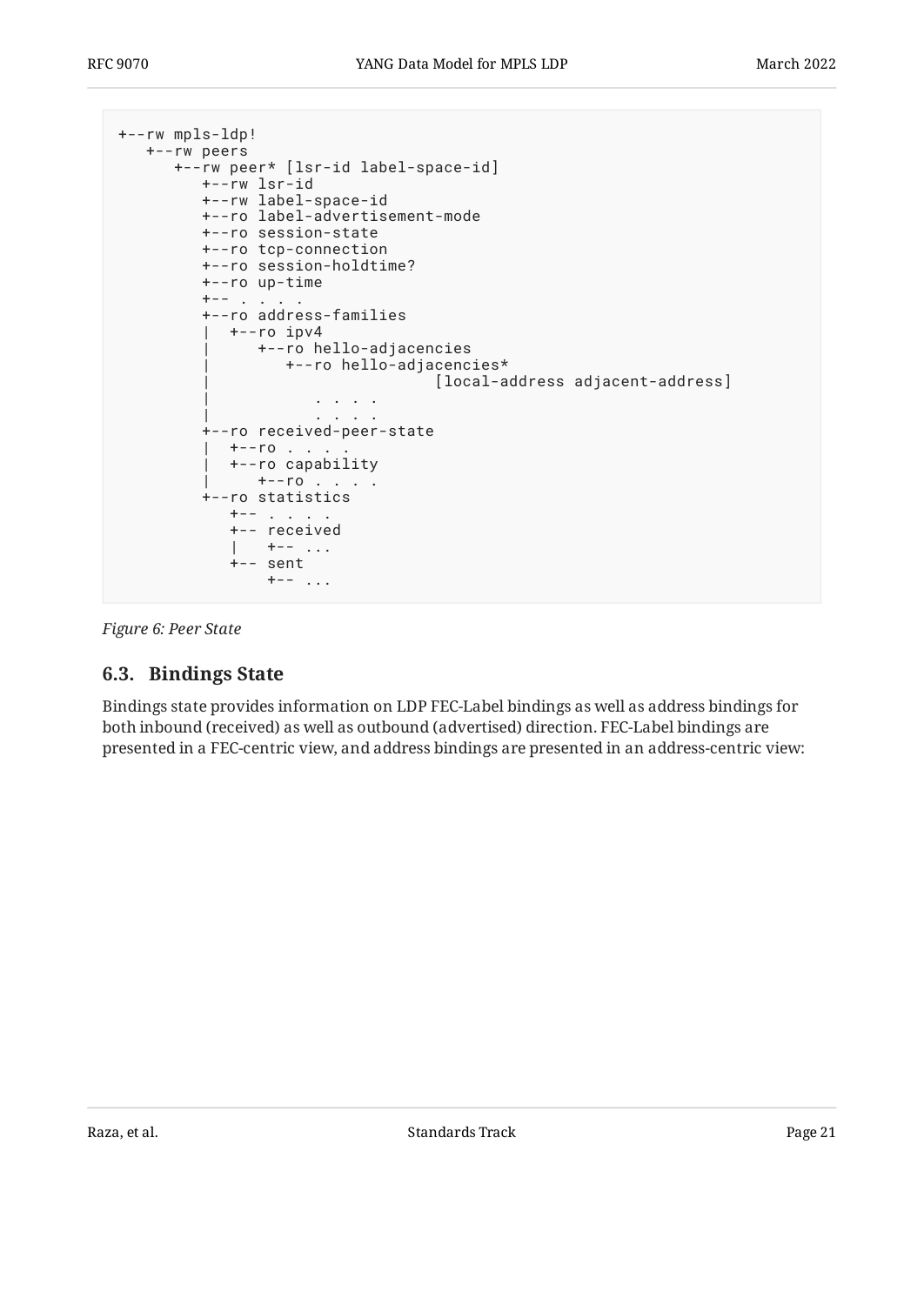```
 FEC-Label bindings:
         FEC 203.0.113.1/32:
           advertised: local-label 16000
             peer 192.0.2.1:0
 peer 192.0.2.2:0
 peer 192.0.2.3:0
           received:
             peer 192.0.2.1:0, label 16002, used-in-forwarding=Yes
             peer 192.0.2.2:0, label 17002, used-in-forwarding=No
         FEC 203.0.113.2/32:
 . . . .
         FEC 198.51.100.0/24:
 . . . .
         FEC 2001:db8:0:2::
 . . . .
         FEC 2001:db8:0:3::
            . . . .
     Address bindings:
         Addr 192.0.2.10:
            advertised
         Addr 2001:db8:0:10::
            advertised
         Addr 192.0.2.1:
           received, peer 192.0.2.1:0
         Addr 192.0.2.2:
           received, peer 192.0.2.2:0
        Addr 192.0.2.3:
           received, peer 192.0.2.3:0
         Addr 2001:db8:0:2::
           received, peer 192.0.2.2:0
         Addr 2001:db8:0:3::
           received, peer 192.0.2.3:0
```
*[Figure 7:](#page-21-0) [Example Bindings](#page-20-2)* 

Note that all local addresses are advertised to all peers; hence, there is no need to provide perpeer information for local address advertisement. Furthermore, note that it is easy to derive a peer-centric view for the bindings from the information already provided in this model.

<span id="page-21-1"></span>The following captures high-level tree hierarchy for bindings state. The tree shown below is for ipv4 address-family only; a similar tree exists for ipv6 address-family as well.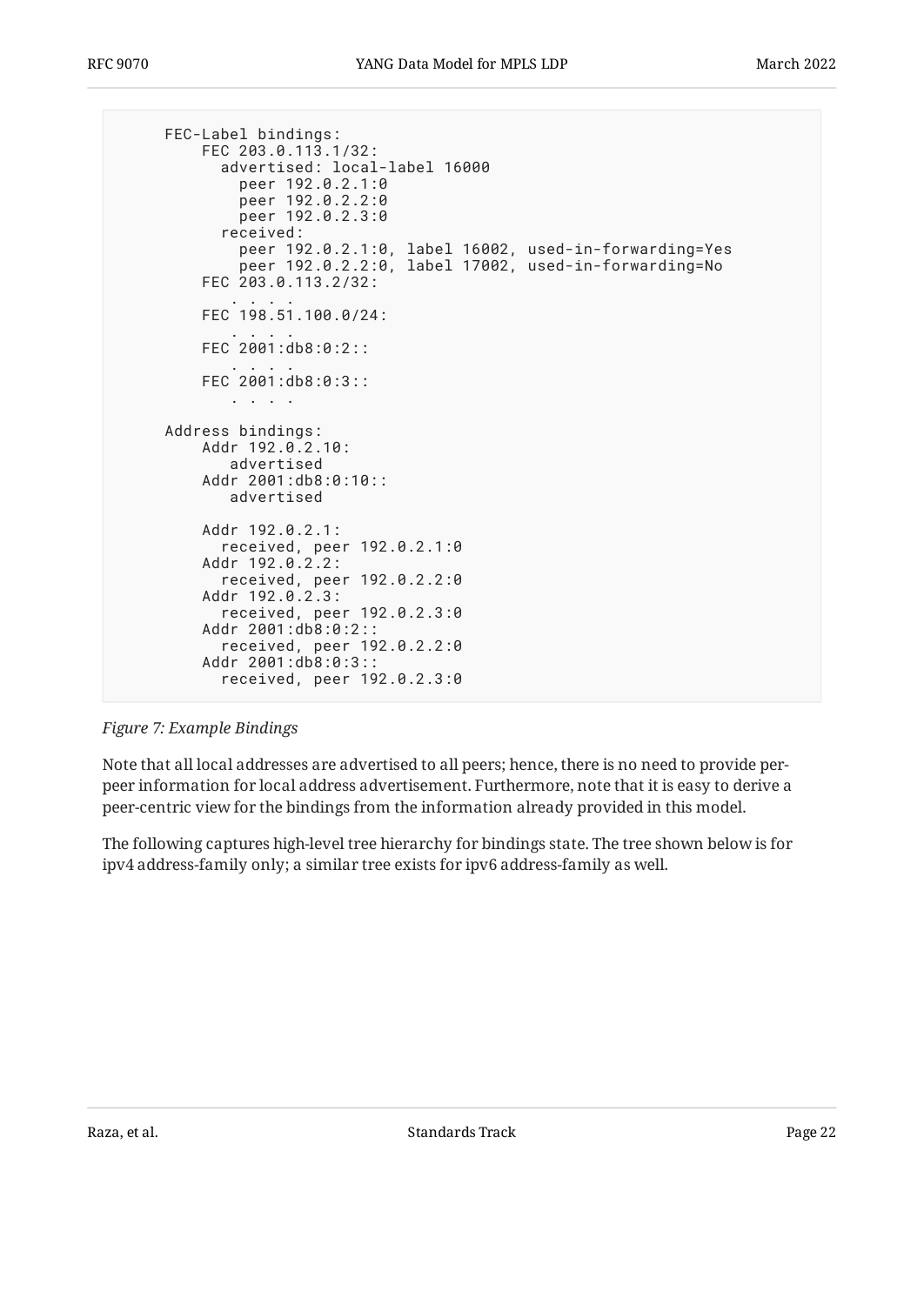```
+--rw mpls-ldp!
   +--rw global
      +--rw address-families
         +--rw ipv4
            +--ro bindings
               +--ro address* [address]
                 | +--ro address (ipv4-address or ipv6-address)
                 | +--ro advertisement-type? advertised-received
                 | +--ro peer? leafref
               +--ro fec-label* [fec]
                  +--ro fec (ipv4-prefix or ipv6-prefix)
                  +--ro peer* [peer advertisement-type]
                    +--ro peer leafref
                    +--ro advertisement-type? advertised-received
                    +--ro label? mpls:mpls-label
                    +--ro used-in-forwarding? boolean
```
<span id="page-22-0"></span>*[Figure 8:](#page-22-2) [Bindings State](#page-21-1)* 

### **[6.4. Capabilities State](#page-22-0)**

LDP capabilities state comprises two types of information: global information (such as timer, etc.) and per-peer information.

The following captures high-level tree hierarchy for LDP capabilities state.

```
 +--rw mpls-ldp!
   +--rw peers
       +--rw peer* [lsr-id label-space-id]
         +--rw lsr-id yang:dotted-quad
          +--rw label-space-id
          +--ro received-peer-state
             +--ro capability
               +--ro . . . .
                +--ro . . . .
```
<span id="page-22-1"></span>*[Figure 9: Capabilities State](#page-22-3)* 

# **[7. N](#page-22-1)otifi[cations](#page-22-1)**

This model defines a list of notifications to inform the client of important events detected during the protocol operation. These events include events related to changes in the operational state of an LDP peer, Hello adjacency, and FEC, etc. It is to be noted that an LDP FEC is treated as operational (up) as long as it has at least one Next Hop Label Forwarding Entry (NHLFE) with an outgoing label.

A simplified graphical representation of the data model for LDP notifications is shown in [Figure 2.](#page-6-0)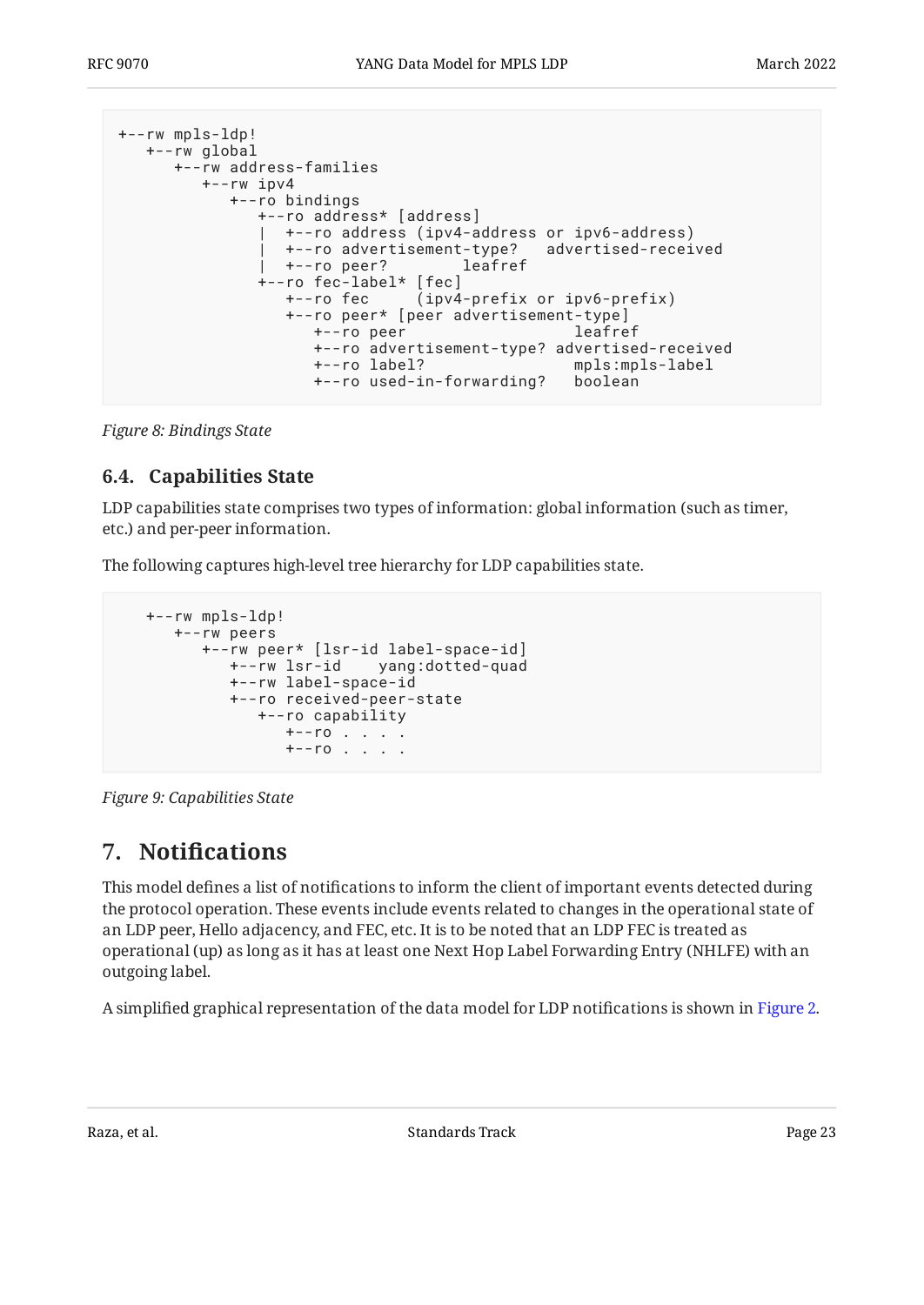### <span id="page-23-0"></span>**[8. Action](#page-23-0)**

This model defines a list of rpcs that allow performing an action or executing a command on the protocol. For example, it allows for the clearing (resetting) of LDP peers, hello-adjacencies, and statistics. The model makes an effort to provide a different level of control so that a user is able to either clear all, clear all for a given type, or clear a specific entity.

<span id="page-23-1"></span>A simplified graphical representation of the data model for LDP actions is shown in [Figure 2.](#page-6-0)

# **[9. YANG Speci](#page-23-1)fication**

The following sections specify the actual YANG (module) specification for LDP constructs defined earlier in the document.

### <span id="page-23-2"></span>**[9.1. Base](#page-23-2)**

This YANG module imports types defined in [RFC6991], [RFC8177], [RFC8294], [RFC8343], [[RFC8344\]](#page-71-10), [RFC8349], and [RFC9067].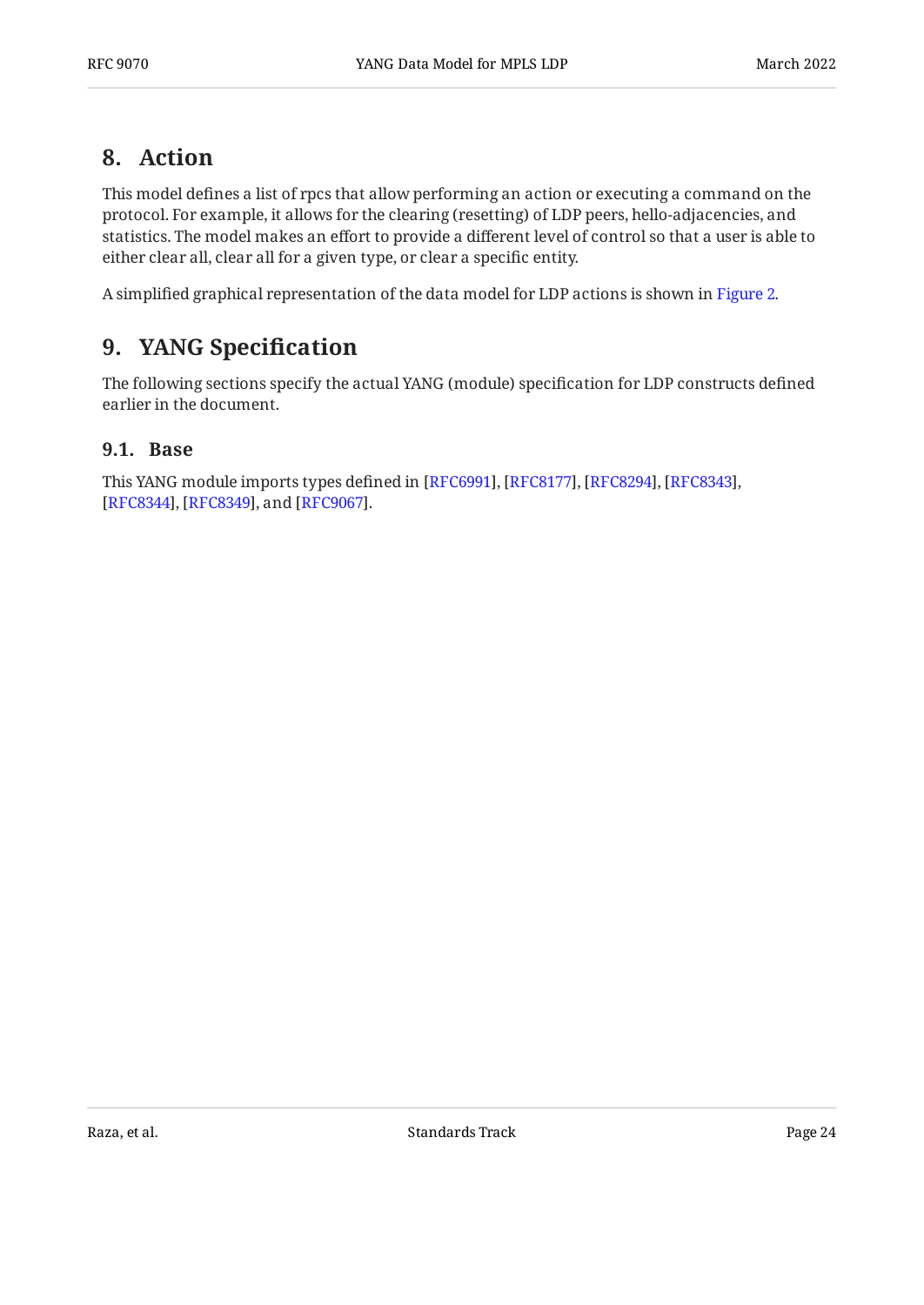```
<CODE BEGINS> file "ietf-mpls-ldp@2022-03-14.yang"
module ietf-mpls-ldp {
   yang-version 1.1;
   namespace "urn:ietf:params:xml:ns:yang:ietf-mpls-ldp";
   prefix ldp;
   import ietf-inet-types {
     prefix inet;
     reference
       "RFC 6991: Common YANG Data Types";
 }
   import ietf-yang-types {
     prefix yang;
     reference
       "RFC 6991: Common YANG Data Types";
 }
   import ietf-routing {
     prefix rt;
     reference
       "RFC 8349: A YANG Data Model for Routing Management (NMDA
        version)";
   }
   import ietf-routing-types {
     prefix rt-types;
     reference
       "RFC 8294: Common YANG Data Types for the Routing Area";
 }
   import ietf-interfaces {
     prefix if;
     reference
       "RFC 8343: A YANG Data Model for Interface Management";
 }
   import ietf-ip {
     prefix ip;
     reference
       "RFC 8344: A YANG Data Model for IP Management";
 }
   import ietf-key-chain {
     prefix key-chain;
     reference
       "RFC 8177: YANG Data Model for Key Chains";
   }
   organization
     "IETF MPLS Working Group";
  contact<br>"WG Web:
                <https://datatracker.ietf.org/wg/mpls/>
     WG List: <mailto:mpls@ietf.org>
      Editor: Kamran Raza
                 <mailto:skraza@cisco.com>
      Author: Rajiv Asati
                 <mailto:rajiva@cisco.com>
      Author: Xufeng Liu
```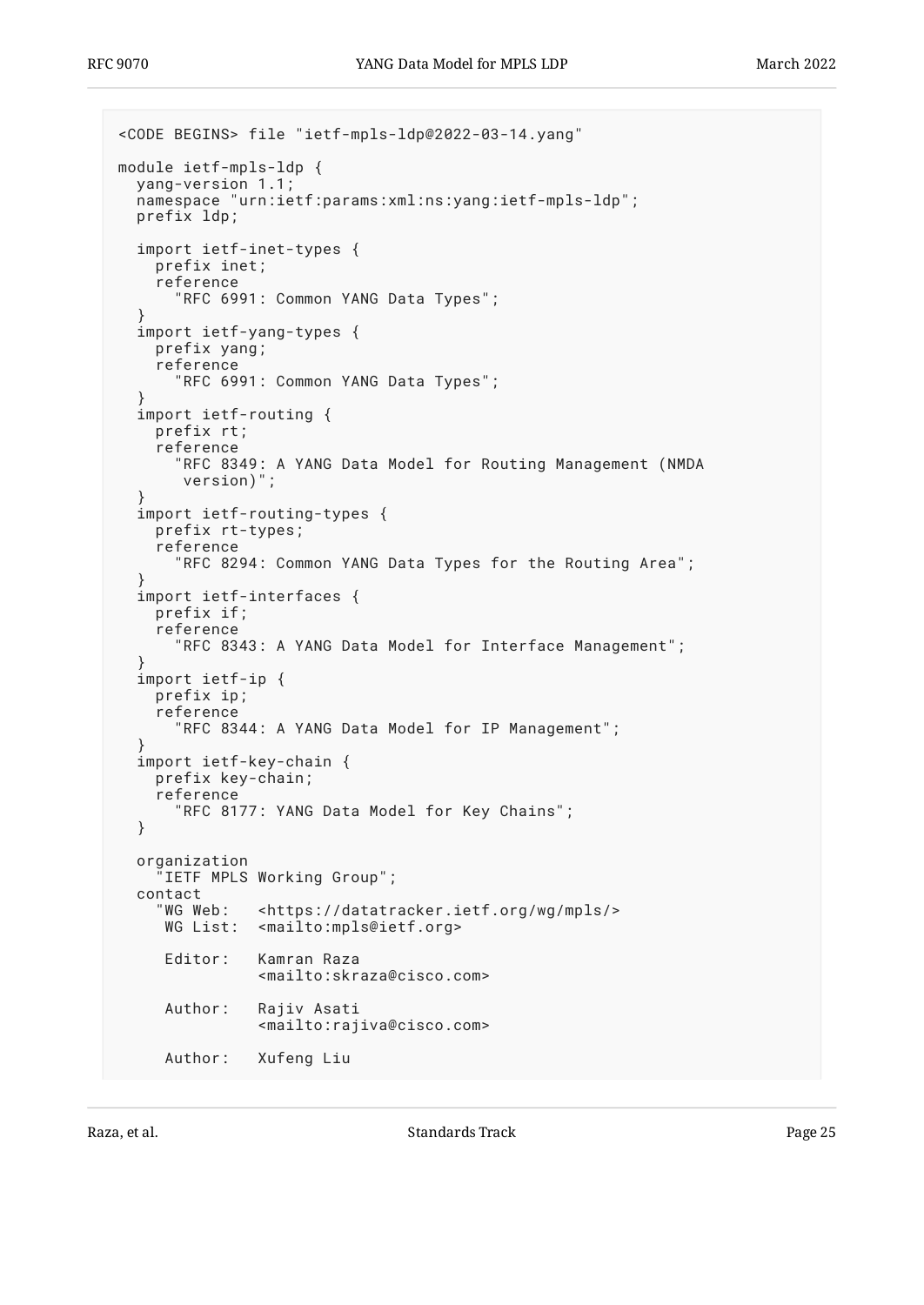```
 <mailto:xufeng.liu.ietf@gmail.com>
      Author: Santosh Easale
                <mailto:santosh_easale@berkeley.edu>
      Author: Xia Chen
                <mailto:jescia.chenxia@huawei.com>
     Author: Himanshu Shah
                <mailto:hshah@ciena.com>";
  description
     "This YANG module defines the essential components for the
     management of Multiprotocol Label Switching (MPLS) Label
     Distribution Protocol (LDP). It is also the base model to
     be augmented for Multipoint LDP (mLDP).
 Copyright (c) 2022 IETF Trust and the persons identified as
 authors of the code. All rights reserved.
     Redistribution and use in source and binary forms, with or
     without modification, is permitted pursuant to, and subject
     to the license terms contained in, the Revised BSD License
     set forth in Section 4.c of the IETF Trust's Legal Provisions
     Relating to IETF Documents
      (https://trustee.ietf.org/license-info).
     This version of this YANG module is part of RFC 9070; see the
    RFC itself for full legal notices."
  revision 2022-03-14 {
    description
       "Initial revision.";
    reference
       "RFC 9070: YANG Data Model for MPLS LDP";
  }
   /*
   * Typedefs
   */
  typedef advertised-received {
    type enumeration {
      enum advertised {
         description
           "Advertised information.";
       }
      enum received {
         description
           "Received information.";
      }
 }
    description
       "Received or advertised.";
  }
  typedef downstream-upstream {
    type enumeration {
      enum downstream {
```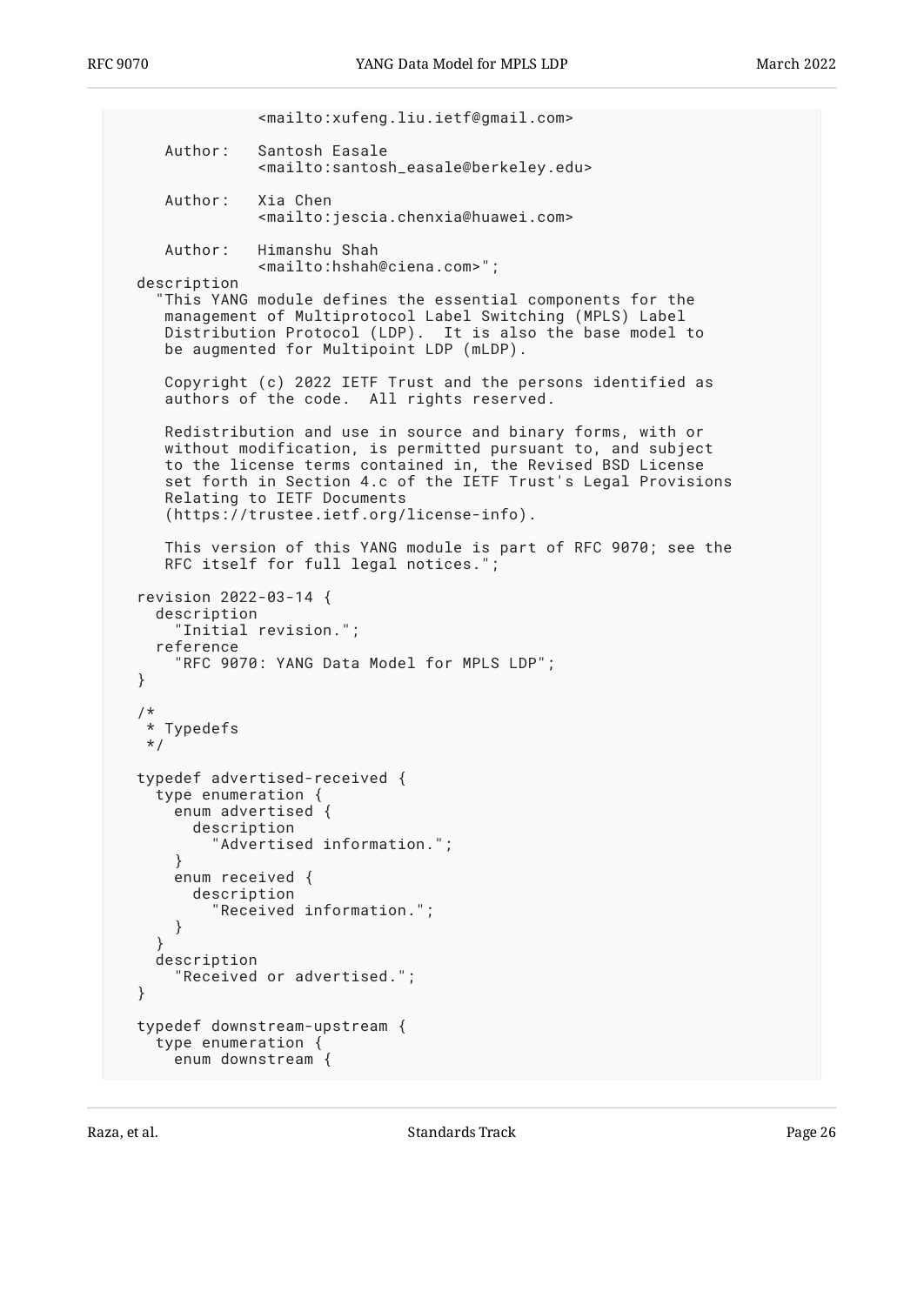description

```
 "Downstream information.";
     }
     enum upstream {
       description
          "Upstream information.";
     }
   }
   description
     "Downstream or upstream.";
 }
 typedef label-adv-mode {
   type enumeration {
     enum downstream-unsolicited {
       description
          "Downstream Unsolicited.";
     }
     enum downstream-on-demand {
       description
          "Downstream on Demand.";
     }
   }
   description
     "Label Advertisement Mode.";
 }
 typedef oper-status-event-type {
   type enumeration {
     enum up {
       value 1;
       description
          "Operational status changed to up.";
     }
     enum down {
       value 2;
       description
          "Operational status changed to down.";
     }
   }
   description
     "Operational status event type for notifications.";
 }
 /*
  * Identities
  */
 identity mpls-ldp {
   base rt:control-plane-protocol;
   description
     "LDP protocol.";
   reference
     "RFC 5036: LDP Specification";
 }
 identity adjacency-flag-base {
   description
```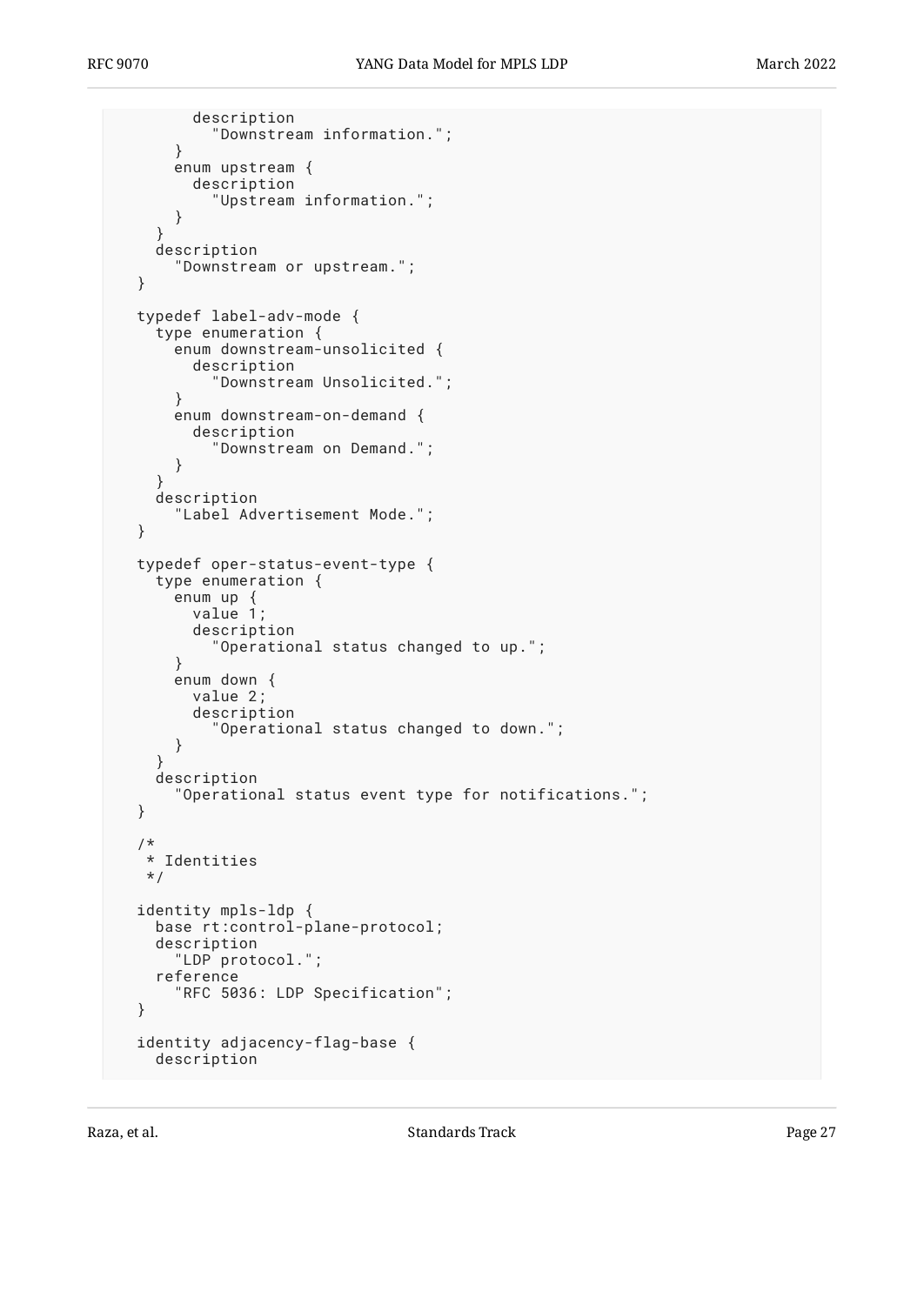```
 "Base type for adjacency flags.";
   }
  identity adjacency-flag-active {
    base adjacency-flag-base;
    description
       "This adjacency is configured and actively created.";
  }
  identity adjacency-flag-passive {
    base adjacency-flag-base;
    description
       "This adjacency is not configured and passively accepted.";
  }
   /*
   * Groupings
   */
  grouping adjacency-state-attributes {
    description
       "The operational state attributes of an LDP Hello adjacency,
       which can used for basic and extended discoveries, in IPv4 and
        IPv6 address families.";
     leaf-list flag {
       type identityref {
         base adjacency-flag-base;
 }
       description
        "One or more flags to indicate whether the adjacency is
          actively created, passively accepted, or both.";
     }
     container hello-holdtime {
       description
         "Containing Hello holdtime state information.";
       leaf adjacent {
         type uint16;
         units "seconds";
         description
           "The holdtime value learned from the adjacent LSR.";
 }
       leaf negotiated {
         type uint16;
         units "seconds";
         description
            "The holdtime negotiated between this LSR and the adjacent
            LSR.";
 }
       leaf remaining {
         type uint16;
         units "seconds";
         description
           "The time remaining until the holdtime timer expires.";
       }
 }
     leaf next-hello {
       type uint16;
       units "seconds";
```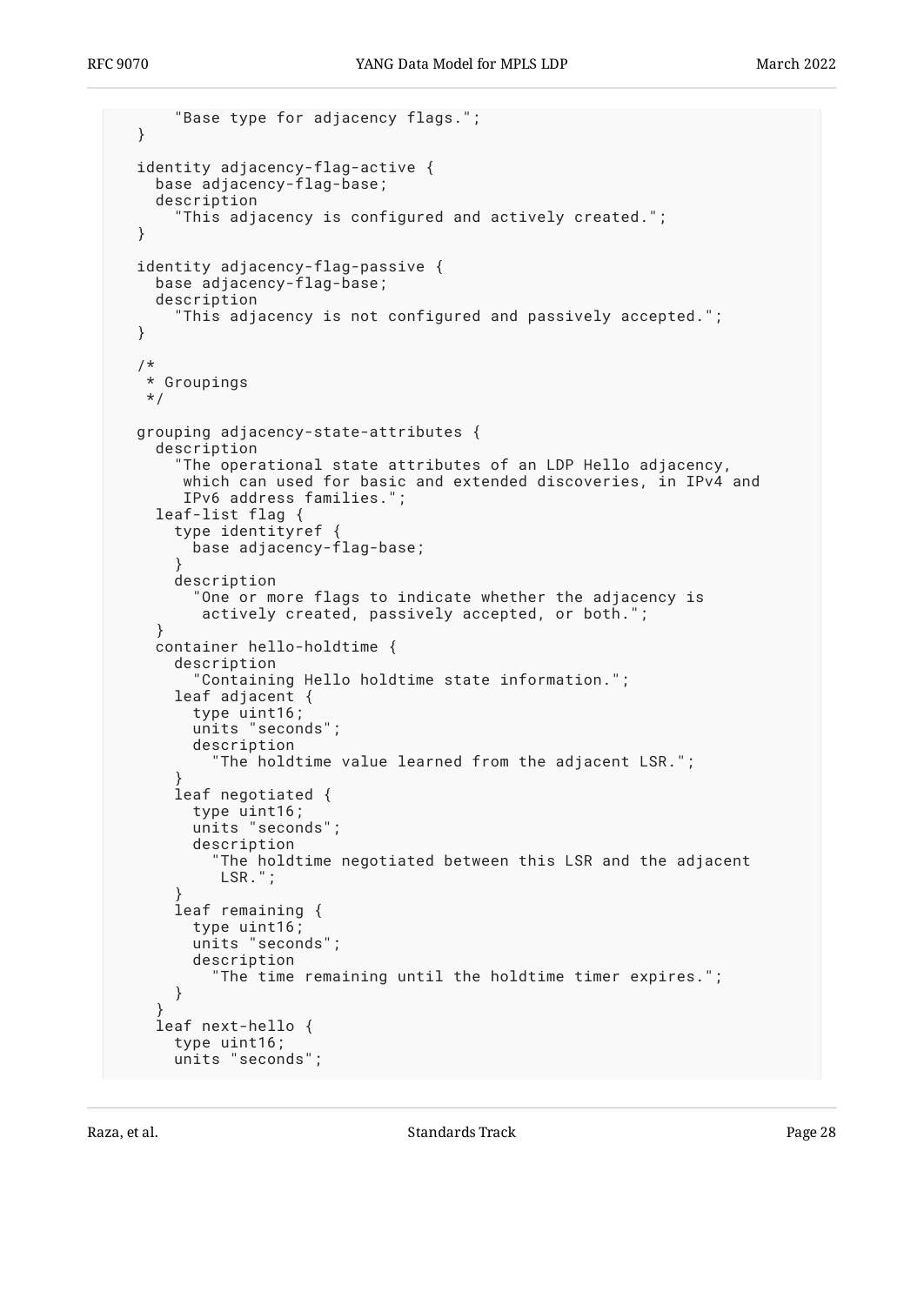```
 description
         "The time when the next Hello message will be sent.";
    }
    container statistics {
      description
         Statistics objects.";
      leaf discontinuity-time {
         type yang:date-and-time;
         mandatory true;
         description
           "The time on the most recent occasion at which any one or
            more of this interface's counters suffered a
            discontinuity. If no such discontinuities have occurred
            since the last re-initialization of the local management
            subsystem, then this node contains the time the local
           management subsystem re-initialized itself.'
 }
      leaf hello-received {
         type yang:counter64;
        description
           "The number of Hello messages received.";
 }
      leaf hello-dropped {
         type yang:counter64;
         description
           "The number of Hello messages dropped.";
 }
     } // statistics
  } // adjacency-state-attributes
  grouping basic-discovery-timers {
    description
      "The timer attributes for basic discovery, used in the
        per-interface setting and in the all-interface setting.";
    leaf hello-holdtime {
      type uint16 {
        range "15..3600";
       }
      units "seconds";
      description
         "The time interval for which an LDP link Hello adjacency
         is maintained in the absence of link Hello messages from
          the LDP neighbor.
         This leaf may be configured at the per-interface level or
 the global level, with precedence given to the value at the
 per-interface level. If the leaf is not configured at
 either level, the default value at the global level is
         used.";
 }
    leaf hello-interval {
      type uint16 {
        range "5..1200";
       }
      units "seconds";
      description
         "The interval between consecutive LDP link Hello messages
          used in basic LDP discovery.
         This leaf may be configured at the per-interface level or
```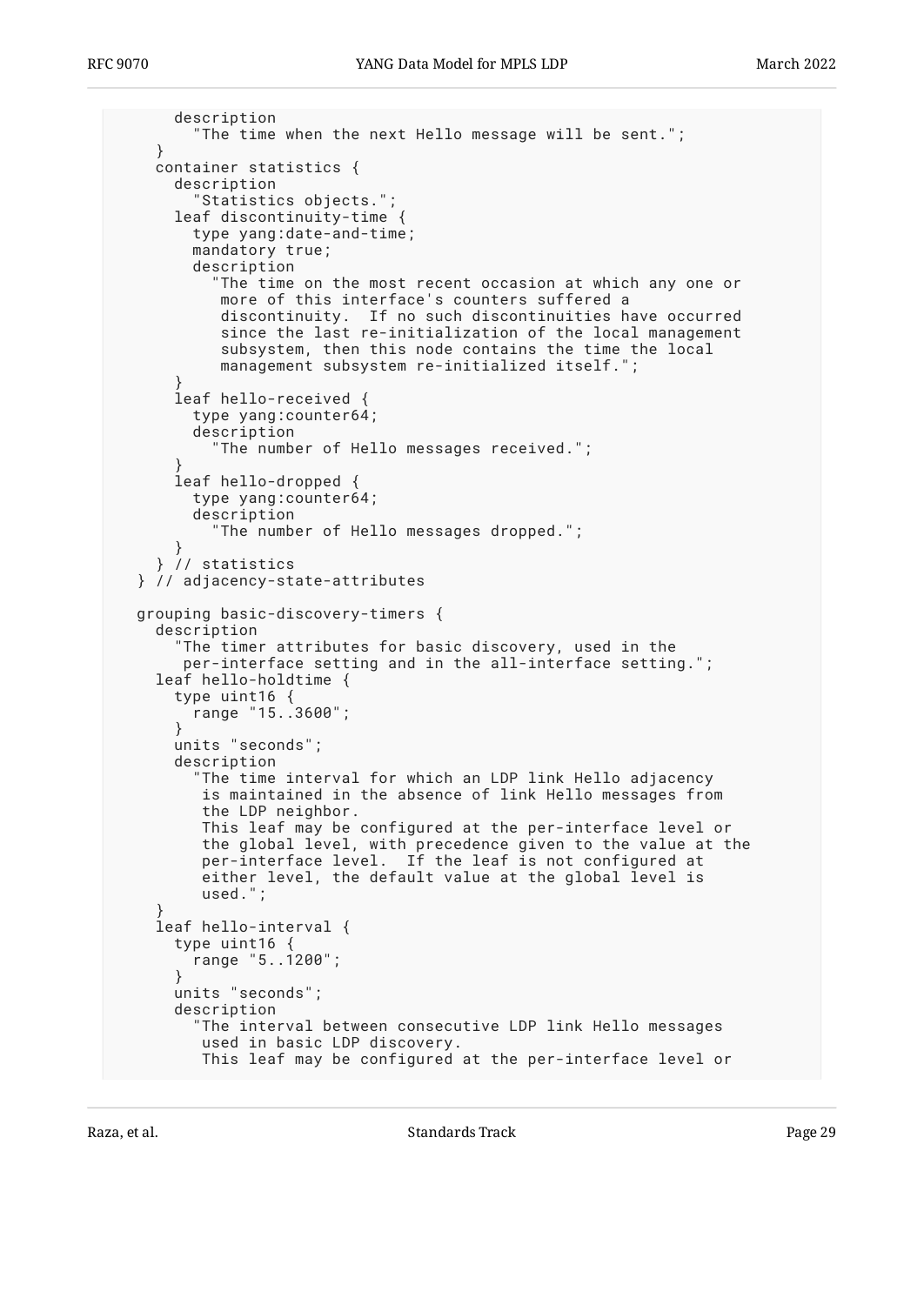```
 the global level, with precedence given to the value at the
          per-interface level. If the leaf is not configured at
          either level, the default value at the global level is
          used.";
 }
  } // basic-discovery-timers
  grouping binding-address-state-attributes {
    description
       "Operational state attributes of an address binding, used in
       IPv4 and IPv6 address families.";
    leaf advertisement-type {
       type advertised-received;
       description
         "Received or advertised.";
 }
    container peer {
      when "../advertisement-type = 'received'" {
         description
           "Applicable for received address.";
 }
       description
         "LDP peer from which this address is received.";
       uses ldp-peer-ref-from-binding;
 }
  } // binding-address-state-attributes
  grouping binding-label-state-attributes {
    description
       "Operational state attributes for a FEC-Label binding, used in
       IPv4 and IPv6 address families.";
    list peer {
      key "lsr-id label-space-id advertisement-type";
       description
         "List of advertised and received peers.";
      uses ldp-peer-ref-from-binding {
         description
           "The LDP peer from which this binding is received, or to
            which this binding is advertised.
            The peer is identified by its LDP ID, which consists of
            the LSR Id and the label space Id.";
 }
       leaf advertisement-type {
         type advertised-received;
         description
           "Received or advertised.";
 }
       leaf label {
         type rt-types:mpls-label;
         description
           "Advertised (outbound) or received (inbound)
            label.";
 }
       leaf used-in-forwarding {
         type boolean;
         description
           "'true' if the label is used in forwarding.";
       }
```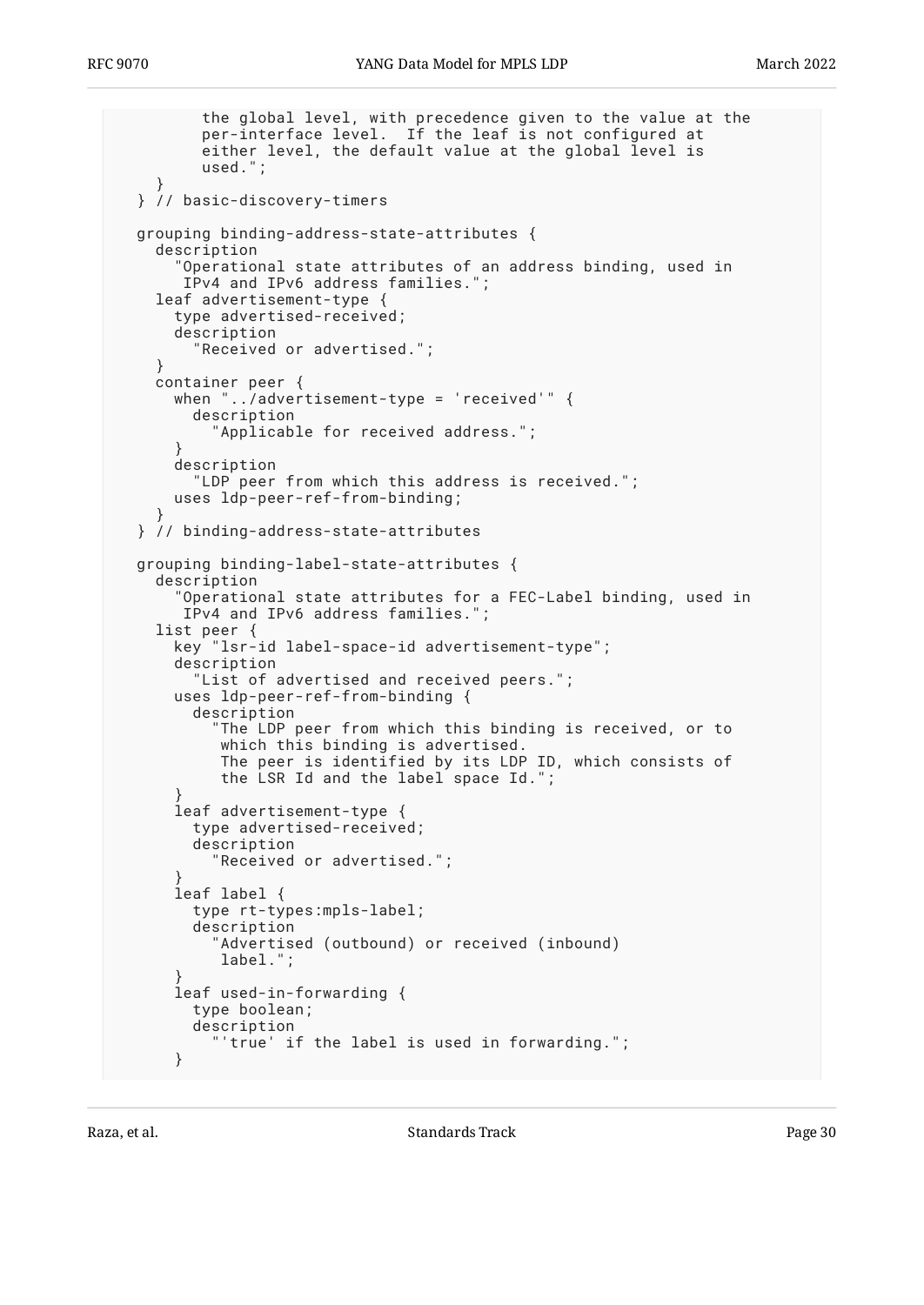```
 } // peer
  } // binding-label-state-attributes
  grouping graceful-restart-attributes-per-peer {
    description
       "Per-peer graceful restart attributes.
 On the local side, these attributes are configuration and
 operational state data. On the peer side, these attributes
       are operational state data received from the peer.";
    container graceful-restart {
      description
         "Attributes for graceful restart.";
      leaf enabled {
        type boolean;
        description
           "Enable or disable graceful restart.
           This leaf may be configured at the per-peer level or the
           global level, with precedence given to the value at the
           per-peer level. If the leaf is not configured at either
          level, the default value at the global level is used.";
 }
      leaf reconnect-time {
        type uint16 {
          range "10..1800";
 }
        units "seconds";
        description
           "Specifies the time interval that the remote LDP peer
 must wait for the local LDP peer to reconnect after the
 remote peer detects the LDP communication failure.
           This leaf may be configured at the per-peer level or the
           global level, with precedence given to the value at the
           per-peer level. If the leaf is not configured at either
           level, the default value at the global level is used.";
 }
      leaf recovery-time {
        type uint16 {
          range "30..3600";
 }
        units "seconds";
        description
           "Specifies the time interval, in seconds, that the remote
           LDP peer preserves its MPLS forwarding state after
           receiving the Initialization message from the restarted
 local LDP peer.
 This leaf may be configured at the per-peer level or the
 global level, with precedence given to the value at the
           per-peer level. If the leaf is not configured at either
           level, the default value at the global level is used.";
 }
    } // graceful-restart
  } // graceful-restart-attributes-per-peer
  grouping ldp-interface-ref {
    description
       "Defining a reference to an LDP interface.";
   leaf name
      type if:interface-ref;
```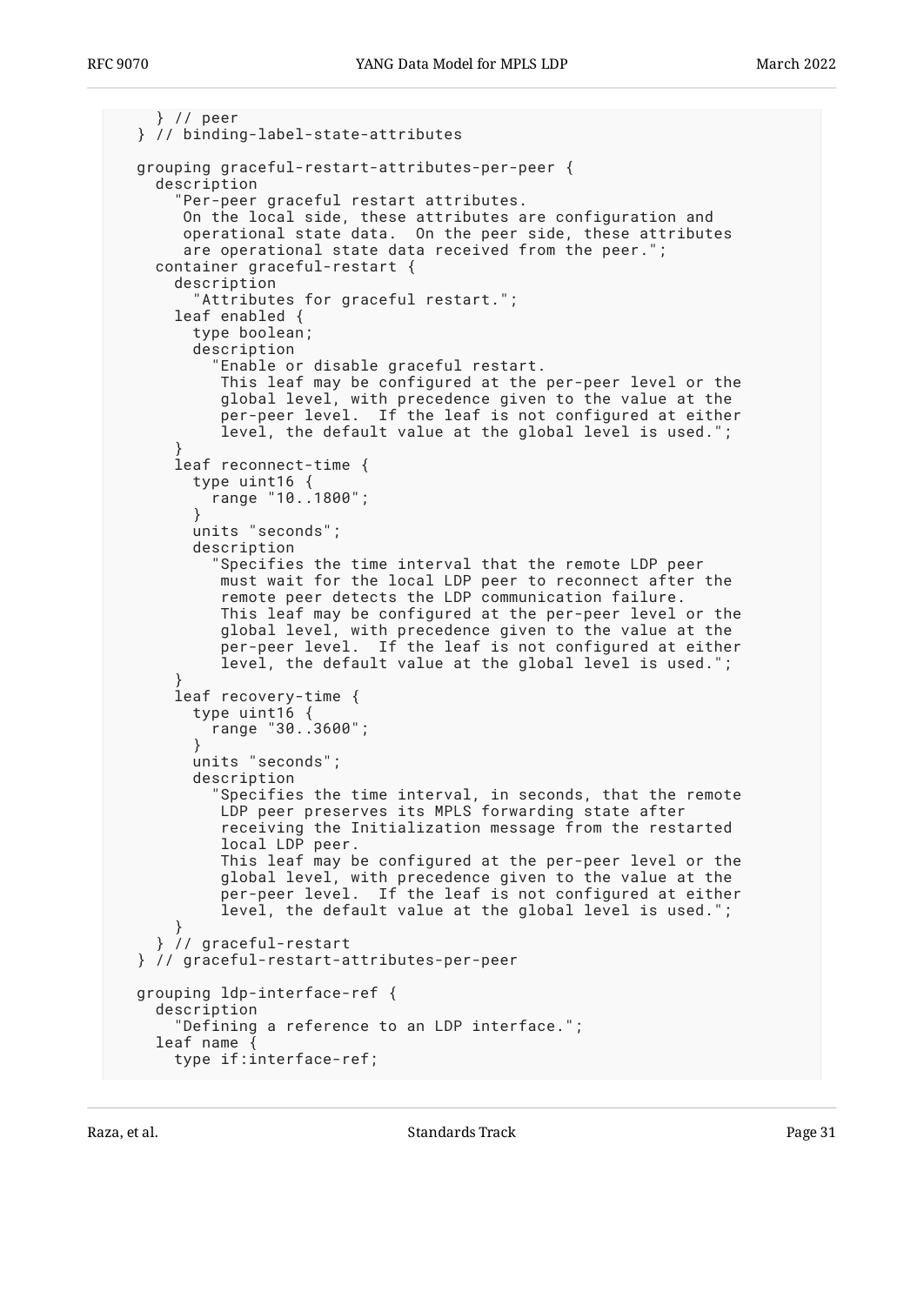```
 must '(/if:interfaces/if:interface[if:name=current()]/ip:ipv4)'
            or + '(/if:interfaces/if:interface[if:name=current()]/ip:ipv6)'
      \{ description
           "Interface is IPv4 or IPv6.";
 }
       description
         "The name of an LDP interface.";
    }
  }
  grouping ldp-peer-ref-absolute {
    description
       "An absolute reference to an LDP peer, by the LDP ID, which
       consists of the LSR Id and the label space Id.";
    leaf protocol-name {
       type leafref {
        path "/rt:routing/rt:control-plane-protocols/"
            + "rt:control-plane-protocol/rt:name";
 }
       description
         "The name of the LDP protocol instance.";
 }
    leaf lsr-id {
       type leafref {
         path "/rt:routing/rt:control-plane-protocols/"
            + "rt:control-plane-protocol"
            + "[rt:name=current()/../protocol-name]/"
            + "ldp:mpls-ldp/ldp:peers/ldp:peer/ldp:lsr-id";
 }
       description
         "The LSR Id of the peer, as a portion of the peer LDP ID.";
 }
    leaf label-space-id {
       type leafref {
         path "/rt:routing/rt:control-plane-protocols/"
            + "rt:control-plane-protocol"
            + "[rt:name=current()/../protocol-name]/"
            + "ldp:mpls-ldp/ldp:peers/"
            + "ldp:peer[ldp:lsr-id=current()/../lsr-id]/"
            + "ldp:label-space-id";
 }
       description
         "The label space Id of the peer, as a portion of the peer
          LDP ID.";
 }
  } // ldp-peer-ref-absolute
  grouping ldp-peer-ref-from-binding {
    description
       "A relative reference to an LDP peer, by the LDP ID, which
       consists of the LSR Id and the label space Id.";
    leaf lsr-id {
       type leafref {
        path "../../../../../../../ldp:peers/ldp:peer/ldp:lsr-id";
 }
      description
```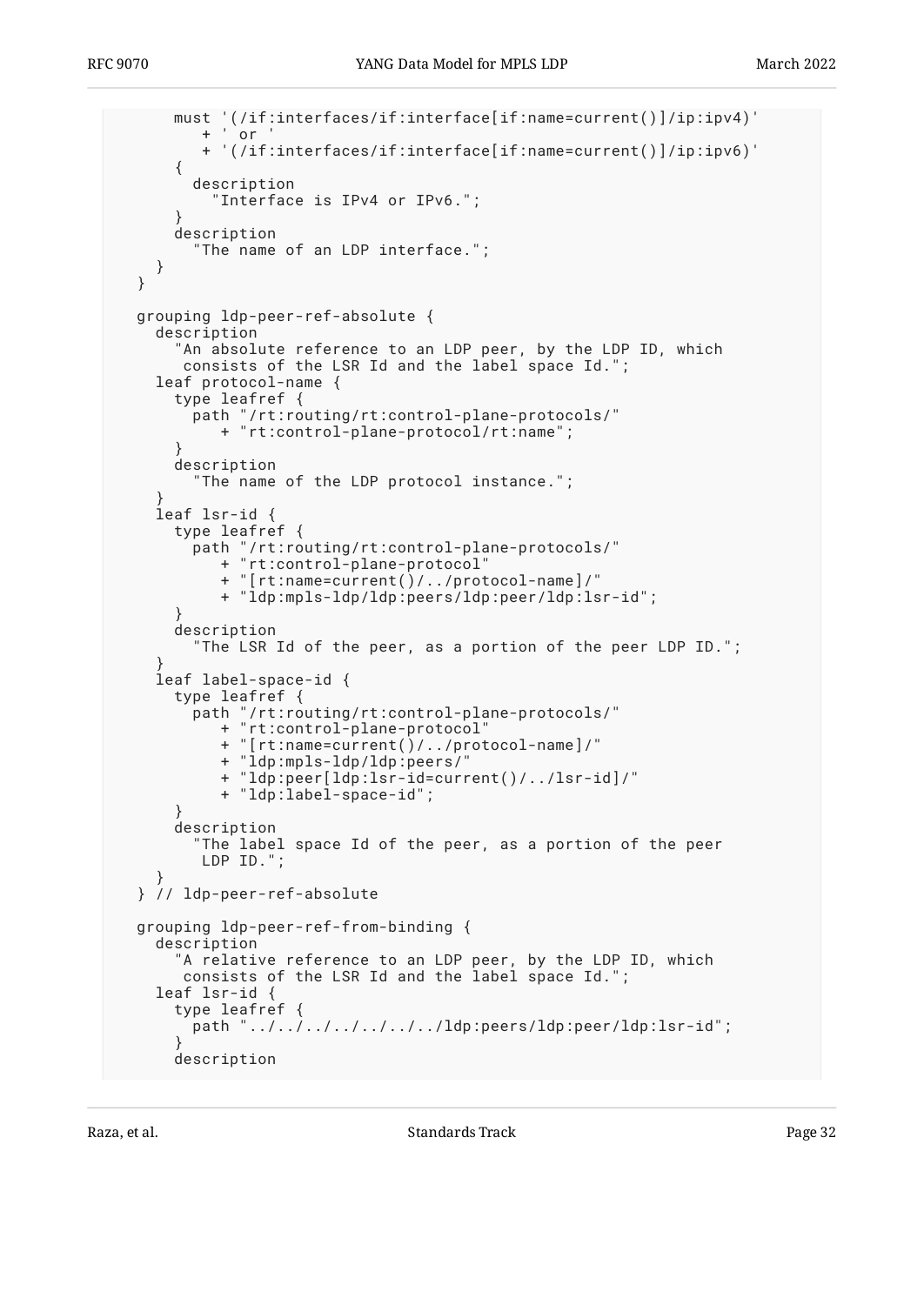```
 "The LSR Id of the peer, as a portion of the peer LDP ID.";
 }
    leaf label-space-id {
      type leafref {
        path "../../../../../../../ldp:peers/"
           + "ldp:peer[ldp:lsr-id=current()/../lsr-id]/"
            + "ldp:label-space-id";
       }
      description
         "The label space Id of the peer, as a portion of the peer
         LDP ID.";
 }
  } // ldp-peer-ref-from-binding
  grouping ldp-peer-ref-from-interface {
    description
 "A relative reference to an LDP peer, by the LDP ID, which
 consists of the LSR Id and the label space Id.";
    container peer {
      description
         "Reference to an LDP peer, by the LDP ID, which consists of
         the LSR Id and the label space Id.";
      leaf lsr-id {
        type leafref {
          path "../../../../../../../../../ldp:peers/ldp:peer/"
              + "ldp:lsr-id";
 }
        description
           "The LSR Id of the peer, as a portion of the peer LDP ID.";
 }
      leaf label-space-id {
        type leafref {
          path "../../../../../../../../../ldp:peers/"
             + "ldp:peer[ldp:lsr-id=current()/../lsr-id]/"
              + "ldp:label-space-id";
 }
        description
          "The label space Id of the peer, as a portion of the peer
           LDP ID.";
      }
     } // peer
  } // ldp-peer-ref-from-interface
  grouping ldp-peer-ref-from-target {
    description
 "A relative reference to an LDP peer, by the LDP ID, which
 consists of the LSR Id and the label space Id.";
    container peer {
      description
         "Reference to an LDP peer, by the LDP ID, which consists of
         the LSR Id and the label space Id.";
      leaf lsr-id {
        type leafref {
          path "../../../../../../../../ldp:peers/ldp:peer/"
             + "ldp:lsr-id";
 }
        description
           "The LSR Id of the peer, as a portion of the peer LDP ID.";
```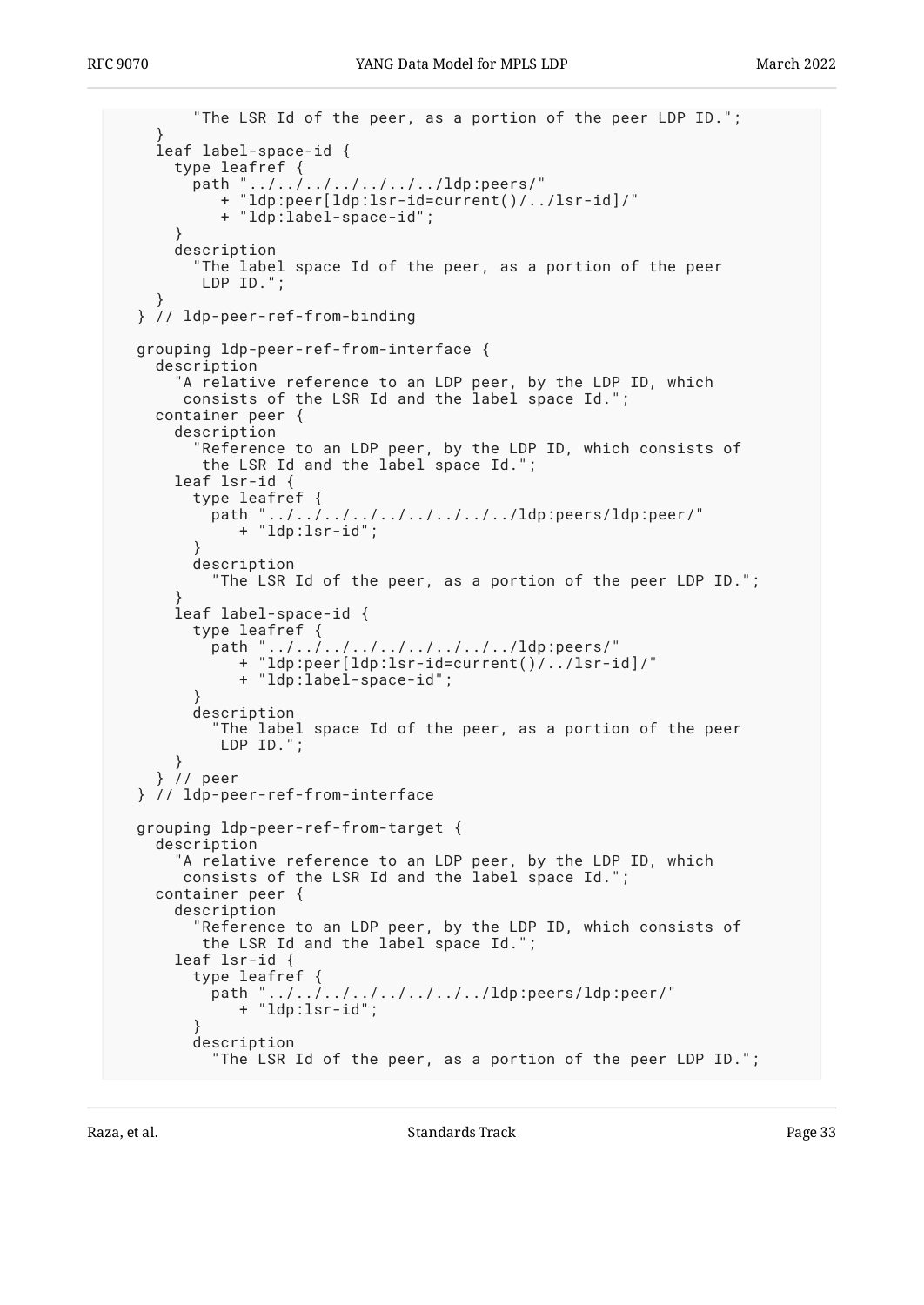```
 }
       leaf label-space-id {
         type leafref {
          path "../../../../../../../../ldp:peers/"
              + "ldp:peer[ldp:lsr-id=current()/../lsr-id]/"
              + "ldp:label-space-id";
 }
         description
           "The label space Id of the peer, as a portion of the peer
            LDP ID.";
 }
     } // peer
  } // ldp-peer-ref-from-target
  grouping peer-attributes {
    description
       "Peer configuration attributes, used in the per-peer setting
      can in the all-peer setting.";
    leaf session-ka-holdtime {
      type uint16 {
        range "45..3600";
       }
      units "seconds";
      description
         "The time interval after which an inactive LDP session
          terminates and the corresponding TCP session closes.
          Inactivity is defined as not receiving LDP packets from the
          peer.
         This leaf may be configured at the per-peer level or the
         global level, with precedence given to the value at the
         per-peer level. If the leaf is not configured at either
          level, the default value at the global level is used.";
 }
    leaf session-ka-interval {
      type uint16 {
         range "15..1200";
 }
      units "seconds";
      description
         "The interval between successive transmissions of KeepAlive
         packets. Keepalive packets are only sent in the absence of
         other LDP packets transmitted over the LDP session.
         This leaf may be configured at the per-peer level or the
          global level, with precedence given to the value at the
          per-peer level. If the leaf is not configured at either
          level, the default value at the global level is used.";
 }
  } // peer-attributes
  grouping peer-authentication {
    description
       "Peer authentication container, used in the per-peer setting
       can in the all-peer setting.";
    container authentication {
      description
         "Containing authentication information.";
       choice authentication-type {
        description
```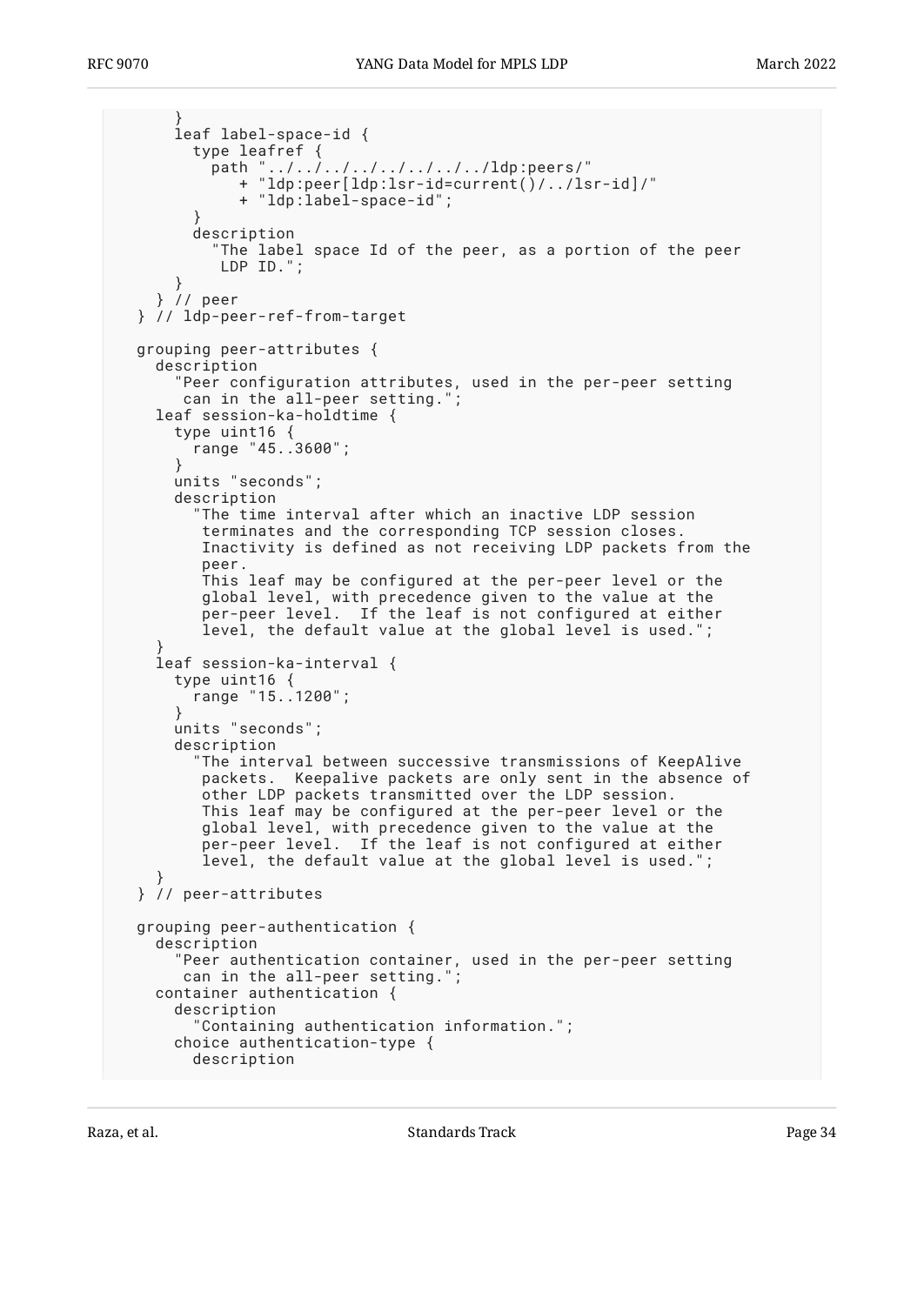```
 "Choice of authentication.";
        case password {
          leaf key {
            type string;
            description
 "This leaf specifies the authentication key. The
 length of the key may be dependent on the
 cryptographic algorithm.";
 }
          leaf crypto-algorithm {
            type identityref {
              base key-chain:crypto-algorithm;
 }
            description
               "Cryptographic algorithm associated with key.";
 }
        }
      }
 }
  } // peer-authentication
  grouping peer-state-derived {
    description
       "The peer state information derived from the LDP protocol
       operations.";
    container label-advertisement-mode {
      config false;
      description
         "Label advertisement mode state.";
      leaf local {
        type label-adv-mode;
        description
          "Local Label Advertisement Mode.";
 }
      leaf peer {
        type label-adv-mode;
        description
          "Peer Label Advertisement Mode.";
 }
      leaf negotiated {
        type label-adv-mode;
        description
           "Negotiated Label Advertisement Mode.";
      }
 }
    leaf next-keep-alive {
      type uint16;
      units "seconds";
      config false;
      description
         "Time duration from now until sending the next KeepAlive
         message.";
    }
    container received-peer-state {
      config false;
      description
         "Operational state information learned from the peer.";
      uses graceful-restart-attributes-per-peer;
```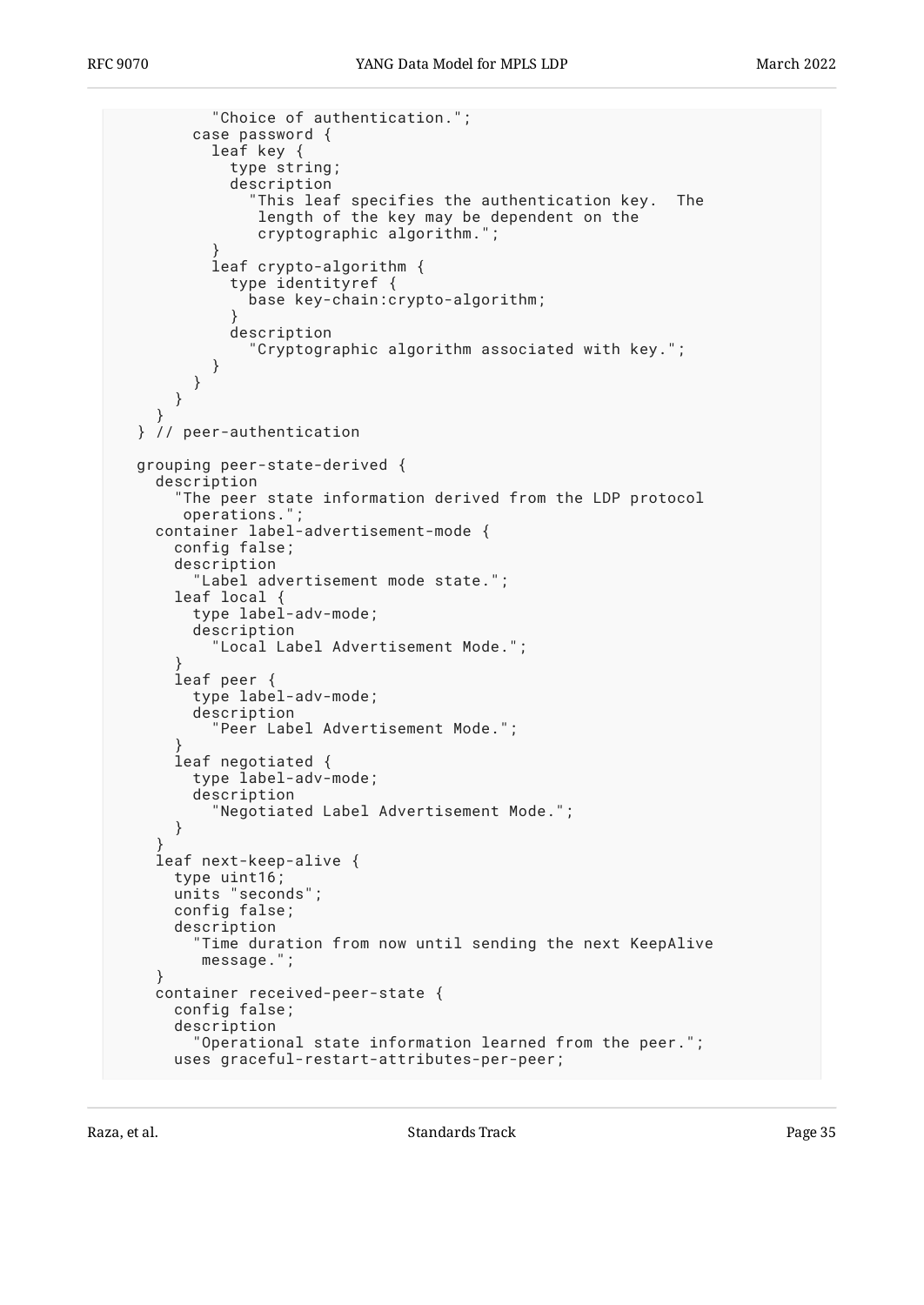```
 container capability {
         description
           "Peer capability information.";
         container end-of-lib {
           description
              "Peer's end-of-lib capability.";
           leaf enabled {
             type boolean;
             description
               "'true' if peer's end-of-lib capability is enabled.";
           }
 }
         container typed-wildcard-fec {
           description
             "Peer's typed-wildcard-fec capability.";
           leaf enabled {
             type boolean;
             description
               "'true' if peer's typed-wildcard-fec capability is
                enabled."
           }
 }
         container upstream-label-assignment {
           description
              "Peer's upstream label assignment capability.";
           leaf enabled {
             type boolean;
             description
               "'true' if peer's upstream label assignment is
                enabled.";
 }
 }
       } // capability
     } // received-peer-state
    container session-holdtime {
      config false;
       description
         "Session holdtime state.";
      leaf peer {
         type uint16;
         units "seconds";
         description
           "Peer holdtime.";
 }
      leaf negotiated {
         type uint16;
         units "seconds";
         description
           "Negotiated holdtime.";
 }
       leaf remaining {
         type uint16;
         units "seconds";
         description
           "Remaining holdtime.";
       }
     // session-holdtime
    leaf session-state {
```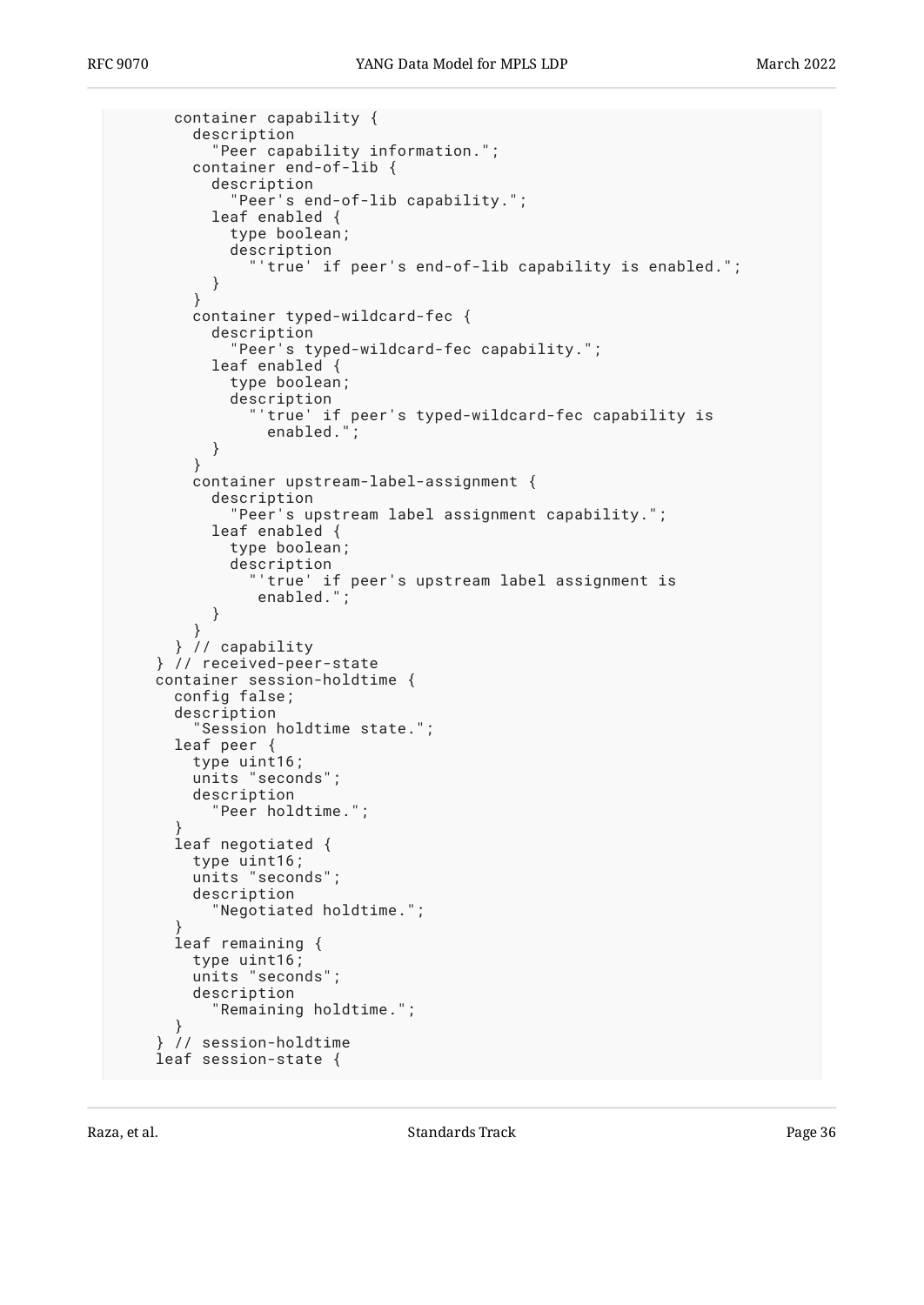```
 type enumeration {
         enum non-existent {
           description
             "NON EXISTENT state. Transport disconnected.";
 }
         enum initialized {
           description
             "INITIALIZED state.";
 }
         enum openrec {
           description
             "OPENREC state.";
 }
         enum opensent {
           description
             "OPENSENT state.";
 }
         enum operational {
           description
             "OPERATIONAL state.";
         }
       }
       config false;
       description
         "Representing the operational status of the LDP session.";
       reference
         "RFC 5036: LDP Specification, Sec. 2.5.4.";
     }
    container tcp-connection {
      config false;
      description
         "TCP connection state.";
      leaf local-address {
         type inet:ip-address;
         description
           "Local address.";
 }
       leaf local-port {
         type inet:port-number;
         description
           "Local port number.";
 }
       leaf remote-address {
         type inet:ip-address;
         description
           "Remote address.";
 }
       leaf remote-port {
         type inet:port-number;
         description
           "Remote port number.";
 }
     } // tcp-connection
    leaf up-time {
      type rt-types:timeticks64;
      config false;
      description
         "The number of time ticks (hundredths of a second) since the
```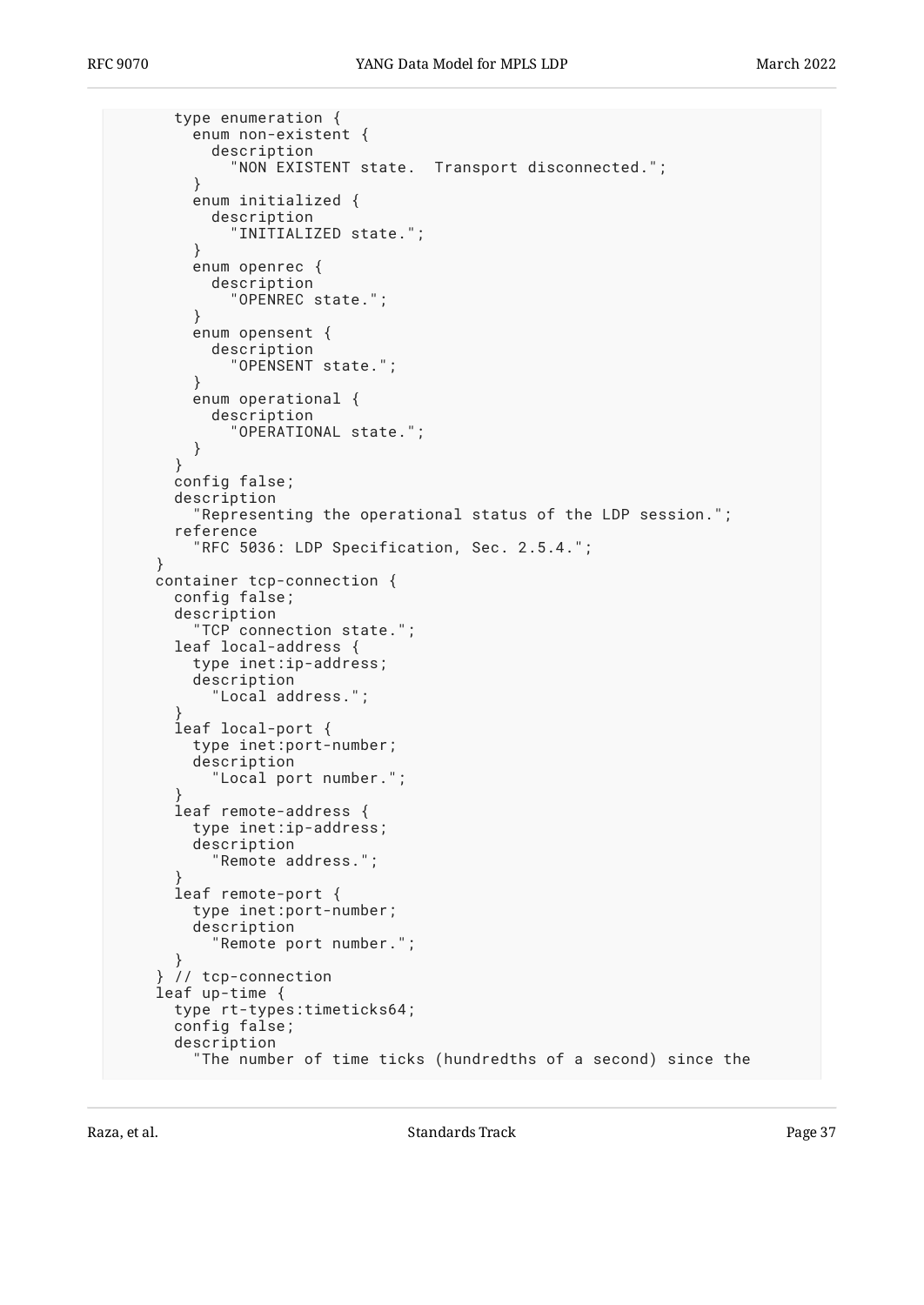```
 state of the session with the peer changed to
          OPERATIONAL.";
     }
     container statistics {
      config false;
       description
          "Statistics objects.";
      leaf discontinuity-time {
         type yang:date-and-time;
         mandatory true;
         description
           "The time on the most recent occasion at which any one or
            more of this interface's counters suffered a
            discontinuity. If no such discontinuities have occurred
           since the last re-initialization of the local management
            subsystem, then this node contains the time the local
           management subsystem re-initialized itself.'
       }
      container received {
         description
           "Inbound statistics.";
         uses statistics-peer-received-sent;
       }
      container sent {
         description
            "Outbound statistics.";
         uses statistics-peer-received-sent;
 }
      leaf total-addresses {
         type uint32;
         description
           "The number of learned addresses.";
 }
       leaf total-labels {
         type uint32;
         description
           "The number of learned labels.";
 }
       leaf total-fec-label-bindings {
         type uint32;
         description
           "The number of learned label-address bindings.";
 }
     } // statistics
  } // peer-state-derived
  grouping statistics-peer-received-sent {
     description
       "Inbound and outbound statistic counters.";
     leaf total-octets {
       type yang:counter64;
       description
         "The total number of octets sent or received.";
 }
     leaf total-messages {
      type yang:counter64;
       description
         "The number of messages sent or received.";
```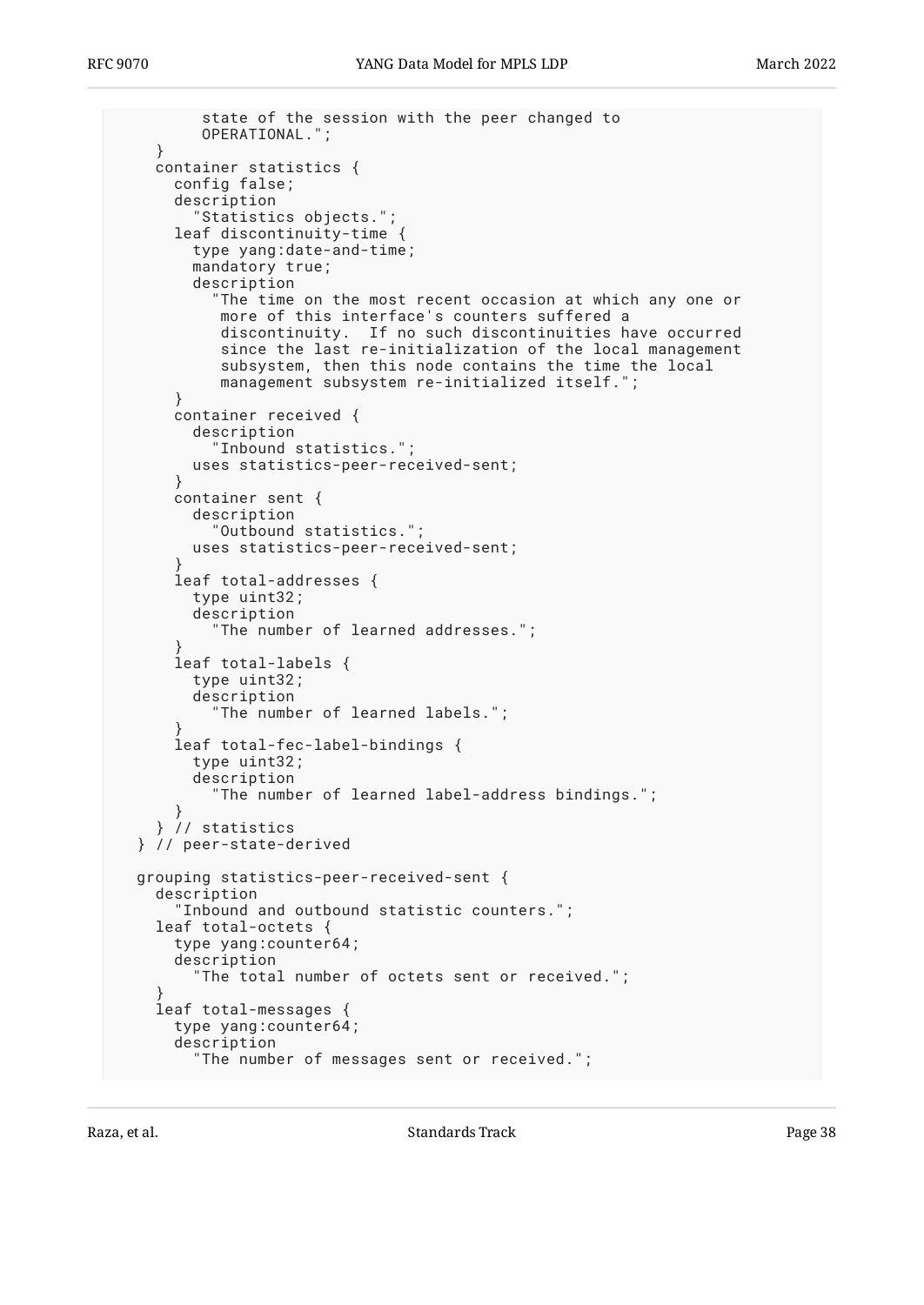```
 }
    leaf address {
      type yang:counter64;
       description
         "The number of Address messages sent or received.";
 }
    leaf address-withdraw {
       type yang:counter64;
      description
        "The number of address-withdraw messages sent or received.";
 }
    leaf initialization {
       type yang:counter64;
      description
         "The number of Initialization messages sent or received.";
 }
    leaf keepalive {
       type yang:counter64;
       description
         "The number of KeepAlive messages sent or received.";
 }
    leaf label-abort-request {
      type yang:counter64;
      description
         "The number of label-abort-request messages sent or
          received.";
 }
    leaf label-mapping {
      type yang:counter64;
      description
         "The number of label-mapping messages sent or received.";
 }
    leaf label-release {
      type yang:counter64;
      description
         "The number of label-release messages sent or received.";
 }
    leaf label-request {
      type yang:counter64;
      description
         "The number of label-request messages sent or received.";
 }
    leaf label-withdraw {
      type yang:counter64;
      description
         "The number of label-withdraw messages sent or received.";
 }
    leaf notification {
      type yang:counter64;
      description
         "The number of notification messages sent or received.";
 }
  } // statistics-peer-received-sent
   /*
   * Configuration data and operational state data nodes
   */
```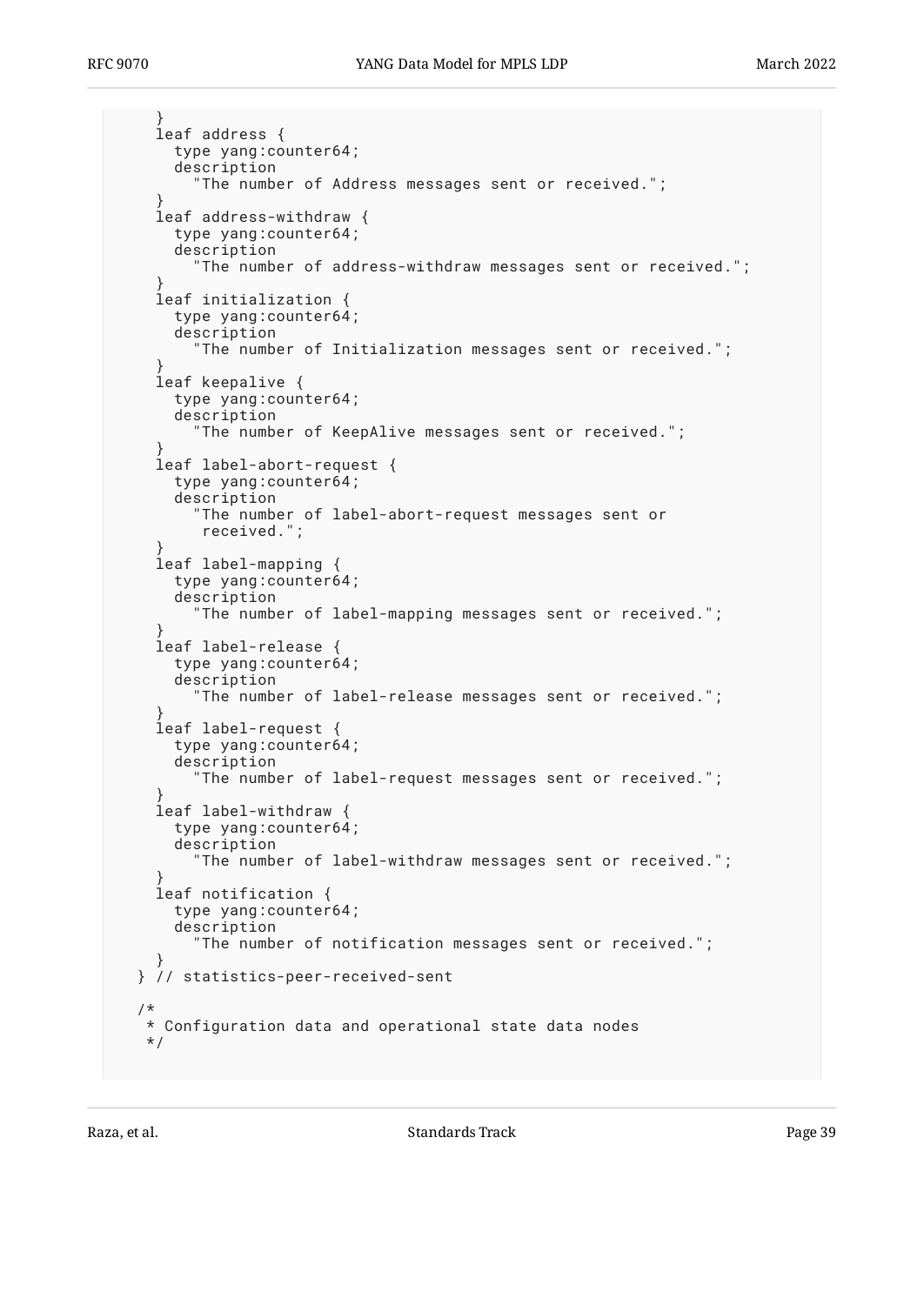```
 augment "/rt:routing/rt:control-plane-protocols/"
        + "rt:control-plane-protocol" {
    when "derived-from-or-self(rt:type, 'ldp:mpls-ldp')" {
      description
         "This augmentation is only valid for a control plane
         protocol instance of LDP (type 'mpls-ldp').";
 }
    description
       "LDP augmentation to routing control plane protocol
       configuration and state.";
    container mpls-ldp {
 must "not (../../rt:control-plane-protocol"
 + "[derived-from-or-self(rt:type, 'ldp:mpls-ldp')]"
         + "[rt:name!=current()/../rt:name])" {
        description
           "Only one LDP instance is allowed.";
 }
      description
         "Containing configuration and operational data for the LDP
        protocol.
      container global {
        description
           "Global attributes for LDP.";
        container capability {
          description
            Containing the LDP capability data. The container is
             used for augmentations.";
           reference
             "RFC 5036: LDP Specification, Sec. 1.5.";
 }
        container graceful-restart {
           description
             "Attributes for graceful restart.";
          leaf enabled {
            type boolean;
            default "false";
            description
               "Enable or disable graceful restart.";
 }
          leaf reconnect-time {
            type uint16 {
              range "10..1800";
 }
            units "seconds";
            default "120";
            description
               "Specifies the time interval that the remote LDP peer
               must wait for the local LDP peer to reconnect after
                the remote peer detects the LDP communication
               failure.";
 }
           leaf recovery-time {
             type uint16 {
              range "30..3600";
 }
            units "seconds";
            default "120";
            description
```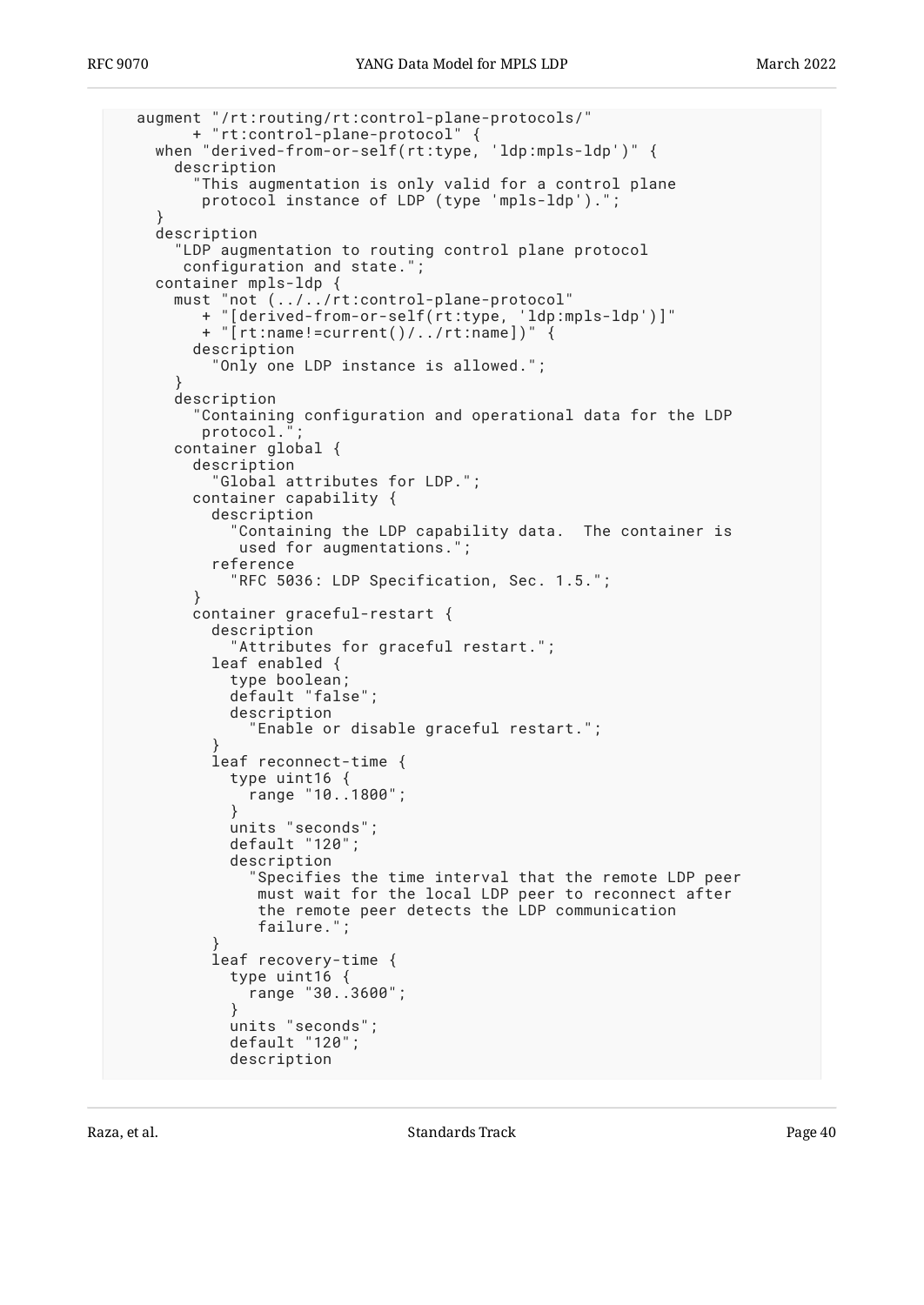```
 "Specifies the time interval, in seconds, that the
               remote LDP peer preserves its MPLS forwarding state
               after receiving the Initialization message from the
               restarted local LDP peer.";
 }
          leaf forwarding-holdtime {
            type uint16 {
              range "30..3600";
 }
            units "seconds";
            default "180";
            description
              "Specifies the time interval, in seconds, before the
               termination of the recovery phase.";
 }
 } // graceful-restart
 leaf lsr-id {
          type rt-types:router-id;
          description
            "Specifies the value to act as the LDP LSR Id.
             If this attribute is not specified, LDP uses the router
             ID as determined by the system.";
 }
        container address-families {
          description
            Per-address-family configuration and operational state.
             The address family can be either IPv4 or IPv6.";
          container ipv4 {
            presence "Present if IPv4 is enabled, unless the
                      'enabled' leaf is set to 'false'.";
            description
              "Containing data related to the IPv4 address family.";
            leaf enabled {
              type boolean;
              default "true";
              description
                'false' to disable the address family.";
 }
            leaf label-distribution-control-mode {
              type enumeration {
                enum independent {
                  description
                     "Independent label distribution control.";
 }
                enum ordered {
                  description
                     "Ordered label distribution control.";
 }
 }
              config false;
              description
                "Label distribution control mode.";
              reference
                 "RFC 5036: LDP Specification, Sec. 2.6.";
 }
            // ipv4 bindings
            container bindings {
              config false;
```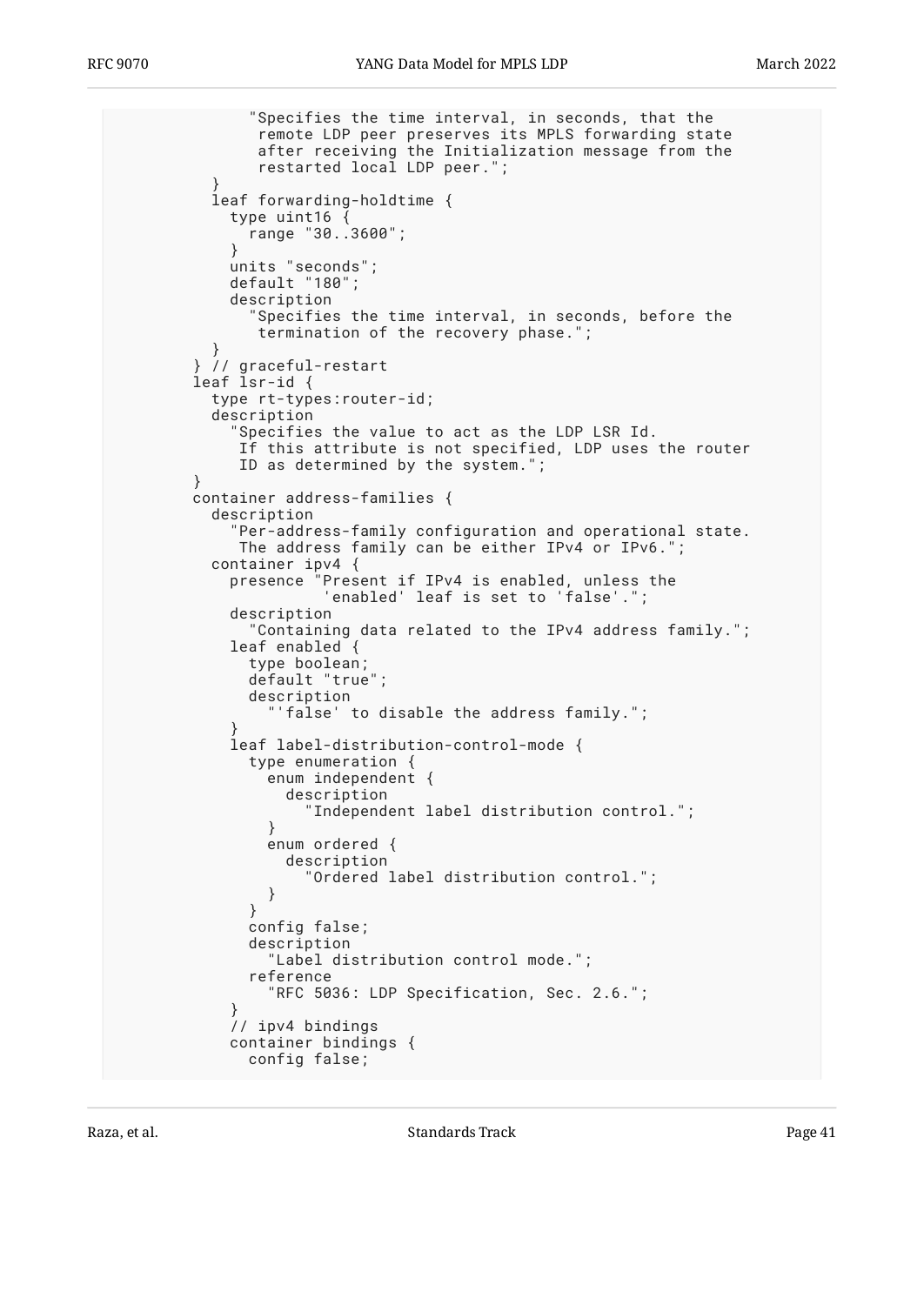```
 description
                 "LDP address and label binding information.";
              list address {
                key "address";
                description
                   "List of address bindings learned by LDP.";
                leaf address {
                  type inet:ipv4-address;
                  description
                    "The IPv4 address learned from an Address
                     message received from or advertised to a peer.";
 }
                uses binding-address-state-attributes;
 }
              list fec-label {
                key "fec";
                description
                   "List of FEC-label bindings learned by LDP.";
                leaf fec {
                  type inet:ipv4-prefix;
                  description
                     "The prefix FEC value in the FEC-Label binding,
                     learned in a Label Mapping message received from
                     or advertised to a peer.";
 }
                uses binding-label-state-attributes;
 }
            } // bindings
          } // ipv4
        } // address-families
      } // global
      container discovery {
        description
          "Neighbor-discovery configuration and operational state.";
        container interfaces {
          description
             "A list of interfaces for LDP Basic Discovery.";
          reference
            "RFC 5036: LDP Specification, Sec. 2.4.1.";
          uses basic-discovery-timers {
            refine "hello-holdtime" {
              default "15";
 }
            refine "hello-interval" {
              default "5";
 }
 }
          list interface {
            key "name";
            description
              "List of LDP interfaces used for LDP Basic Discovery.";
            uses ldp-interface-ref;
            leaf next-hello {
              type uint16;
 units "seconds";
 config false;
              description
                "Time to send the next Hello message.";
```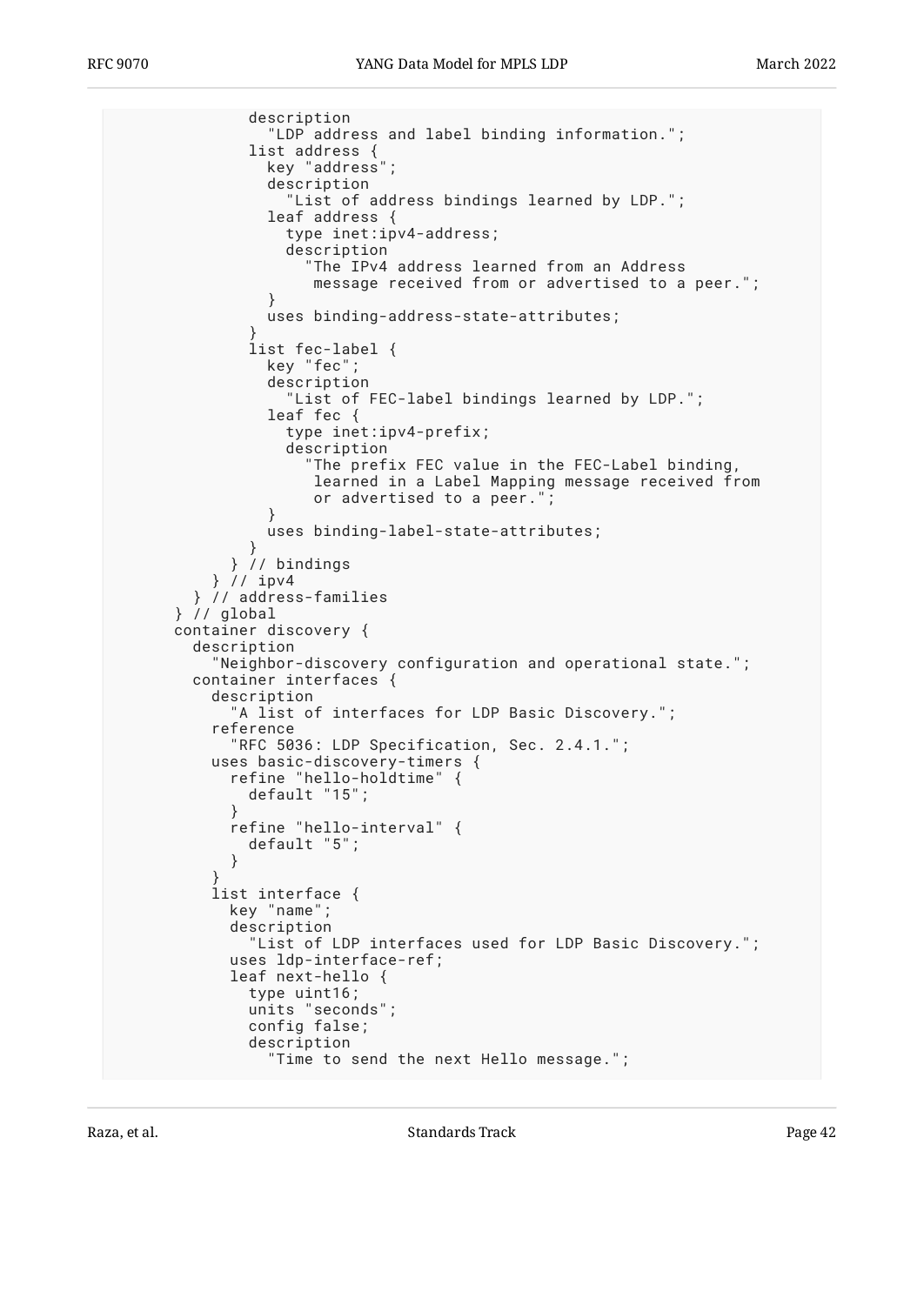} container address-families { description "Container for address families."; container ipv4 { presence "Present if IPv4 is enabled, unless the 'enabled' leaf is set to 'false'."; description "IPv4 address family."; leaf enabled { type boolean; default "true"; description "Set to false to disable the address family on the interface."; } container hello-adjacencies { config false; description "Containing a list of Hello adjacencies."; list hello-adjacency { key "adjacent-address"; config false; description "List of Hello adjacencies."; leaf adjacent-address { type inet:ipv4-address; description "Neighbor address of the Hello adjacency."; } uses adjacency-state-attributes; uses ldp-peer-ref-from-interface; } } } // ipv4 } // address-families } // interface } // interfaces container targeted { description "A list of targeted neighbors for extended discovery."; leaf hello-holdtime { type uint16 { range "15..3600"; } units "seconds"; default "45"; description "The time interval for which an LDP targeted Hello adjacency is maintained in the absence of targeted Hello messages from an LDP neighbor."; } leaf hello-interval { type uint16 { range "5..3600"; } units "seconds"; default "15";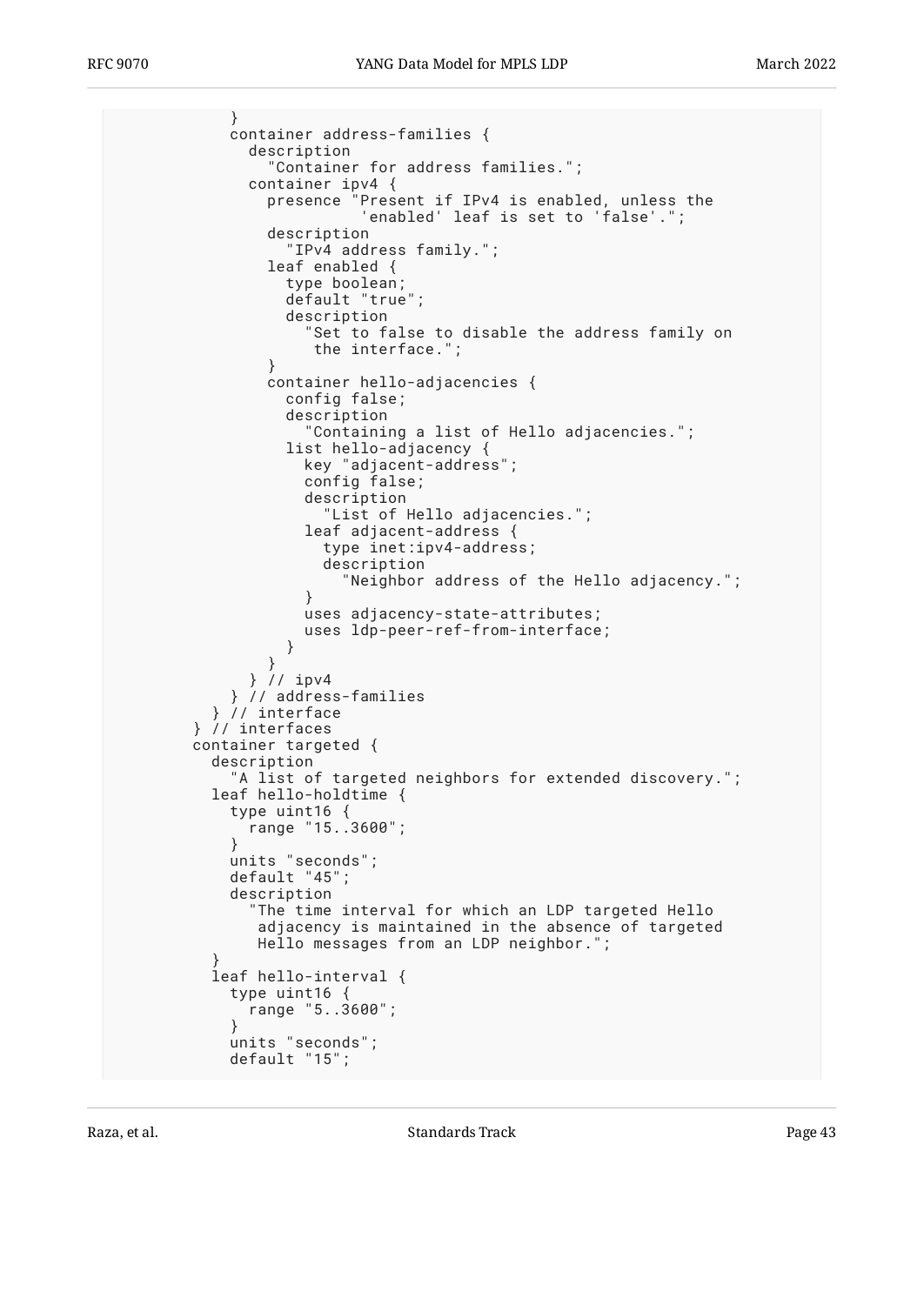description "The interval between consecutive LDP targeted Hello messages used in extended LDP discovery."; } container hello-accept { description LDP policy to control the acceptance of extended neighbor-discovery Hello messages."; leaf enabled { type boolean; default "false"; description 'true' to accept; 'false' to deny."; } } container address-families { description "Container for address families."; container ipv4 { presence "Present if IPv4 is enabled."; description "IPv4 address family."; container hello-adjacencies { config false; description "Containing a list of Hello adjacencies."; list hello-adjacency { key "local-address adjacent-address"; description "List of Hello adjacencies."; leaf local-address { type inet:ipv4-address; description "Local address of the Hello adjacency."; } leaf adjacent-address { type inet:ipv4-address; description "Neighbor address of the Hello adjacency."; } uses adjacency-state-attributes; uses ldp-peer-ref-from-target; } } list target { key "adjacent-address"; description "Targeted discovery params."; leaf adjacent-address { type inet:ipv4-address; description "Configures a remote LDP neighbor for the extended LDP discovery."; } leaf enabled { type boolean; default "true"; description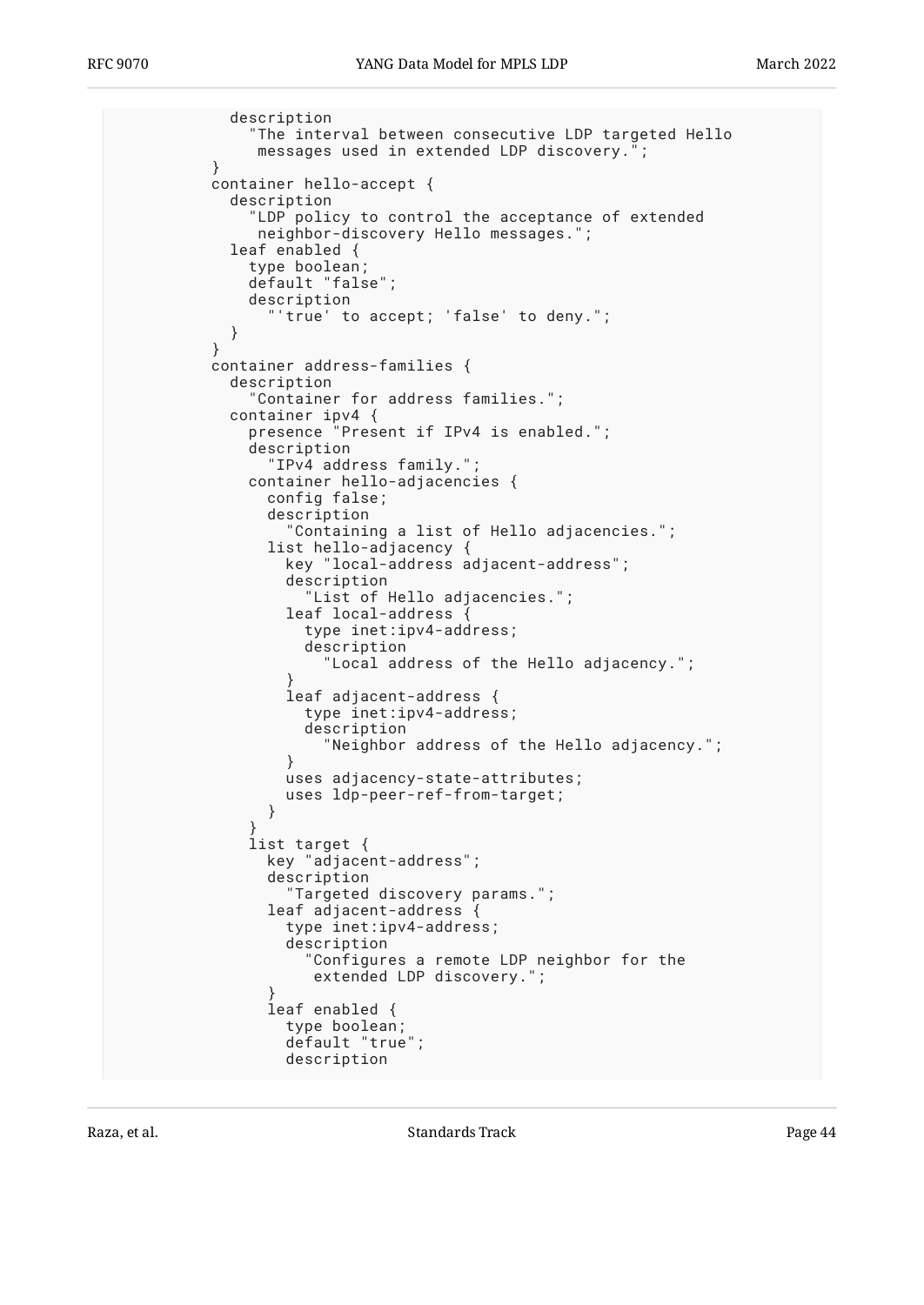"'true' to enable the target."; } leaf local-address { type inet:ipv4-address; description "The local address used as the source address to send targeted Hello messages. If the value is not specified, the transport address is used as the source address." } } // target } // ipv4 } // address-families } // targeted } // discovery container peers { description "Peers configuration attributes."; uses peer-authentication; uses peer-attributes { refine "session-ka-holdtime" { default "180"; } refine "session-ka-interval" { default "60"; } } list peer { key "lsr-id label-space-id"; description "List of peers."; leaf lsr-id { type rt-types:router-id; description "The LSR Id of the peer, used to identify the globally unique LSR. This is the first four octets of the LDP ID. This leaf is used together with the leaf 'label-space-id' to form the LDP ID."; reference "RFC 5036: LDP Specification, Sec. 2.2.2."; } leaf label-space-id { type uint16; description "The label space Id of the peer, used to identify a specific label space within the LSR. This is the last two octets of the LDP ID. This leaf is used together with the leaf 'lsr-id' to form the LDP ID."; reference "RFC 5036: LDP Specification, Sec. 2.2.2."; } uses peer-authentication; container address-families { description "Per-vrf per-af params."; container ipv4 { presence "Present if IPv4 is enabled.";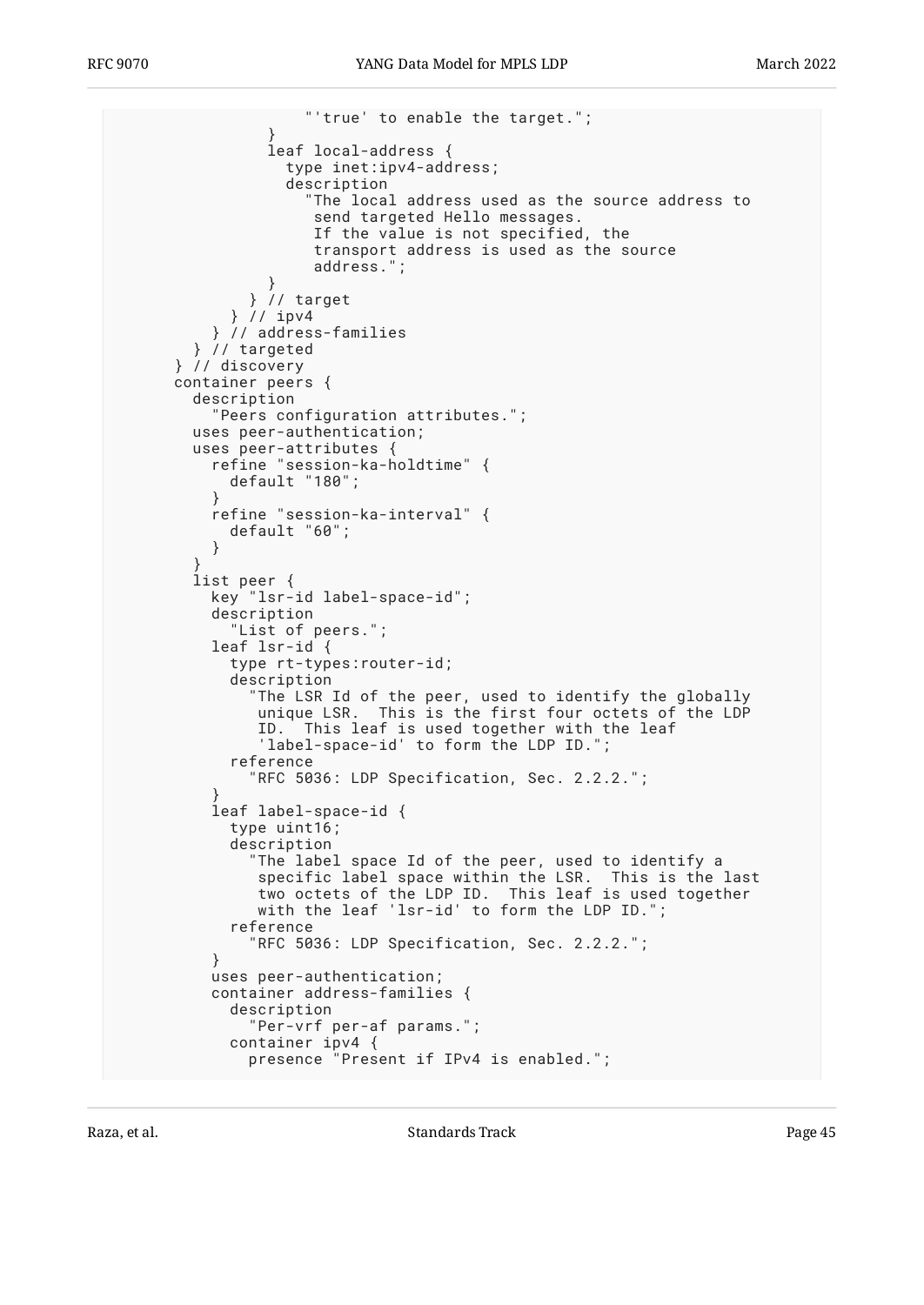```
 description
                 "IPv4 address family.";
               container hello-adjacencies {
                config false;
                description
                   "Containing a list of Hello adjacencies.";
                list hello-adjacency {
                  key "local-address adjacent-address";
                  description
                     "List of Hello adjacencies.";
                  leaf local-address {
                    type inet:ipv4-address;
                    description
                      "Local address of the Hello adjacency.";
 }
                  leaf adjacent-address {
                    type inet:ipv4-address;
                    description
                  "Neighbor address of the Hello adjacency.";
 }
                  uses adjacency-state-attributes;
                  leaf interface {
                    type if:interface-ref;
                    description
                       "Interface for this adjacency.";
 }
 }
 }
             } // ipv4
          } // address-families
          uses peer-state-derived;
        } // list peer
      } // peers
    } // container mpls-ldp
  /*
   * RPCs
   */
  rpc mpls-ldp-clear-peer {
    description
       "Clears the session to the peer.";
    input {
      uses ldp-peer-ref-absolute {
        description
           "The LDP peer to be cleared. If this is not provided,
           then all peers are cleared.
           The peer is identified by its LDP ID, which consists of
           the LSR Id and the label space Id.";
      }
    }
  rpc mpls-ldp-clear-hello-adjacency {
    description
       "Clears the Hello adjacency.";
    input {
```
}

}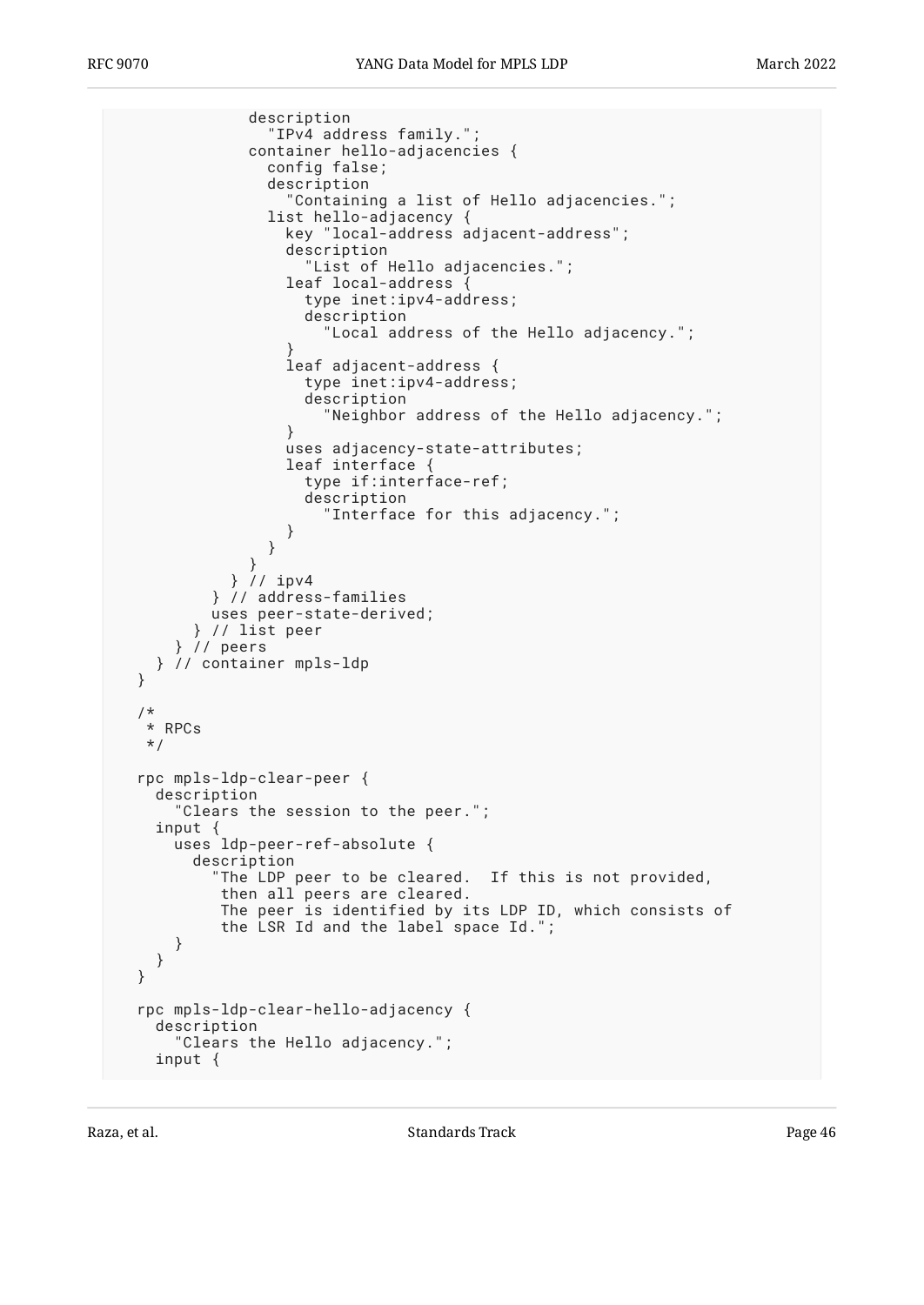```
 container hello-adjacency {
        description
          "Link adjacency or targeted adjacency. If this is not
          provided, then all Hello adjacencies are cleared.";
        leaf protocol-name {
          type leafref {
           path "/rt:routing/rt:control-plane-protocols/"
              + "rt:control-plane-protocol/rt:name";
 }
         description
            "The name of the LDP protocol instance.";
 }
        choice hello-adjacency-type {
         description
            "Adjacency type.";
         case targeted {
 container targeted {
 presence "Present to clear targeted adjacencies.";
             description
               "Clear targeted adjacencies.";
             leaf target-address {
               type inet:ip-address;
               description
                 "The target address. If this is not provided, then
                  all targeted adjacencies are cleared.";
 }
 }
 }
         case link {
           container link {
             presence "Present to clear link adjacencies.";
             description
               "Clear link adjacencies.";
             leaf next-hop-interface {
               type leafref {
 path "/rt:routing/rt:control-plane-protocols/"
 + "rt:control-plane-protocol/mpls-ldp/"
               + "discovery/interfaces/interface/name";
 }
               description
                 "Interface connecting to a next hop. If this is
                  not provided, then all link adjacencies are
                  cleared.";
 }
             leaf next-hop-address {
 type inet:ip-address;
 must '../next-hop-interface' {
                 description
                   "Applicable when an interface is specified.";
 }
               description
                 "IP address of a next hop. If this is not
                  provided, then adjacencies to all next hops on the
                  given interface are cleared.";
 }
 }
 }
        } // hello-adjacency-type
```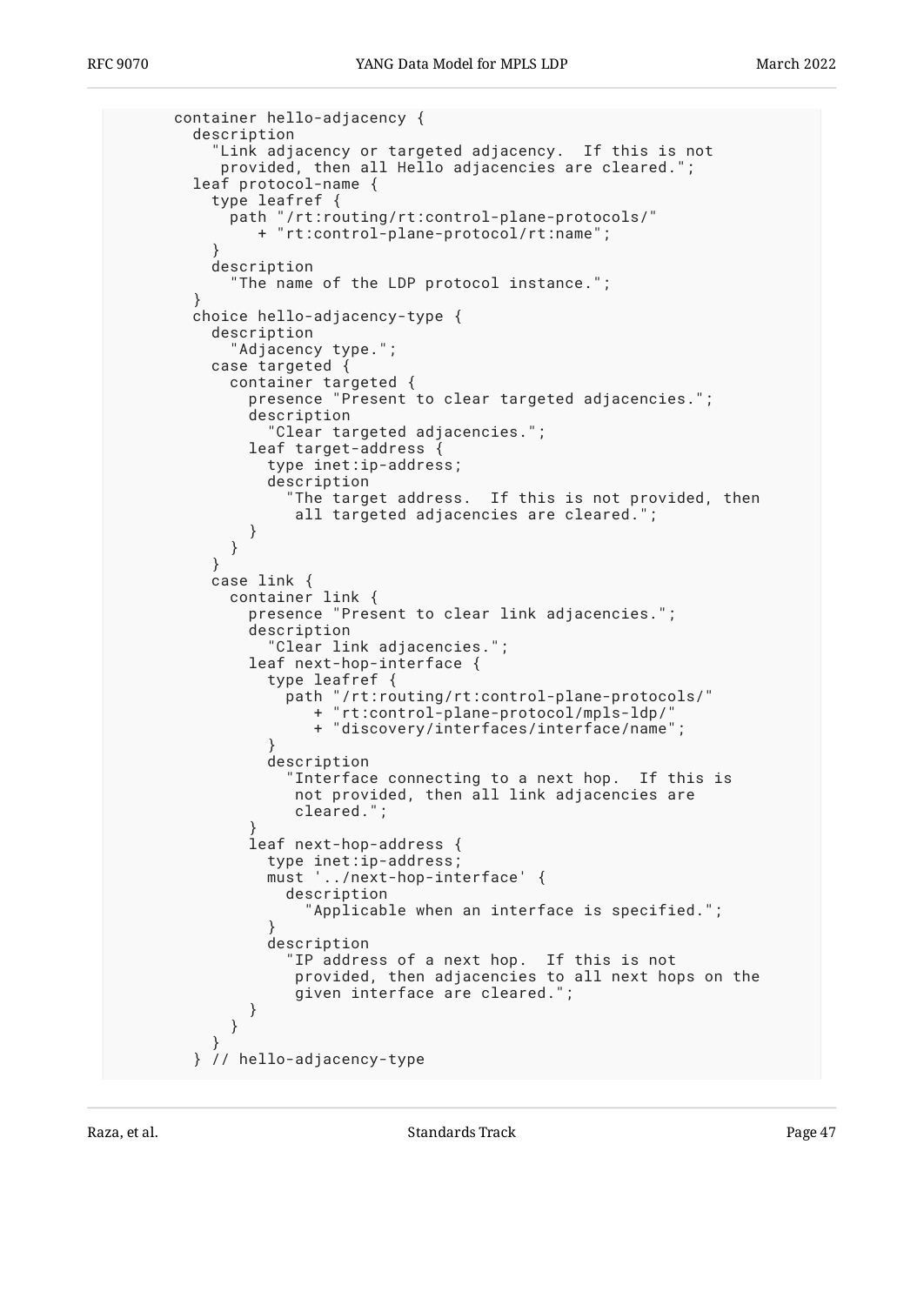```
 } // hello-adjacency
     } // input
  } // mpls-ldp-clear-hello-adjacency
  rpc mpls-ldp-clear-peer-statistics {
    description
       "Clears protocol statistics (e.g., sent and received
        counters).";
 input {
 uses ldp-peer-ref-absolute {
         description
           "The LDP peer whose statistics are to be cleared.
            If this is not provided, then all peers' statistics are
            cleared.
            The peer is identified by its LDP ID, which consists of
            the LSR Id and the label space Id.";
       }
    }
  }
  /*
   * Notifications
   */
  notification mpls-ldp-peer-event {
    description
       "Notification event for a change of LDP peer operational
        status.";
    leaf event-type {
       type oper-status-event-type;
      description
         "Event type.";
     }
    container peer {
      description
 "Reference to an LDP peer, by the LDP ID, which consists of
 the LSR Id and the label space Id.";
      uses ldp-peer-ref-absolute;
    }
  }
  notification mpls-ldp-hello-adjacency-event {
    description
       "Notification event for a change of LDP adjacency operational
        status.";
    leaf event-type {
       type oper-status-event-type;
       description
         "Event type.";
 }
    leaf protocol-name {
       type leafref {
         path "/rt:routing/rt:control-plane-protocols/"
           + "rt:control-plane-protocol/rt:name";
 }
      description
         "The name of the LDP protocol instance.";
    }
```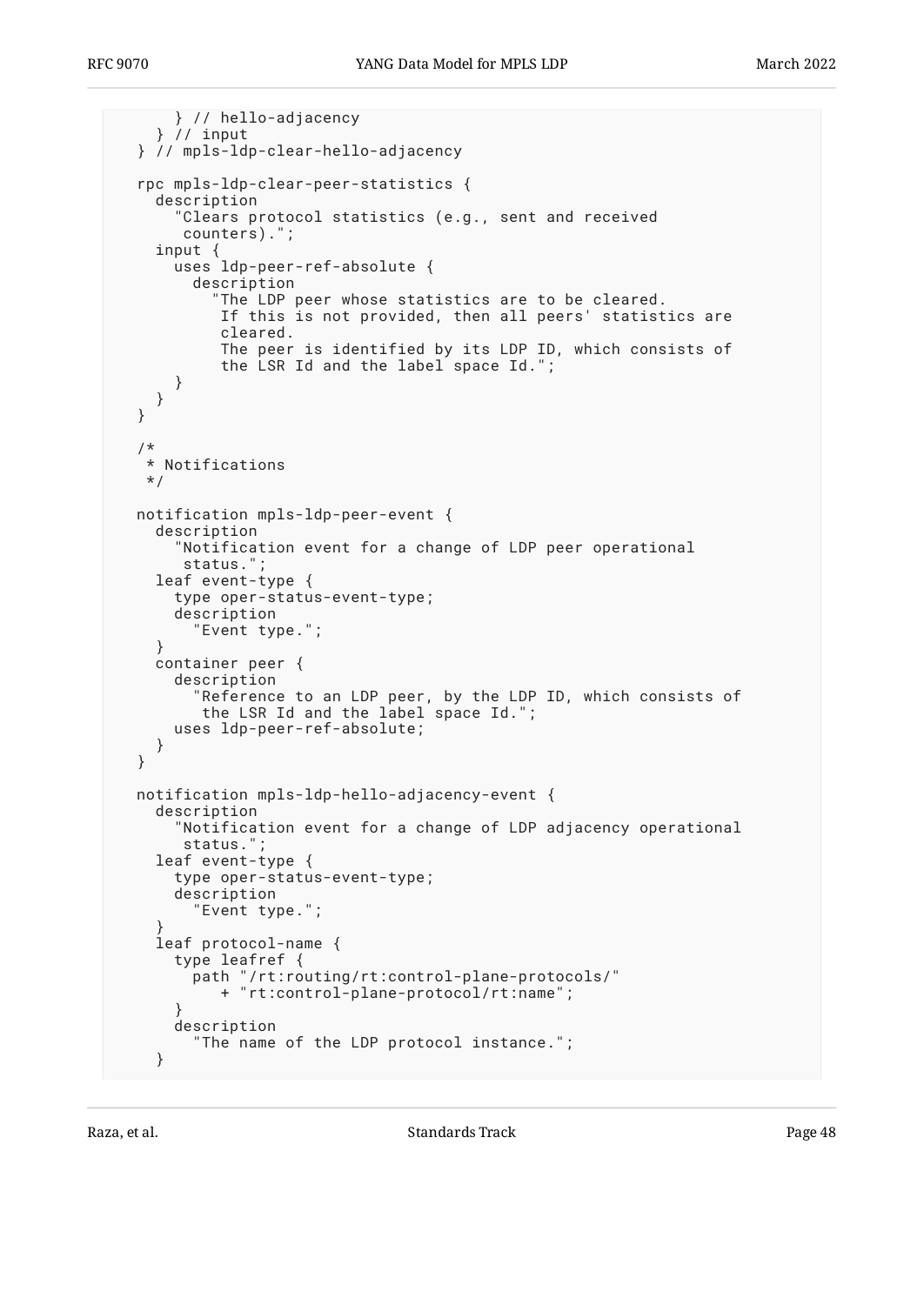```
 choice hello-adjacency-type {
       description
         "Interface or targeted adjacency.";
       case targeted {
         container targeted {
           description
              "Targeted adjacency through LDP extended discovery.";
           leaf target-address {
             type inet:ip-address;
             description
               "The target adjacent-address learned.";
        \begin{matrix} \end{matrix} }
       }
       case link {
         container link {
           description
             "Link adjacency through LDP basic discovery.";
           leaf next-hop-interface {
             type if:interface-ref;
             description
               "The interface connecting to the adjacent next hop.";
 }
           leaf next-hop-address {
             type inet:ip-address;
             must '../next-hop-interface' {
               description
                  "Applicable when an interface is specified.";
 }
             description
               "IP address of the next hop. This can be IPv4 or IPv6
                address.";
 }
         }
       }
     } // hello-adjacency-type
  } // mpls-ldp-hello-adjacency-event
  notification mpls-ldp-fec-event {
    description
       "Notification event for a change of FEC status.";
    leaf event-type {
       type oper-status-event-type;
       description
         "Event type.";
 }
     leaf protocol-name {
       type leafref {
         path "/rt:routing/rt:control-plane-protocols/"
            + "rt:control-plane-protocol/rt:name";
 }
       description
         "The name of the LDP protocol instance.";
 }
     leaf fec {
       type inet:ip-prefix;
       description
         "The address prefix element of the FEC whose status
```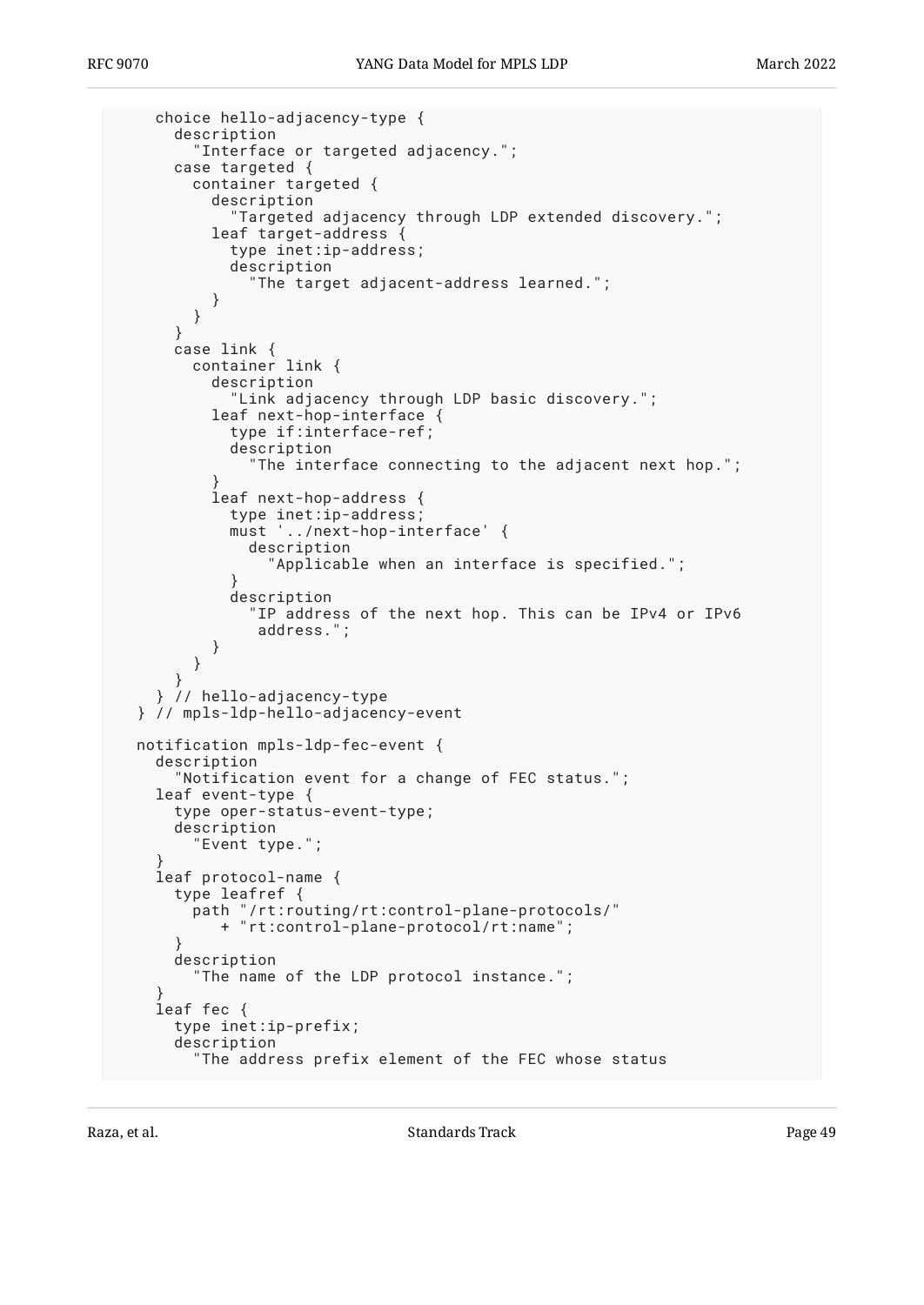```
 has changed.";
    }
  }
}
<CODE ENDS>
```
<span id="page-49-0"></span>*[Figure 10:](#page-24-0) [LDP Base Module](#page-23-0)* 

### **[9.2. Extended](#page-49-0)**

<span id="page-49-1"></span>This YANG module imports types defined in [RFC5036], [RFC6991], [RFC8349], [RFC8177], [[RFC8343\]](#page-71-2), and [RFC9067].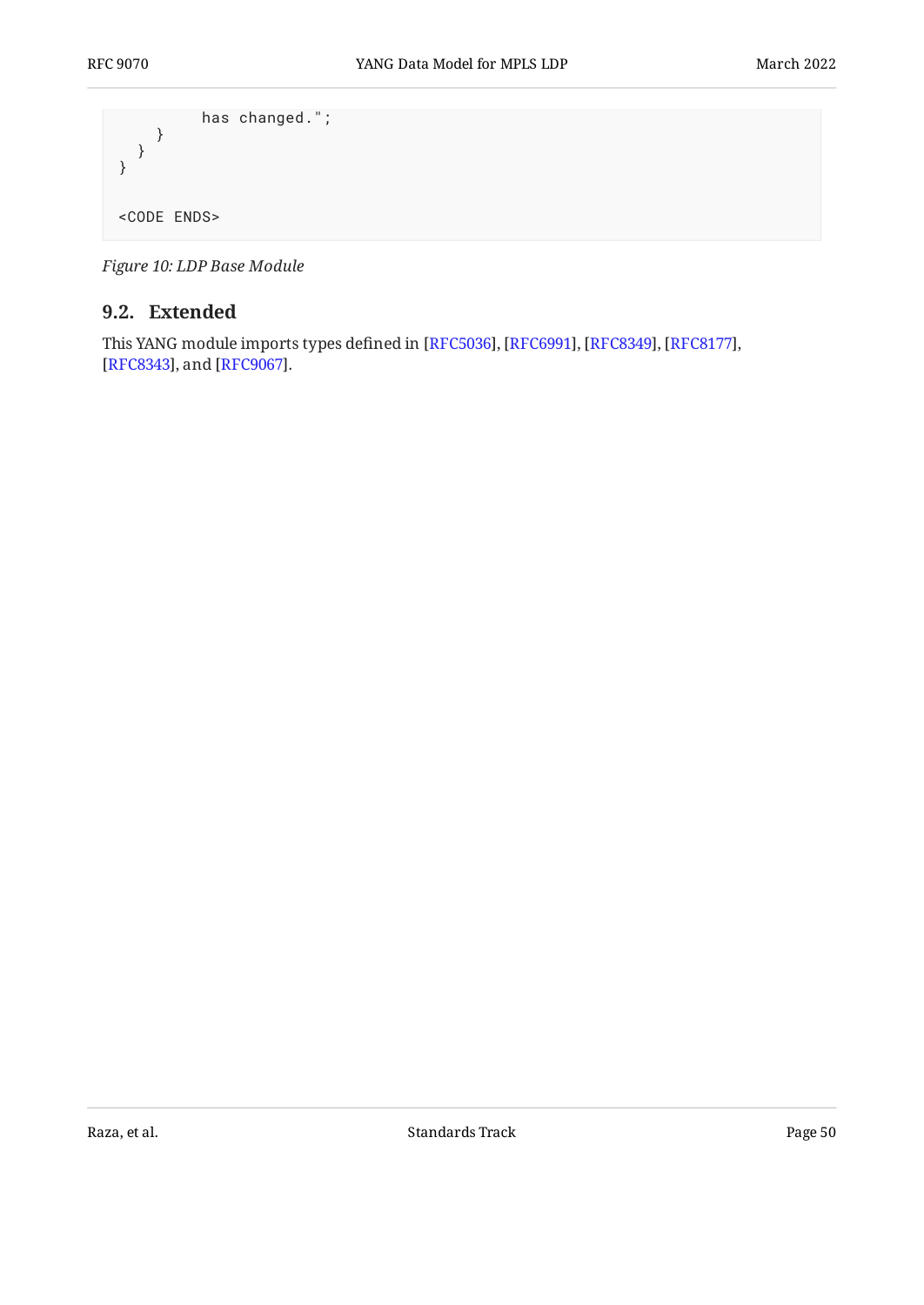```
<CODE BEGINS> file "ietf-mpls-ldp-extended@2022-03-14.yang"
module ietf-mpls-ldp-extended {
  yang-version 1.1;
   namespace "urn:ietf:params:xml:ns:yang:ietf-mpls-ldp-extended";
   prefix ldp-ext;
   import ietf-inet-types {
     prefix inet;
     reference
       "RFC 6991: Common YANG Data Types";
 }
   import ietf-routing {
     prefix rt;
     reference
       "RFC 8349: A YANG Data Model for Routing Management (NMDA
        version)";
   }
   import ietf-key-chain {
     prefix key-chain;
     reference
       "RFC 8177: YANG Data Model for Key Chains";
 }
   import ietf-mpls-ldp {
     prefix ldp;
     reference
       "RFC 9070: YANG Data Model for MPLS LDP";
 }
   import ietf-interfaces {
     prefix if;
     reference
       "RFC 8343: A YANG Data Model for Interface Management";
 }
   import ietf-routing-policy {
     prefix rt-pol;
     reference
       "RFC 9067: A YANG Data Model for Routing Policy";
   }
   organization
     "IETF MPLS Working Group";
  contact<br>"WG Web:
               <https://datatracker.ietf.org/wg/mpls/>
     WG List: <mailto:mpls@ietf.org>
      Editor: Kamran Raza
                <mailto:skraza@cisco.com>
      Author: Rajiv Asati
                <mailto:rajiva@cisco.com>
      Author: Xufeng Liu
                 <mailto:xufeng.liu.ietf@gmail.com>
      Author: Santosh Easale
                <mailto:santosh_easale@berkeley.edu>
```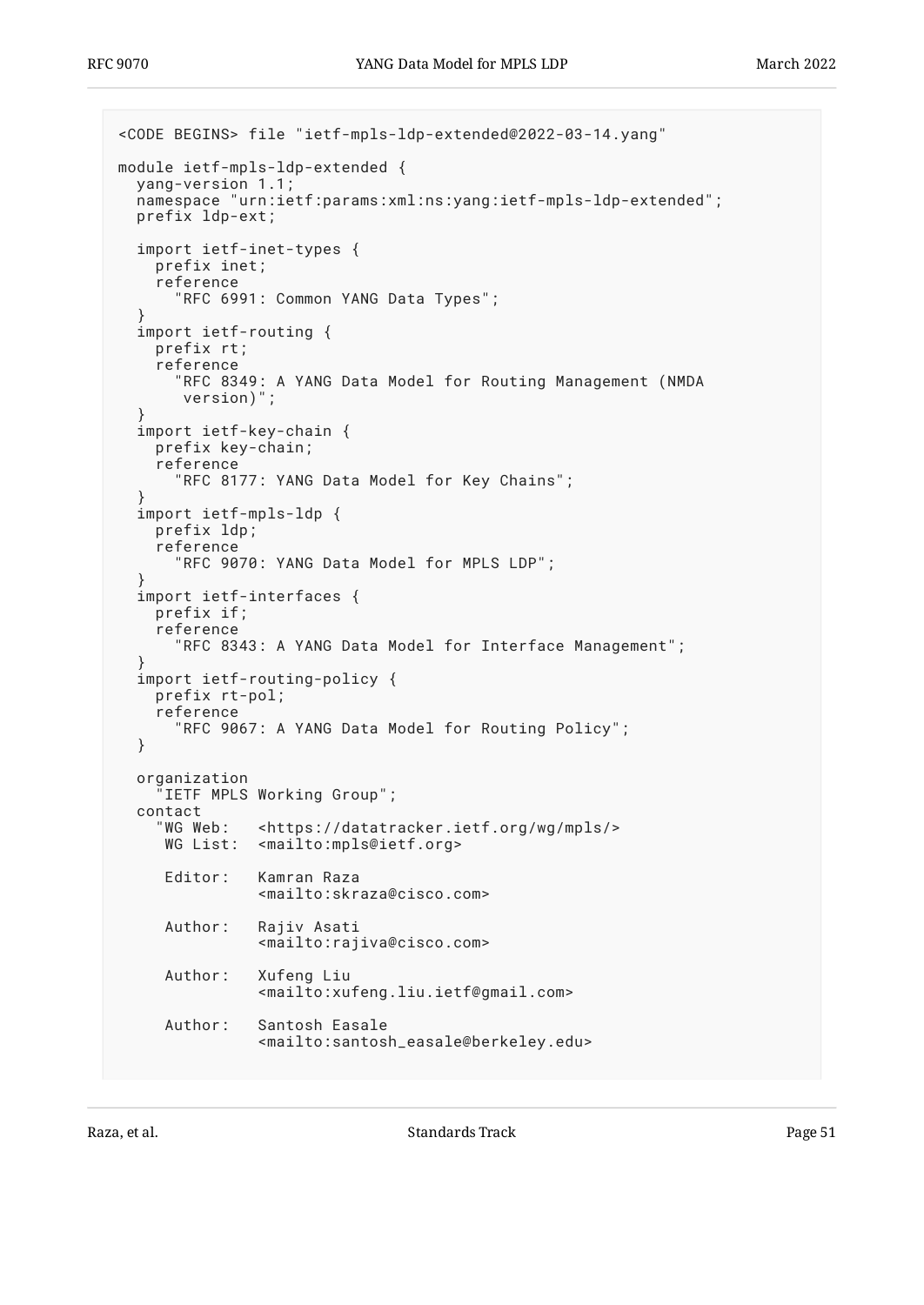```
 Author: Xia Chen
              <mailto:jescia.chenxia@huawei.com>
    Author: Himanshu Shah
              <mailto:hshah@ciena.com>";
 description
    "This YANG module defines the extended components for the
    management of Multiprotocol Label Switching (MPLS) Label
    Distribution Protocol (LDP). It is also the model to
    be augmented for extended Multipoint LDP (mLDP).
    Copyright (c) 2022 IETF Trust and the persons identified as
    authors of the code. All rights reserved.
    Redistribution and use in source and binary forms, with or
    without modification, is permitted pursuant to, and subject
    to the license terms contained in, the Revised BSD License set
    forth in Section 4.c of the IETF Trust's Legal Provisions
    Relating to IETF Documents
    (https://trustee.ietf.org/license-info).
    This version of this YANG module is part of RFC 9070; see the
    RFC itself for full legal notices.";
 revision 2022-03-14 {
   description
      "Initial revision.";
   reference
     "RFC 9070: YANG Data Model for MPLS LDP";
 }
 /*
 * Features
 */
 feature capability-end-of-lib {
   description
     "This feature indicates that the system allows for the
      configuration of LDP end-of-lib capability.";
 }
 feature capability-typed-wildcard-fec {
   description
      "This feature indicates that the system allows for the
      configuration of LDP typed-wildcard-fec capability.";
 }
 feature capability-upstream-label-assignment {
   description
     "This feature indicates that the system allows for the
      configuration of LDP upstream label assignment capability.";
 }
 feature forwarding-nexthop-config {
   description
     This feature indicates that the system allows for controlling
      MPLS forwarding on an LDP interface.";
 }
```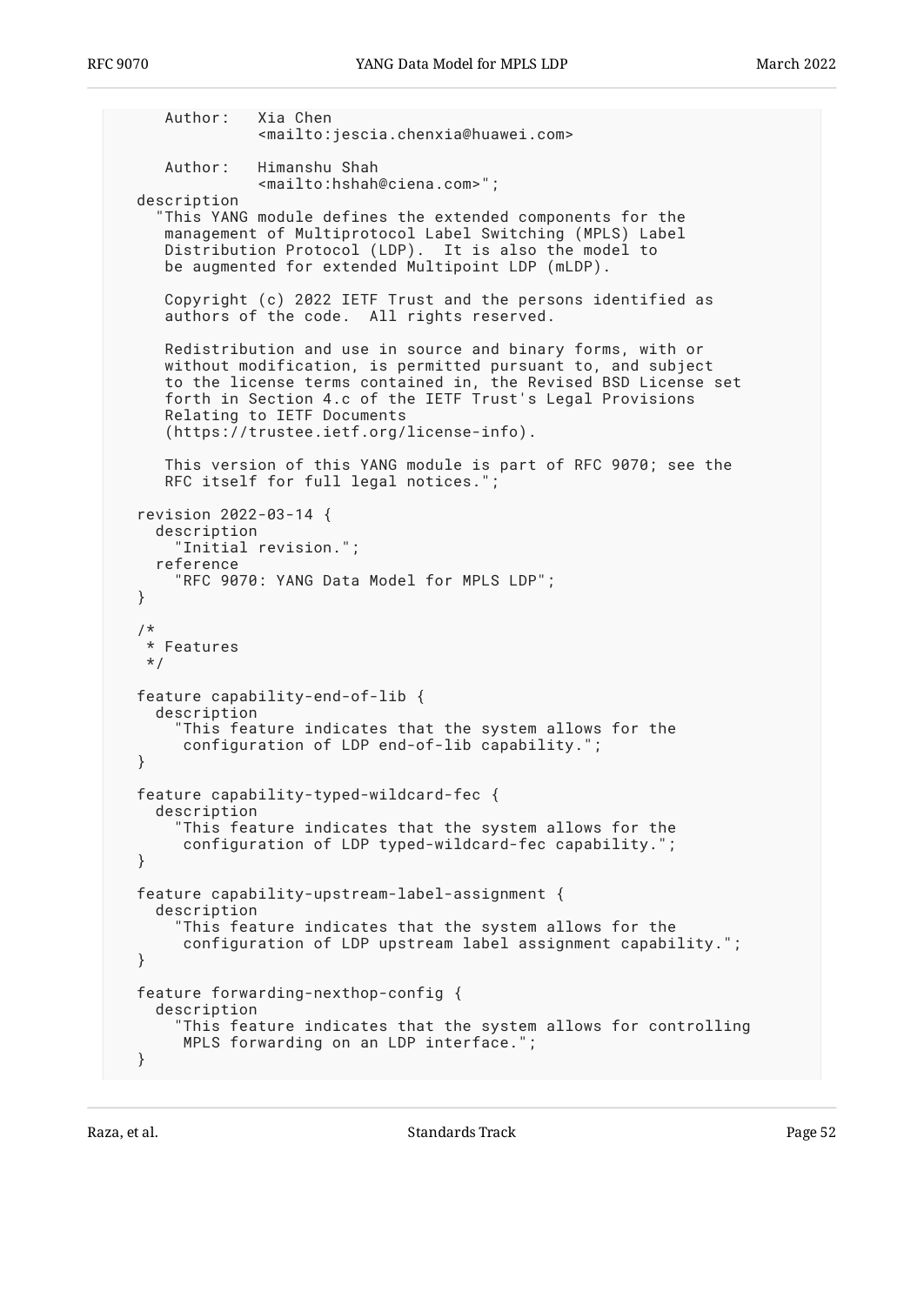```
 feature graceful-restart-helper-mode {
   description
     "This feature indicates that the system supports graceful
      restart helper mode. We call an LSR to be operating in GR
      helper mode when it advertises 0 as its FT Reconnect Timeout
      in the FT Session TLV.
      Please refer to Section 2 of RFC 3478 for details.";
 }
 feature key-chain {
   description
     "This feature indicates that the system supports key-chain for
      authentication.";
 }
 feature peers-dual-stack-transport-preference {
   description
     "This feature indicates that the system allows for the
      configuration of the transport connection preference in a
      dual-stack setup for peers.";
 }
 feature per-interface-timer-config {
   description
     This feature indicates that the system allows for the
      configuration of interface Hello timers at the per-interface
     level.
 }
 feature per-peer-admin-down {
   description
     "This feature indicates that the system allows for the
      administrative disabling of a peer.";
 }
 feature per-peer-graceful-restart-config {
   description
     "This feature indicates that the system allows for the
      configuration of graceful restart at the per-peer level.";
 }
 feature per-peer-session-attributes-config {
   description
      "This feature indicates that the system allows for the
      configuration of session attributes at the per-peer level.";
 }
 feature policy-label-assignment-config {
   description
     "This feature indicates that the system allows for the
      configuration of policies to assign labels according to
      certain prefixes.";
 }
 feature policy-ordered-label-config {
   description
     "This feature indicates that the system allows for the
```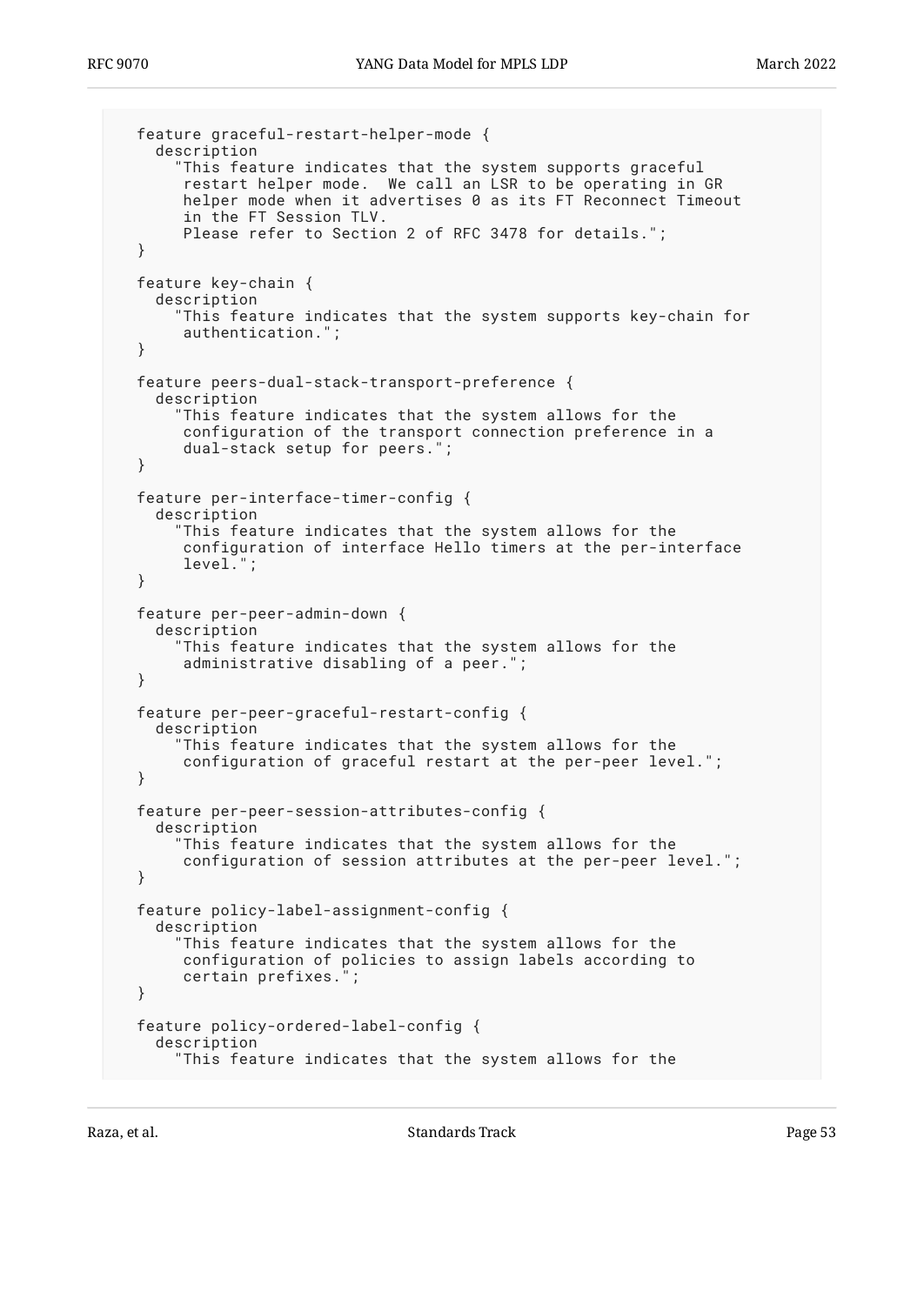configuration of ordered label policies."; } feature policy-targeted-discovery-config { description This feature indicates that the system allows for the configuration of policies to control the acceptance of targeted neighbor-discovery Hello messages. } feature session-downstream-on-demand-config { description "This feature indicates that the system allows for the configuration of session downstream on demand."; } /\* \* Typedefs \*/ typedef neighbor-list-ref { type leafref { path "/rt-pol:routing-policy/rt-pol:defined-sets/" + "rt-pol:neighbor-sets/rt-pol:neighbor-set/rt-pol:name"; } description "A type for a reference to a neighbor address list. The string value is the name identifier for uniquely identifying the referenced address list, which contains a list of addresses that a routing policy can applied."; reference "RFC 9067: A YANG Data Model for Routing Policy"; } typedef prefix-list-ref { type leafref { path "/rt-pol:routing-policy/rt-pol:defined-sets/" + "rt-pol:prefix-sets/rt-pol:prefix-set/rt-pol:name"; } description "A type for a reference to a prefix list. The string value is the name identifier for uniquely identifying the referenced prefix set, which contains a list of prefixes that a routing policy can applied."; reference "RFC 9067: A YANG Data Model for Routing Policy"; } typedef peer-list-ref { type leafref { path "/rt-pol:routing-policy/rt-pol:defined-sets/" + "rt-pol:neighbor-sets/rt-pol:neighbor-set/rt-pol:name"; } description "A type for a reference to a peer address list. The string value is the name identifier for uniquely identifying the referenced address list, which contains a list of addresses that a routing policy can applied.";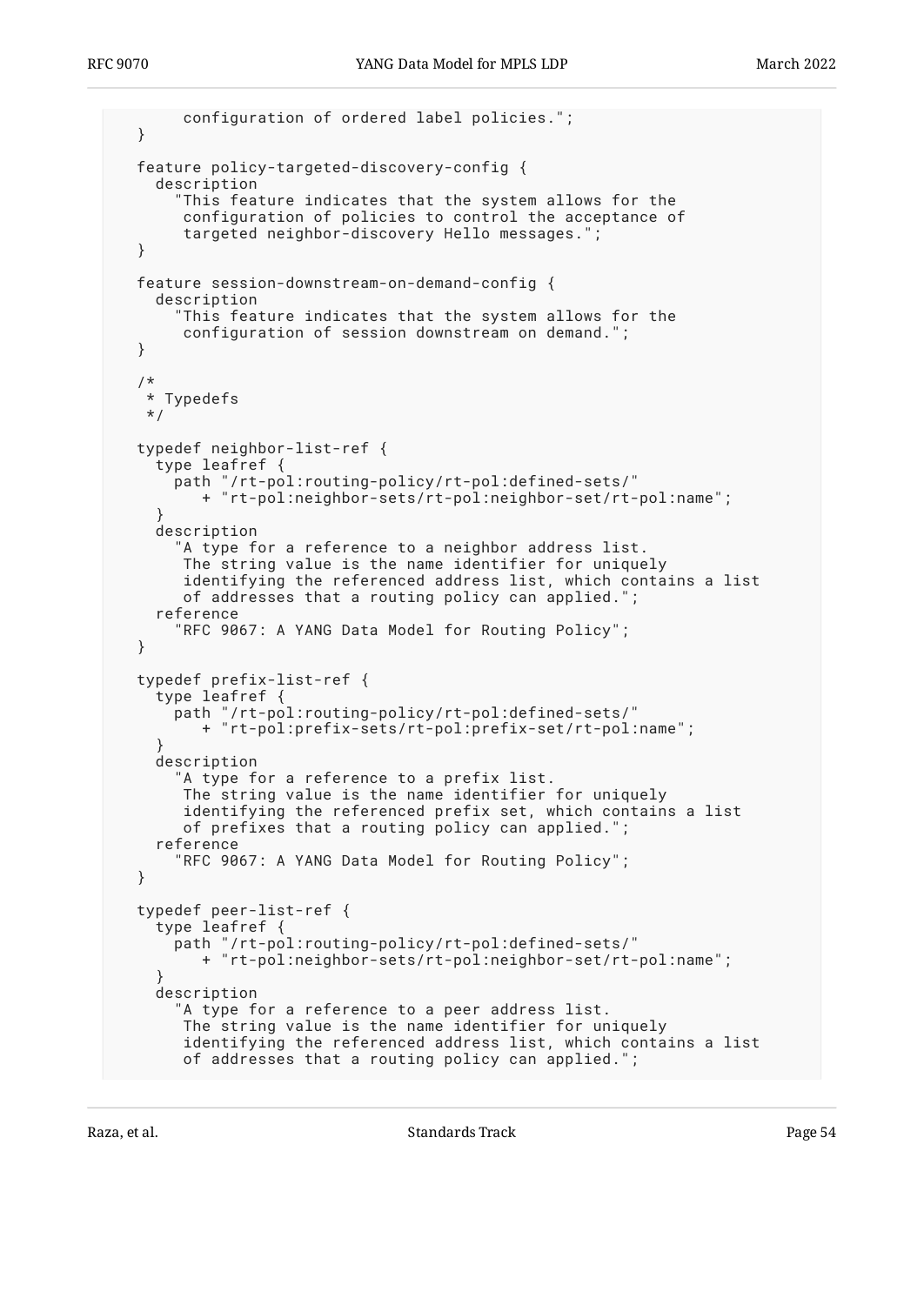```
 reference
     "RFC 9067: A YANG Data Model for Routing Policy";
 }
 /*
  * Identities
 */
/*
  * Groupings
  */
 grouping address-family-ipv4-augment {
   description
     "Augmentation to address family IPv4.";
   uses policy-container;
   leaf transport-address {
     type inet:ipv4-address;
     description
       "The transport address advertised in LDP Hello messages.
        If this value is not specified, the LDP LSR Id is used as
       the transport address."
     reference
        "RFC 5036: LDP Specification, Sec. 3.5.2.";
   }
 }
 grouping authentication-keychain-augment {
   description
     "Augmentation to authentication to add key-chain.";
   leaf key-chain {
     type key-chain:key-chain-ref;
     description
       "key-chain name.
        If not specified, no key chain is used.";
   }
 }
 grouping capability-augment {
   description
     "Augmentation to capability.";
   container end-of-lib {
     if-feature "capability-end-of-lib";
     description
       "Configure end-of-lib capability.";
     leaf enabled {
       type boolean;
       default "false";
       description
          "'true' to enable end-of-lib capability.";
     }
   }
   container typed-wildcard-fec {
     if-feature "capability-typed-wildcard-fec";
     description
       "Configure typed-wildcard-fec capability.";
     leaf enabled {
       type boolean;
       default "false";
```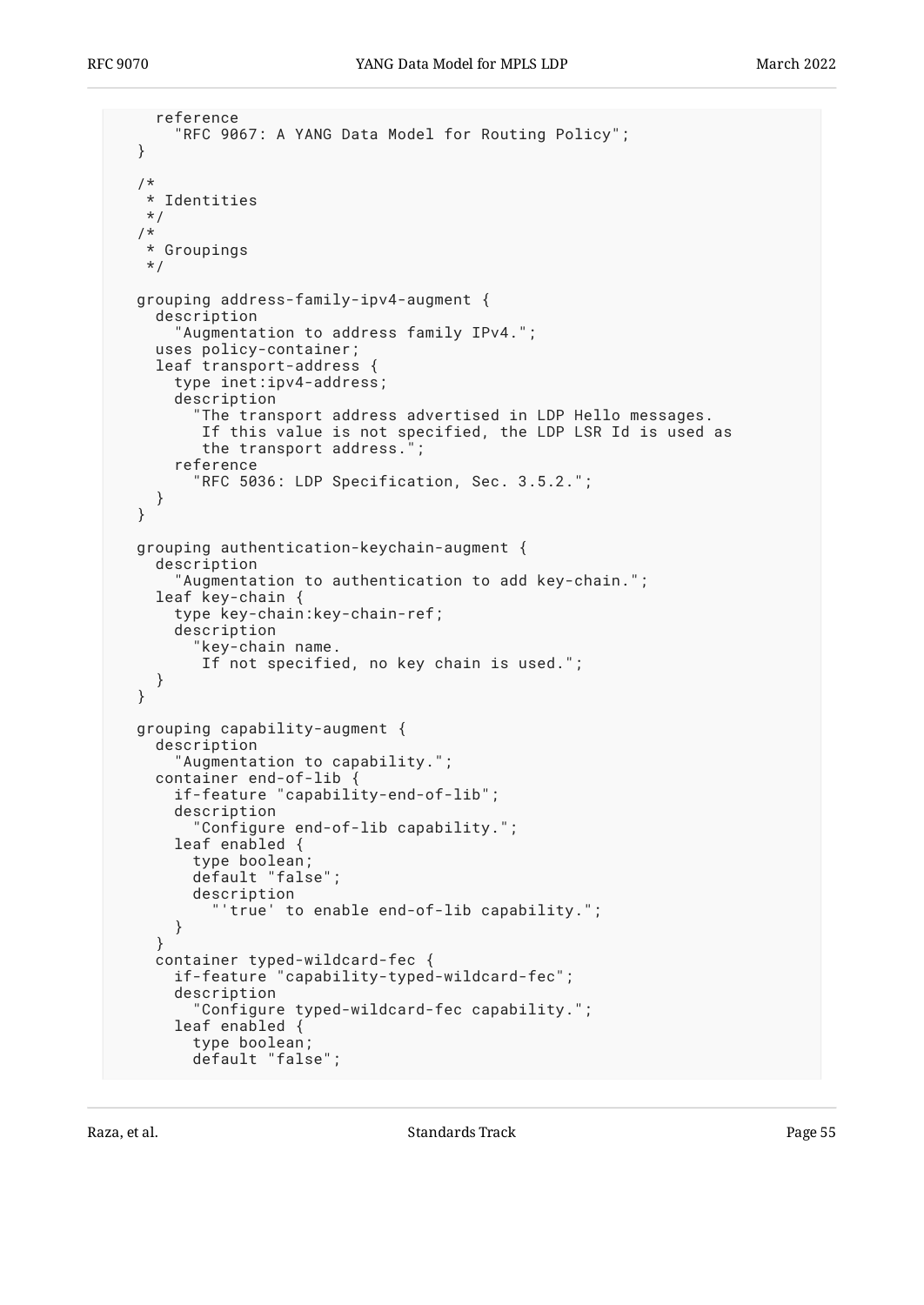```
 description
            "'true' to enable typed-wildcard-fec capability.";
       }
     }
    container upstream-label-assignment {
       if-feature "capability-upstream-label-assignment";
       description
         "Configure upstream label assignment capability.";
       leaf enabled {
         type boolean;
         default "false";
         description
            "'true' to enable upstream label assignment.";
       }
 }
   } // capability-augment
  grouping global-augment {
     description
       "Augmentation to global attributes.";
     leaf igp-synchronization-delay {
       type uint16 {
         range "0 | 3..300";
       }
       units "seconds";
       default "0";
       description
         "Sets the interval that the LDP waits before notifying the
          Interior Gateway Protocol (IGP) that label exchange is
          completed so that IGP can start advertising the normal
          metric for the link.
          If the value is not specified, there is no delay.";
     }
  }
  grouping global-forwarding-nexthop-augment {
     description
       "Augmentation at the global level for controlling MPLS
        forwarding on LDP interfaces.";
    container forwarding-nexthop {
       if-feature "forwarding-nexthop-config";
       description
         "Configuration for controlling MPLS forwarding on LDP
         interfaces."
       container interfaces {
         description
           Containing a list of interfaces on which forwarding can be
           disabled."
         list interface {
           key "name";
           description
              "List of LDP interfaces on which forwarding can be
             disabled."
           uses ldp:ldp-interface-ref;
           list address-family {
             key "afi";
             description
               "Per-vrf per-af params.";
```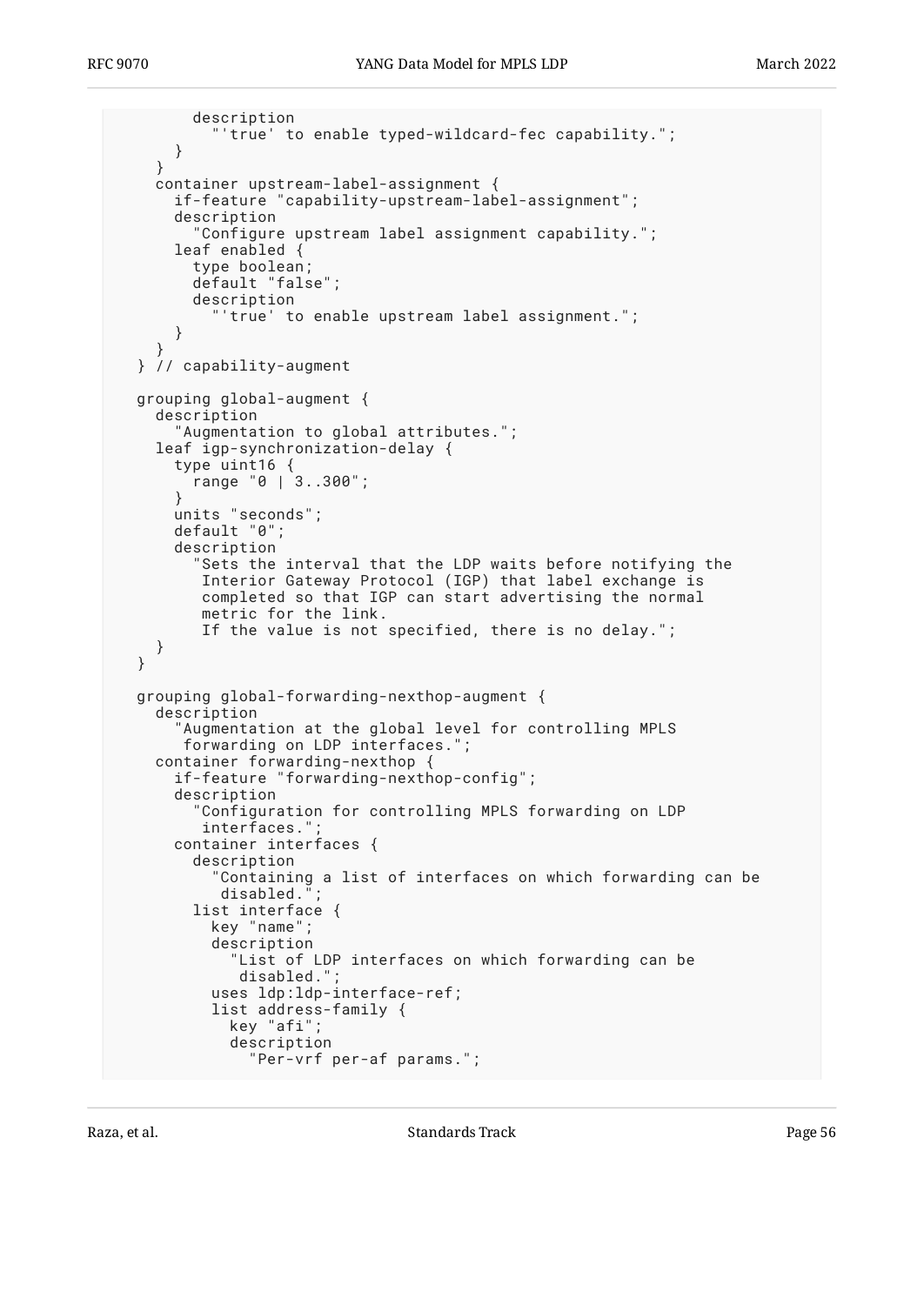```
 leaf afi {
               type identityref {
                base rt:address-family;
 }
               description
                 "Address family type value.";
 }
             leaf ldp-disable {
              type boolean;
              default "false";
              description
                 "'true' to disable LDP forwarding on the interface.";
 }
 }
         } // interface
      } // interfaces
    } // forwarding-nexthop
  } // global-forwarding-nexthop-augment
  grouping graceful-restart-augment {
    description
       "Augmentation to graceful restart.";
    leaf helper-enabled {
      if-feature "graceful-restart-helper-mode";
      type boolean;
      default "false";
      description
         "Enable or disable graceful restart helper mode.";
    }
  }
  grouping interface-address-family-ipv4-augment {
    description
       "Augmentation to interface address family IPv4.";
    leaf transport-address {
      type union {
        type enumeration {
          enum use-global-transport-address {
            description
               "Use the transport address set at the global level
               common for all interfaces for this address family.";
 }
          enum use-interface-address {
            description
               "Use interface address as the transport address.";
 }
 }
      type inet:ipv4-address;
 }
      default "use-global-transport-address";
      description
         "IP address to be advertised as the LDP transport address.";
    }
  }
  grouping interface-address-family-ipv6-augment {
    description
      "Augmentation to interface address family IPv6.";
```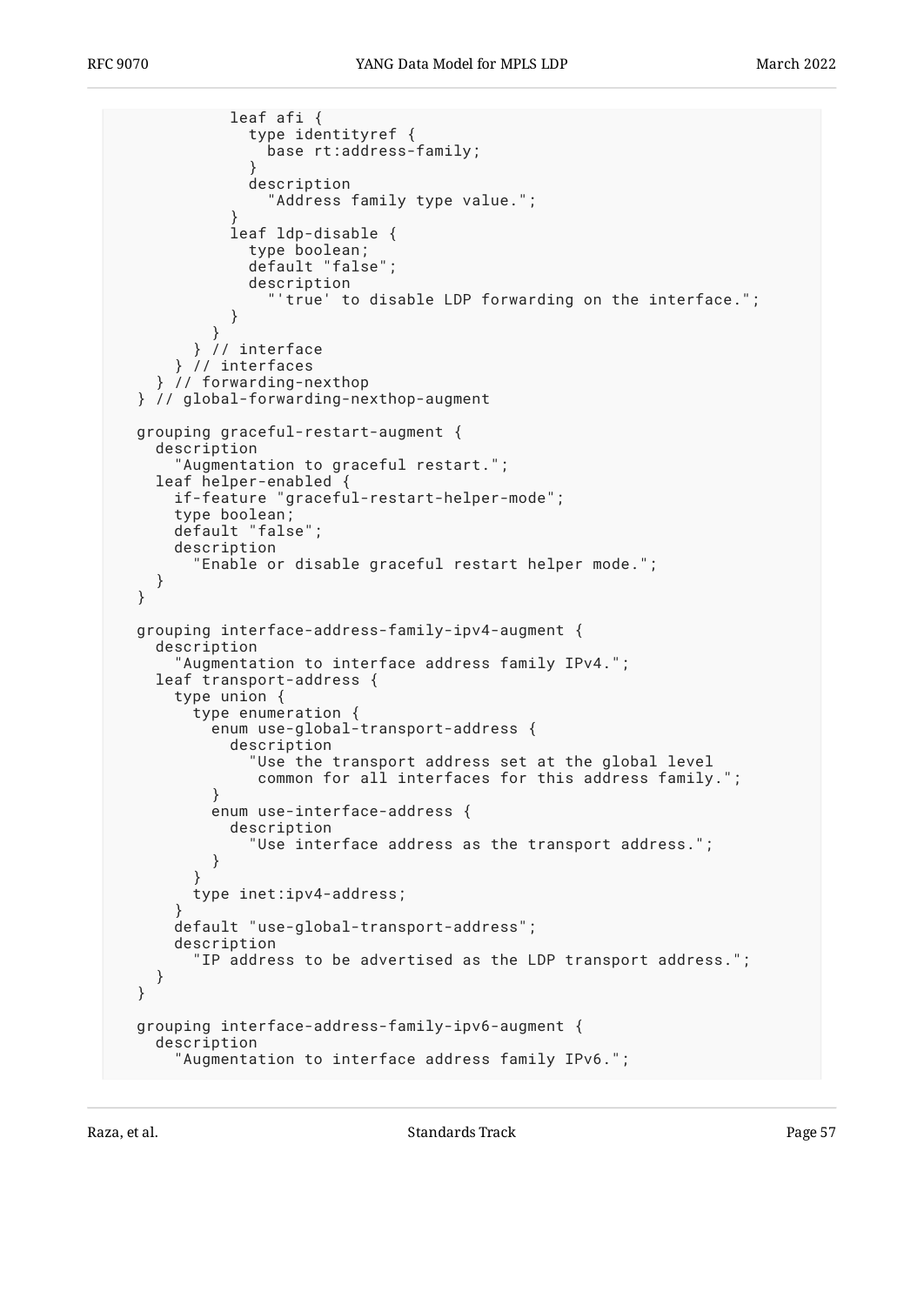```
 leaf transport-address {
      type union {
        type enumeration {
          enum use-global-transport-address {
             description
               "Use the transport address set at the global level
                common for all interfaces for this address family.";
 }
          enum use-interface-address {
            description
               "Use interface address as the transport address.";
 }
 }
         type inet:ipv6-address;
 }
      default "use-global-transport-address";
      description
         "IP address to be advertised as the LDP transport address.";
    }
  }
  grouping interface-augment {
    description
       "Augmentation to interface.";
    uses ldp:basic-discovery-timers {
      if-feature "per-interface-timer-config";
 }
    leaf igp-synchronization-delay {
 if-feature "per-interface-timer-config";
 type uint16 {
        range "0 | 3..300";
       }
      units "seconds";
      description
         "Sets the interval that the LDP waits before notifying the
 Interior Gateway Protocol (IGP) that label exchange is
 completed so that IGP can start advertising the normal
         metric for the link.
         This leaf may be configured at the per-interface level or
         the global level, with precedence given to the value at the
         per-interface level. If the leaf is not configured at
         either level, the default value at the global level is
         used.";
    }
  }
  grouping peer-af-policy-container {
    description
      "LDP policy attribute container under peer address family.";
    container label-policy {
      description
         "Label policy attributes.";
      container advertise {
        description
           "Label advertising policies.";
        leaf prefix-list {
          type prefix-list-ref;
          description
```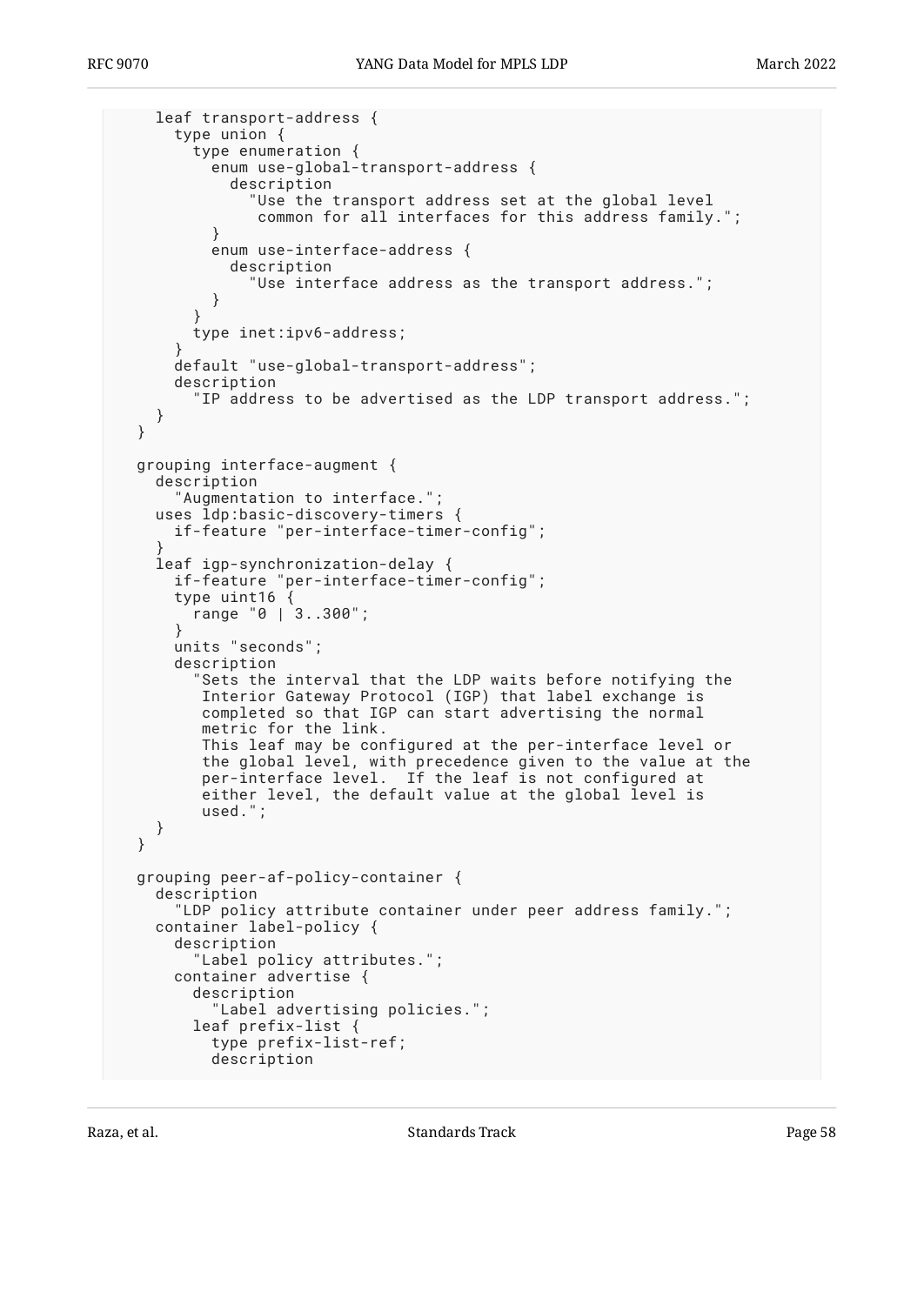```
 "Applies the prefix list to filter outgoing label
              advertisements.
              If the value is not specified, no prefix filter
              is applied.";
         }
 }
       container accept {
         description
           "Label advertisement acceptance policies.";
         leaf prefix-list {
           type prefix-list-ref;
           description
             "Applies the prefix list to filer incoming label
              advertisements.
              If the value is not specified, no prefix filter
              is applied.";
         }
       }
 }
  } // peer-af-policy-container
  grouping peer-augment {
    description
       "Augmentation to each peer list entry.";
    leaf admin-down {
       if-feature "per-peer-admin-down";
       type boolean;
       default "false";
       description
         "'true' to disable the peer.";
     }
    uses ldp:graceful-restart-attributes-per-peer {
       if-feature "per-peer-graceful-restart-config";
     }
    uses ldp:peer-attributes {
       if-feature "per-peer-session-attributes-config";
     }
  }
  grouping peers-augment {
    description
       "Augmentation to peers container.";
    container session-downstream-on-demand {
       if-feature "session-downstream-on-demand-config";
       description
         Session downstream-on-demand attributes.";
       leaf enabled {
         type boolean;
         default "false";
         description
           "'true' if session downstream on demand is enabled.";
 }
       leaf peer-list {
         type peer-list-ref;
         description
            "The name of a peer ACL, to be applied to the
            downstream-on-demand sessions.
            If this value is not specified, no filter is applied to
```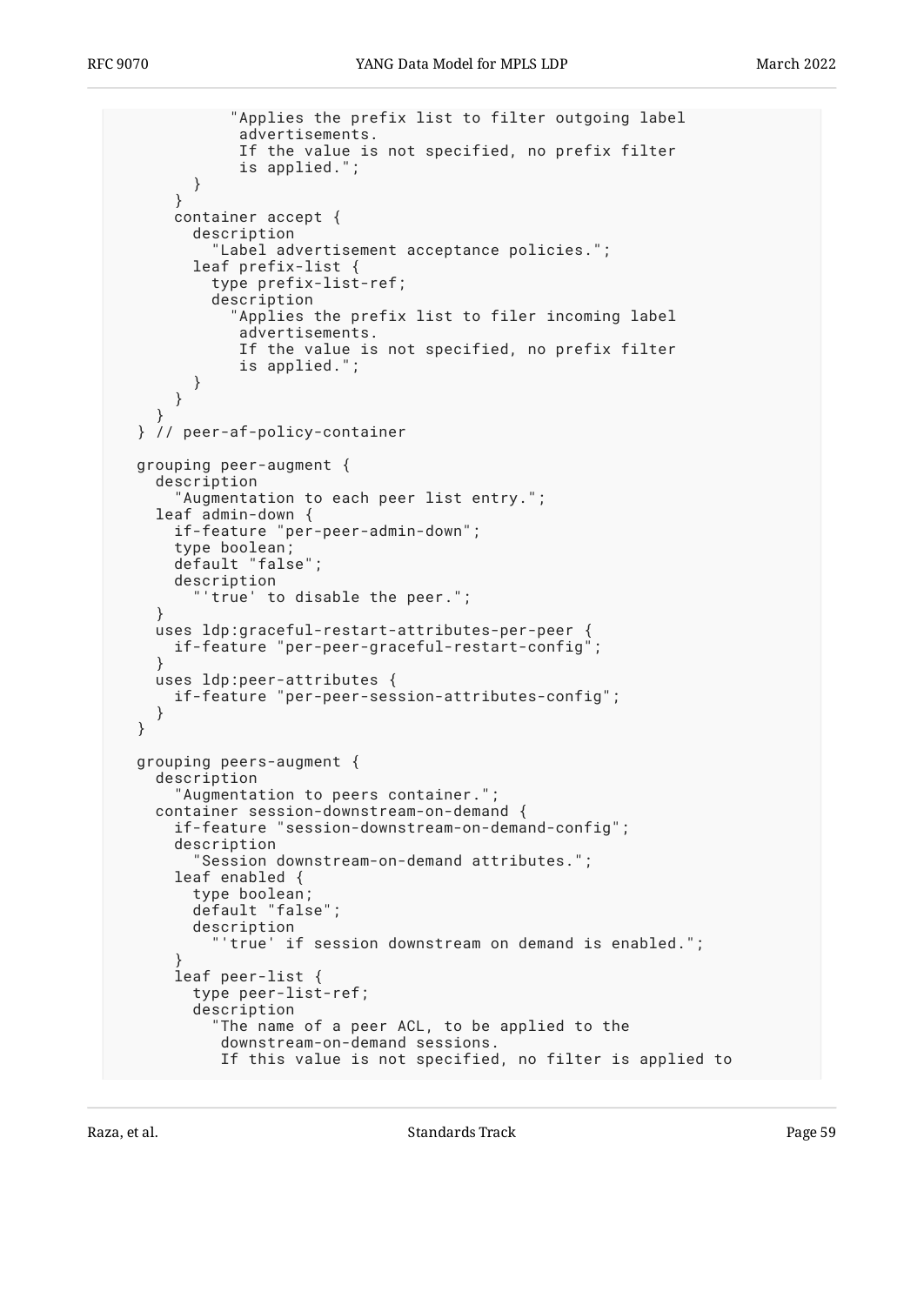```
 any downstream-on-demand sessions.";
       }
    }
    container dual-stack-transport-preference {
      if-feature "peers-dual-stack-transport-preference";
       description
         The settings of peers to establish TCP connection in a
          dual-stack setup.";
     leaf max-wait
         type uint16 {
           range "0..60";
 }
         default "30";
         description
           "The maximum wait time in seconds for preferred transport
            connection establishment. 0 indicates no preference.";
 }
       container prefer-ipv4 {
         presence "Present if IPv4 is preferred for transport
                   connection establishment, subject to the
                    'peer-list' in this container.";
         description
           "Uses IPv4 as the preferred address family for transport
            connection establishment, subject to the 'peer-list' in
            this container.
            If this container is not present, as a default, IPv6 is
            the preferred address family for transport connection
           establishment."
         leaf peer-list {
           type peer-list-ref;
           description
             "The name of a peer ACL, to be applied to the IPv4
              transport connections.
              If this value is not specified, no filter is applied,
              and the IPv4 is preferred for all peers.";
         }
       }
 }
  } // peers-augment
  grouping policy-container {
    description
       "LDP policy attributes.";
    container label-policy {
       description
         "Label policy attributes.";
       container advertise {
         description
           "Label advertising policies.";
         container egress-explicit-null {
           description
             "Enables an egress router to advertise an
              explicit null label (value 0) in place of an
              implicit null label (value 3) to the
              penultimate hop router.";
           leaf enabled {
             type boolean;
             default "false";
```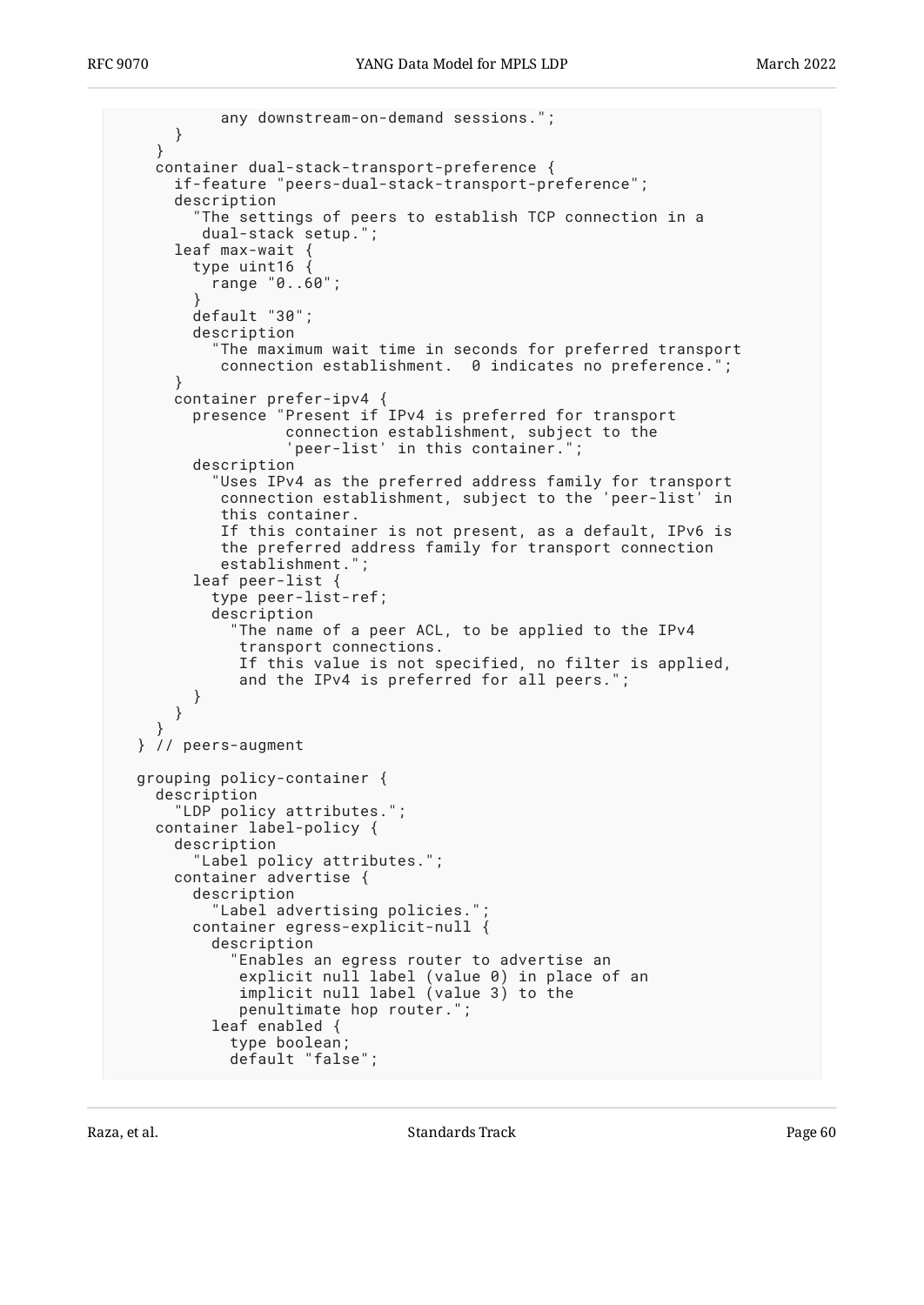```
 description
           "'true' to enable explicit null.";
 }
 }
         leaf prefix-list {
           type prefix-list-ref;
           description
              "Applies the prefix list to filter outgoing label
              advertisements.
              If the value is not specified, no prefix filter
              is applied.";
         }
       }
       container accept {
         description
           "Label advertisement acceptance policies.";
         leaf prefix-list {
           type prefix-list-ref;
           description
             "Applies the prefix list to filter incoming label
              advertisements.
              If the value is not specified, no prefix filter
              is applied.";
         }
 }
       container assign {
         if-feature "policy-label-assignment-config";
         description
           "Label assignment policies.";
         container independent-mode {
           description
             "Independent label policy attributes.";
           leaf prefix-list {
             type prefix-list-ref;
             description
                "Assign labels according to certain prefixes.
                If the value is not specified, no prefix filter
                is applied (labels are assigned to all learned
                routes).";
           }
         }
         container ordered-mode {
           if-feature "policy-ordered-label-config";
           description
             "Ordered label policy attributes.";
           leaf egress-prefix-list {
             type prefix-list-ref;
             description
               "Assign labels according to certain prefixes for
           egress LSR.";
 }
         }
       } // assign
     } // label-policy
  } // policy-container
   /*
   * Configuration and state data nodes
```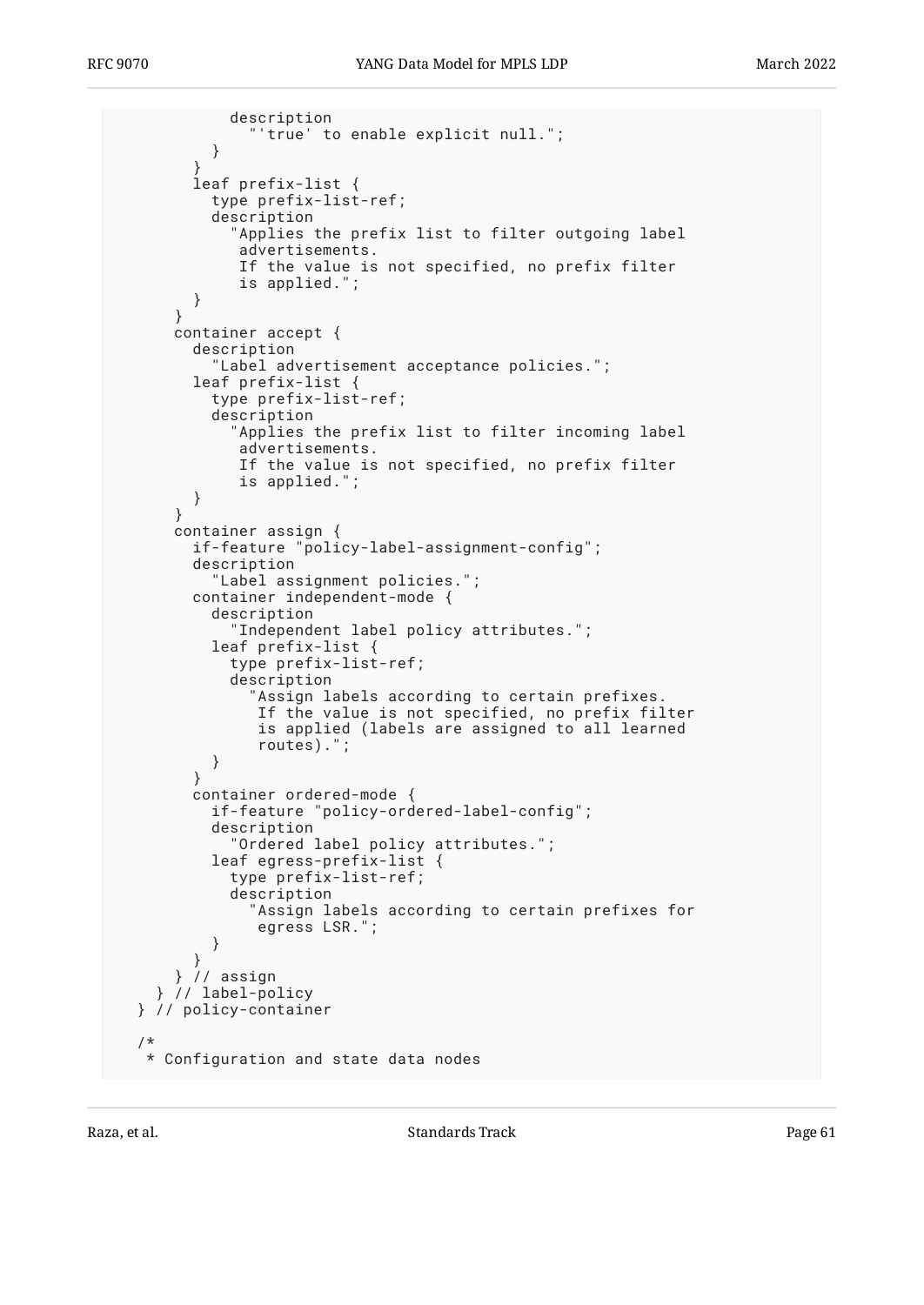```
 */
  // Forwarding nexthop augmentation to the global tree
  augment "/rt:routing/rt:control-plane-protocols/"
         + "rt:control-plane-protocol/ldp:mpls-ldp/ldp:global" {
    description
       "Forwarding nexthop augmentation.";
    uses global-forwarding-nexthop-augment;
  }
  // global/address-families/ipv6
  augment "/rt:routing/rt:control-plane-protocols/"
         + "rt:control-plane-protocol/ldp:mpls-ldp/ldp:global/"
         + "ldp:address-families" {
    description
       "Global IPv6 augmentation.";
    container ipv6 {
      presence "Present if IPv6 is enabled, unless the 'enabled'
                 leaf is set to 'false'.";
       description
         "Containing data related to the IPv6 address family.";
      leaf enabled {
         type boolean;
         default "true";
         description
           'false' to disable the address family.";
       }
      uses policy-container;
      leaf transport-address {
         type inet:ipv6-address;
         mandatory true;
         description
           "The transport address advertised in LDP Hello messages.";
 }
       leaf label-distribution-control-mode {
         type enumeration {
           enum independent {
             description
               "Independent label distribution control.";
 }
           enum ordered {
             description
           "Ordered label distribution control.";
 }
         }
         config false;
         description
           "Label distribution control mode.";
         reference
           "RFC 5036: LDP Specification, Sec. 2.6.";
 }
       // ipv6 bindings
      container bindings {
         config false;
         description
           "LDP address and label binding information.";
         list address {
```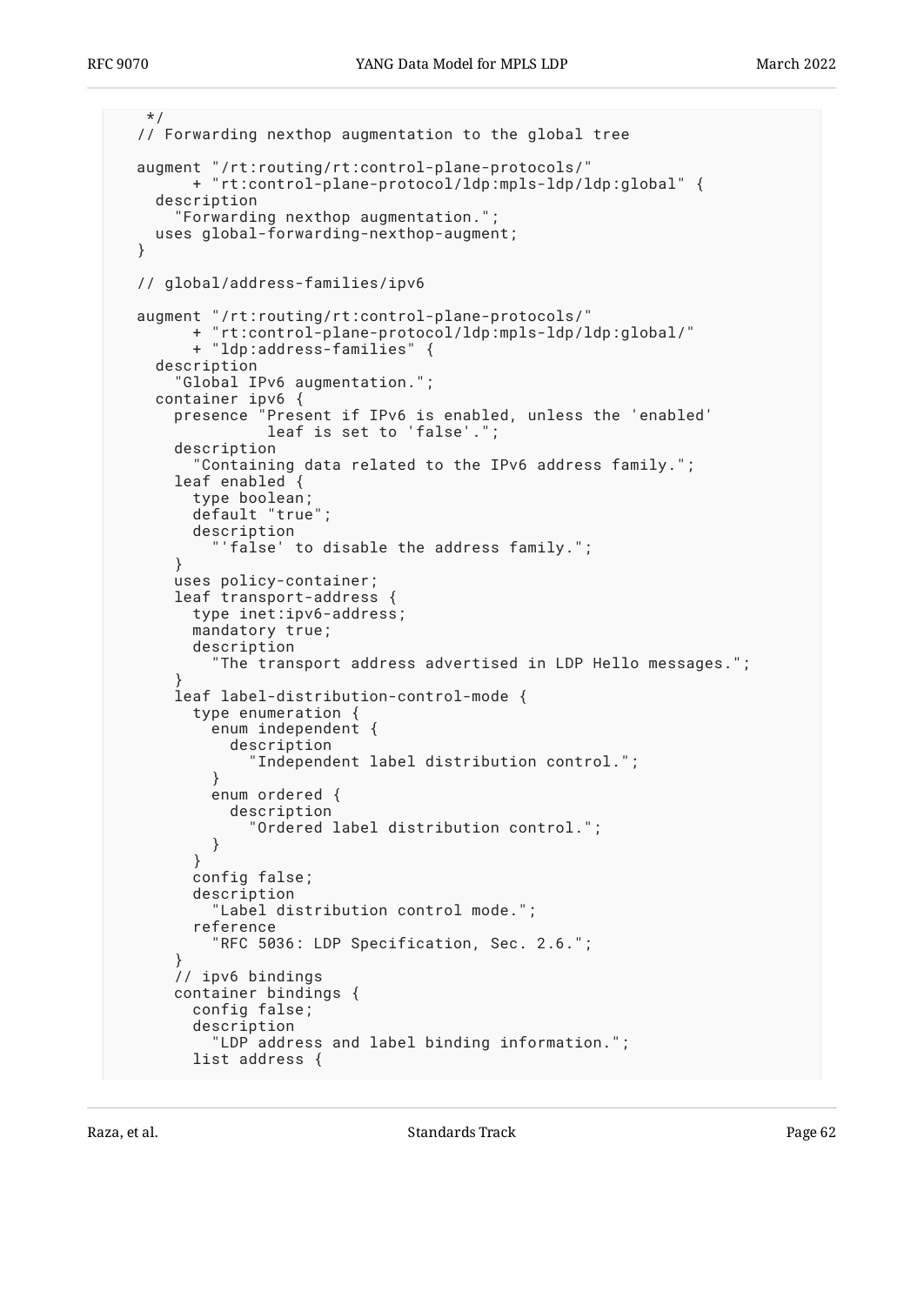```
 key "address";
           description
             "List of address bindings learned by LDP.";
           leaf address {
             type inet:ipv6-address;
             description
                "The IPv6 address learned from an Address
                message received from or advertised to a peer.";
 }
           uses ldp:binding-address-state-attributes;
 }
         list fec-label {
           key "fec";
           description
             "List of FEC-label bindings learned by LDP.";
           leaf fec {
             type inet:ipv6-prefix;
             description
               "The prefix FEC value in the FEC-Label binding,
                learned in a Label Mapping message received from
                or advertised to a peer.";
 }
           uses ldp:binding-label-state-attributes;
 }
       } // bindings
    } // ipv6
   }
  // discovery/interfaces/interface/address-families/ipv6
  augment "/rt:routing/rt:control-plane-protocols/"
         + "rt:control-plane-protocol/ldp:mpls-ldp/ldp:discovery/"
         + "ldp:interfaces/ldp:interface/"
         + "ldp:address-families" {
    description
       "Interface IPv6 augmentation.";
    container ipv6 {
      presence "Present if IPv6 is enabled, unless the 'enabled'
                 leaf is set to 'false'.";
      description
         "IPv6 address family.";
       leaf enabled {
         type boolean;
         default "true";
         description
           'false' to disable the address family on the interface.";
 }
      container hello-adjacencies {
         config false;
         description
           "Containing a list of Hello adjacencies.";
         list hello-adjacency {
           key "adjacent-address";
           config false;
           description
             "List of Hello adjacencies.";
           leaf adjacent-address {
             type inet:ipv6-address;
```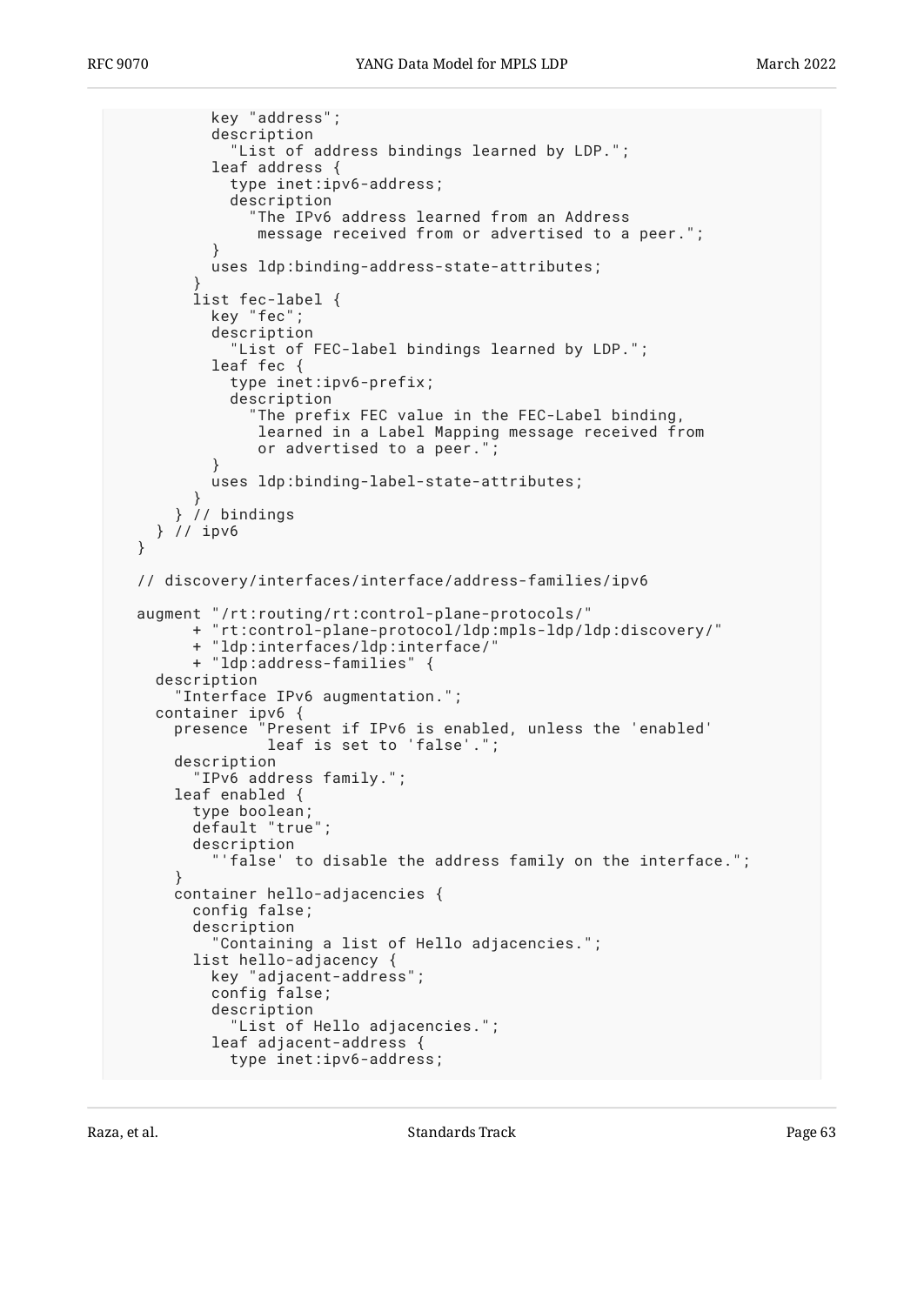```
 description
           "Neighbor address of the Hello adjacency.";
 }
          uses ldp:adjacency-state-attributes;
          uses ldp:ldp-peer-ref-from-interface;
 }
 }
     } // ipv6
  }
  // discovery/targeted/address-families/ipv6
  augment "/rt:routing/rt:control-plane-protocols/"
         + "rt:control-plane-protocol/ldp:mpls-ldp/ldp:discovery/"
         + "ldp:targeted/ldp:address-families" {
    description
       "Targeted discovery IPv6 augmentation.";
    container ipv6 {
      presence "Present if IPv6 is enabled.";
      description
         "IPv6 address family.";
      container hello-adjacencies {
         config false;
         description
           "Containing a list of Hello adjacencies.";
         list hello-adjacency {
           key "local-address adjacent-address";
          config false;
          description
             "List of Hello adjacencies.";
           leaf local-address {
             type inet:ipv6-address;
             description
               "Local address of the Hello adjacency.";
 }
           leaf adjacent-address {
             type inet:ipv6-address;
             description
               "Neighbor address of the Hello adjacency.";
 }
          uses ldp:adjacency-state-attributes;
          uses ldp:ldp-peer-ref-from-target;
         }
 }
      list target {
         key "adjacent-address";
         description
           "Targeted discovery params.";
         leaf adjacent-address {
           type inet:ipv6-address;
           description
             "Configures a remote LDP neighbor for the
              extended LDP discovery.";
 }
         leaf enabled {
          type boolean;
           default "true";
          description
```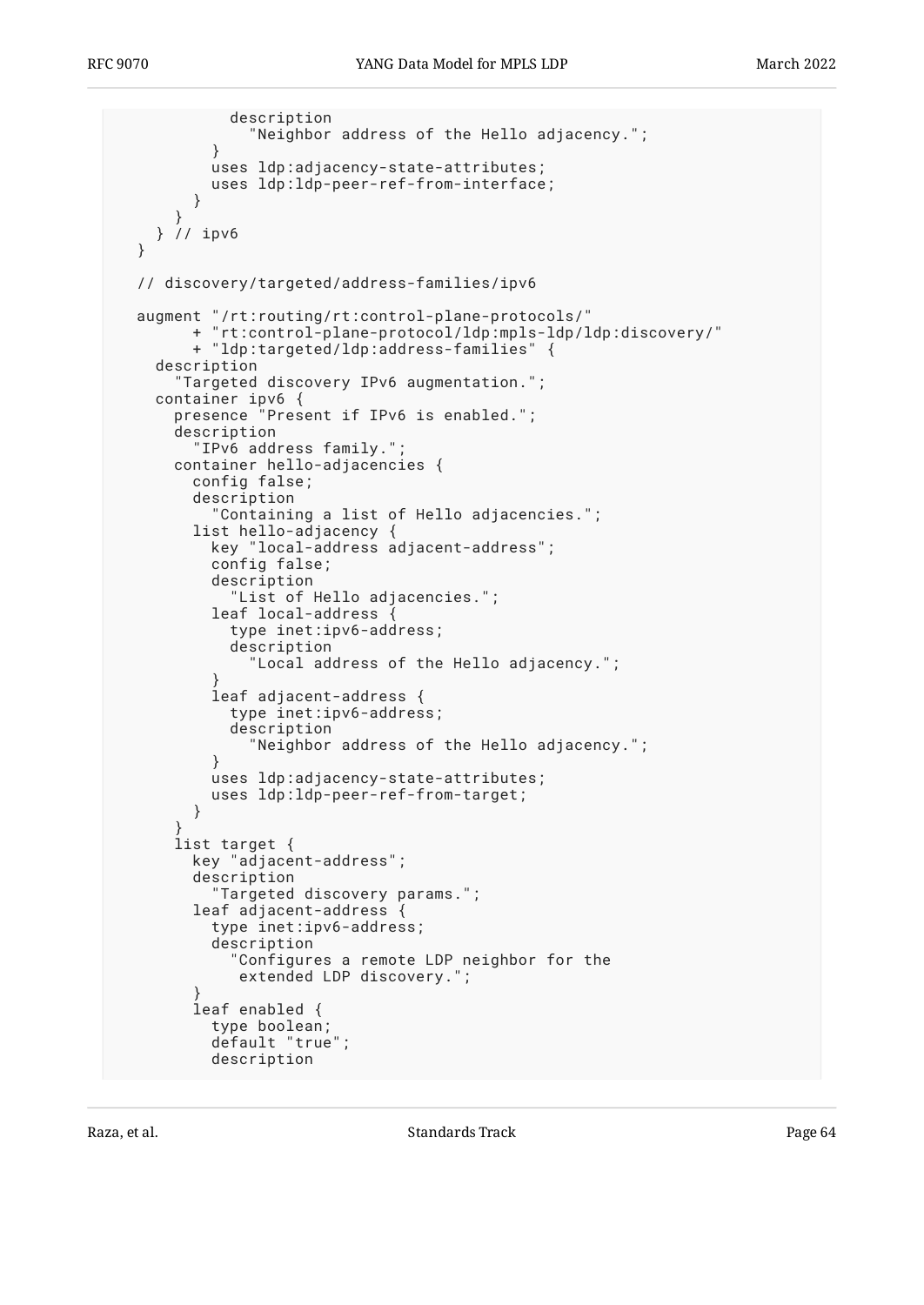```
 "'true' to enable the target.";
 }
        leaf local-address {
          type inet:ipv6-address;
          description
             "The local address used as the source address to send
              targeted Hello messages.
             If the value is not specified, the transport address
              is used as the source address.";
 }
      } // target
    } // ipv6
  }
  // /peers/peer/state/address-families/ipv6
 augment "/rt:routing/rt:control-plane-protocols/"
 + "rt:control-plane-protocol/ldp:mpls-ldp/ldp:peers/"
        + "ldp:peer/ldp:address-families" {
    description
       "Peer state IPv6 augmentation.";
 container ipv6 {
 presence "Present if IPv6 is enabled.";
      description
         "IPv6 address family.";
      container hello-adjacencies {
        config false;
        description
           "Containing a list of Hello adjacencies.";
        list hello-adjacency {
          key "local-address adjacent-address";
           description
             "List of Hello adjacencies.";
         leaf local-address
             type inet:ipv6-address;
             description
               "Local address of the Hello adjacency.";
 }
          leaf adjacent-address {
            type inet:ipv6-address;
             description
               "Neighbor address of the Hello adjacency.";
 }
          uses ldp:adjacency-state-attributes;
          leaf interface {
             type if:interface-ref;
             description
               "Interface for this adjacency.";
 }
        }
 }
    } // ipv6
  }
   /*
   * Configuration data and operational state data nodes
   */
```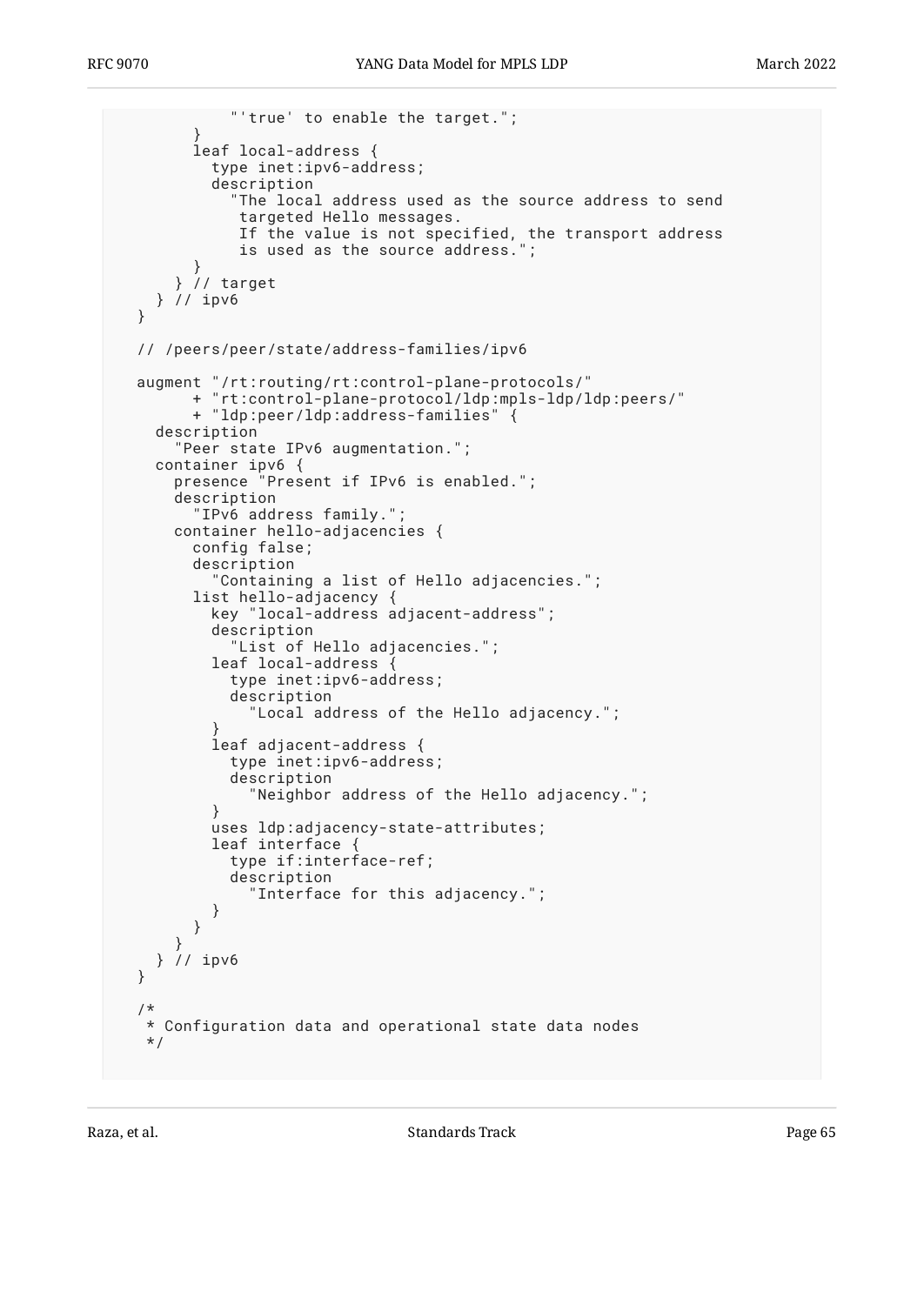```
 augment "/rt:routing/rt:control-plane-protocols/"
         + "rt:control-plane-protocol/ldp:mpls-ldp/ldp:global" {
    description
       "Graceful restart augmentation.";
    uses global-augment;
   }
  augment "/rt:routing/rt:control-plane-protocols/"
         + "rt:control-plane-protocol/ldp:mpls-ldp/ldp:global/"
         + "ldp:capability" {
    description
       "Capability augmentation.";
    uses capability-augment;
   }
 augment "/rt:routing/rt:control-plane-protocols/"
 + "rt:control-plane-protocol/ldp:mpls-ldp/ldp:global/"
         + "ldp:graceful-restart" {
    description
       "Graceful restart augmentation.";
    uses graceful-restart-augment;
   }
 augment "/rt:routing/rt:control-plane-protocols/"
 + "rt:control-plane-protocol/ldp:mpls-ldp/ldp:global/"
         + "ldp:address-families/ldp:ipv4" {
    description
       "Address family IPv4 augmentation.";
    uses address-family-ipv4-augment;
  }
  augment "/rt:routing/rt:control-plane-protocols/"
         + "rt:control-plane-protocol/ldp:mpls-ldp/ldp:discovery/"
         + "ldp:interfaces/ldp:interface" {
    description
       "Interface augmentation.";
    uses interface-augment;
  }
  augment "/rt:routing/rt:control-plane-protocols/"
         + "rt:control-plane-protocol/ldp:mpls-ldp/ldp:discovery/"
         + "ldp:interfaces/ldp:interface/ldp:address-families/"
         + "ldp:ipv4" {
    description
       "Interface address family IPv4 augmentation.";
    uses interface-address-family-ipv4-augment;
   }
  augment "/rt:routing/rt:control-plane-protocols/"
         + "rt:control-plane-protocol/ldp:mpls-ldp/ldp:discovery/"
         + "ldp:interfaces/ldp:interface/ldp:address-families/"
         + "ldp-ext:ipv6" {
    description
       "Interface address family IPv6 augmentation.";
    uses interface-address-family-ipv6-augment;
   }
  augment "/rt:routing/rt:control-plane-protocols/"
```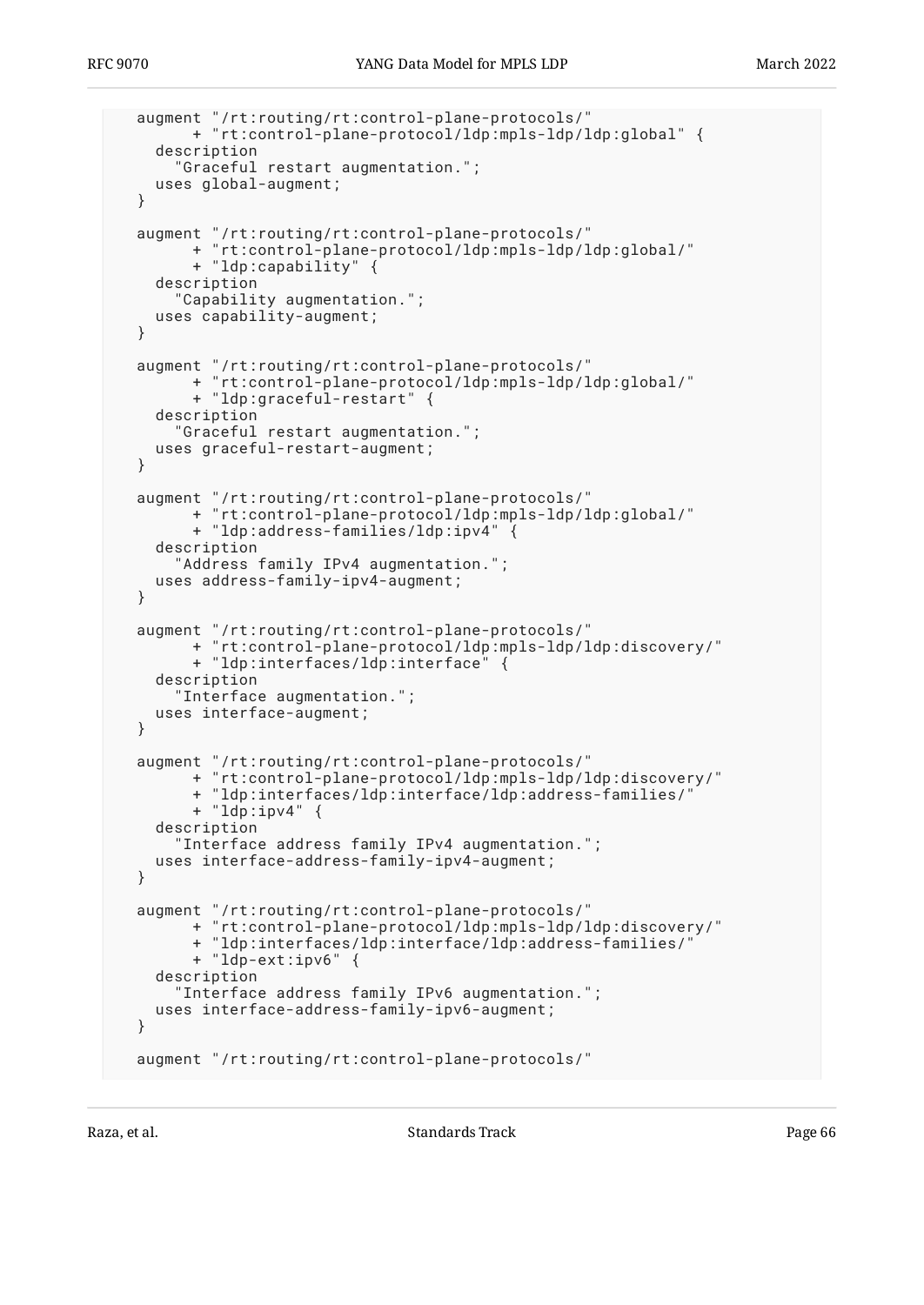```
 + "rt:control-plane-protocol/ldp:mpls-ldp/ldp:discovery/"
        + "ldp:targeted/ldp:hello-accept" {
    description
       "Targeted discovery augmentation.";
 leaf neighbor-list {
 if-feature "policy-targeted-discovery-config";
      type neighbor-list-ref;
      description
 "The name of a neighbor ACL, used to accept Hello messages
 from LDP peers as permitted by the neighbor-list policy.
         If this value is not specified, targeted Hello messages
         from any source are accepted.";
    }
  }
 augment "/rt:routing/rt:control-plane-protocols/"
 + "rt:control-plane-protocol/ldp:mpls-ldp/ldp:peers" {
    description
       "Peers augmentation.";
    uses peers-augment;
  }
  augment "/rt:routing/rt:control-plane-protocols/"
        + "rt:control-plane-protocol/ldp:mpls-ldp/ldp:peers/"
        + "ldp:authentication/ldp:authentication-type" {
    if-feature "key-chain";
    description
       "Peers authentication augmentation.";
    case key-chain {
      uses authentication-keychain-augment;
    }
  }
 augment "/rt:routing/rt:control-plane-protocols/"
 + "rt:control-plane-protocol/ldp:mpls-ldp/ldp:peers/"
        + "ldp:peer" {
    description
       "Peer list entry augmentation.";
    uses peer-augment;
  }
  augment "/rt:routing/rt:control-plane-protocols/"
        + "rt:control-plane-protocol/ldp:mpls-ldp/ldp:peers/"
        + "ldp:peer/ldp:authentication/ldp:authentication-type" {
    if-feature "key-chain";
    description
       "Peer list entry authentication augmentation.";
    case key-chain {
      uses authentication-keychain-augment;
    }
  }
 augment "/rt:routing/rt:control-plane-protocols/"
 + "rt:control-plane-protocol/ldp:mpls-ldp/ldp:peers/"
        + "ldp:peer/ldp:address-families/ldp:ipv4" {
    description
       "Peer list entry IPv4 augmentation.";
    uses peer-af-policy-container;
```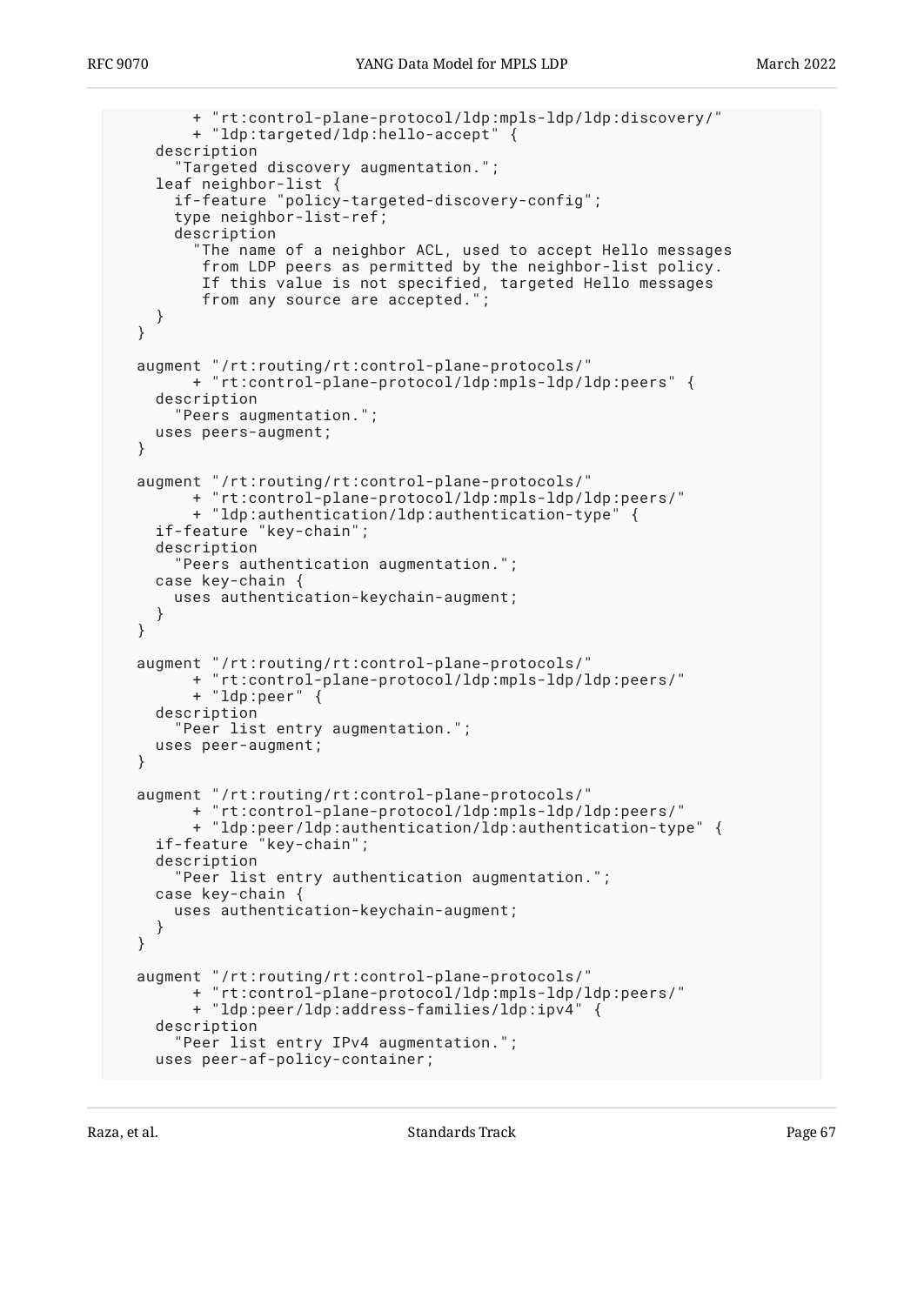```
 }
   augment "/rt:routing/rt:control-plane-protocols/"
         + "rt:control-plane-protocol/ldp:mpls-ldp/ldp:peers/"
         + "ldp:peer/ldp:address-families/ldp-ext:ipv6" {
     description
       "Peer list entry IPv6 augmentation.";
     uses peer-af-policy-container;
   }
}
<CODE ENDS>
```
<span id="page-67-0"></span>*[Figure 11:](#page-50-0) [LDP Extended Module](#page-49-1)* 

# **[10. Security Considerations](#page-67-0)**

This specification inherits the security considerations captured in [RFC5920] and the LDP protocol specification documents, namely base LDP [RFC5036], LDP IPv6 [RFC7552], LDP Capabilities [[RFC5561\]](#page-70-3), Typed Wildcard FEC [RFC5918], LDP End-of-LIB [RFC5919], and LDP Upstream Label Assignment [RFC6389].

## <span id="page-67-1"></span>**[10.1. YANG Data Model](#page-67-1)**

The YANG modules specified in this document define a schema for data that is designed to be accessed via network management protocols such as NETCONF [RFC6241] or RESTCONF . The lowest NETCONF layer is the secure transport layer, and the mandatory-to-[[RFC8040\]](#page-71-5) implement secure transport is Secure Shell (SSH) [\[RFC6242\]](#page-70-8). The lowest RESTCONF layer is HTTPS,  $\,$ and the mandatory-to-implement secure transport is TLS [\[RFC8446](#page-71-6)].

The Network Configuration Access Control Model (NACM) [RFC8341] provides the means to restrict access for particular NETCONF or RESTCONF users to a preconfigured subset of all available NETCONF or RESTCONF protocol operations and content.

### <span id="page-67-2"></span>**[10.1.1. Writable Nodes](#page-67-2)**

There are a number of data nodes defined in these YANG modules that are writable/creatable/ deletable (i.e., config true, which is the default). These data nodes may be considered sensitive or vulnerable in some network environments. Write operations (e.g., edit-config) to these data nodes without proper protection can have a negative effect on network operations.

For LDP, the ability to modify MPLS LDP configuration may allow the entire MPLS LDP domain to be compromised including forming LDP adjacencies and/or peer sessions with unauthorized routers to mount a massive Denial-of-Service (DoS) attack. In particular, the following are the subtrees and data nodes that are sensitive and vulnerable:

/mpls-ldp/discovery/interfaces/interface: Adding LDP on any unprotected interface could allow an LDP Hello adjacency to be formed with an unauthorized and malicious neighbor. Once a Hello adjacency is formed, a peer session could progress with this neighbor.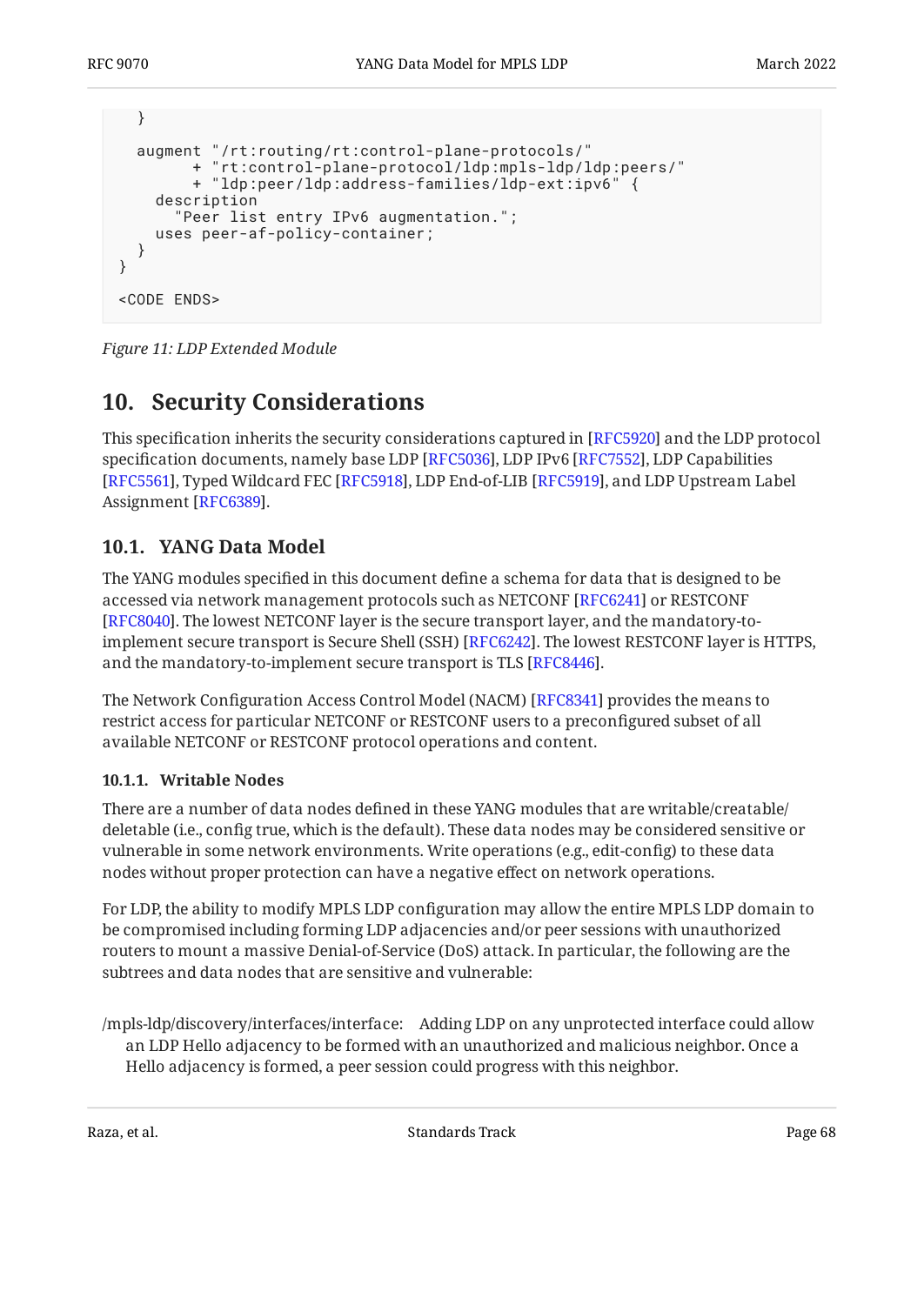/mpls-ldp/discovery/targeted/hello-accept: Allowing acceptance of targeted-hellos could open LDP to DoS attacks related to incoming targeted hellos from malicious sources.

/mpls-ldp/peers/authentication: Allowing a peer session establishment is typically controlled via LDP authentication where a proper and secure authentication password/key management is warranted.

<span id="page-68-0"></span>/mpls-ldp/peers/peer/authentication: Same as above.

#### **[10.1.2. Readable Nodes](#page-68-0)**

Some of the readable data nodes in these YANG modules may be considered sensitive or vulnerable in some network environments. It is thus important to control read access (e.g., via get, get-config, or notification) to these data nodes. These are the subtrees and data nodes and their sensitivity/vulnerability:

The exposure of LDP databases (such as Hello adjacencies, peers, address bindings, and FEC-Label bindings) beyond the scope of the LDP admin domain may be undesirable. The relevant subtrees and data nodes are as follows:

- /mpls-ldp/global/address-families/ipv4/bindings/address •
- /mpls-ldp/global/address-families/ipv6/bindings/address •
- /mpls-ldp/global/address-families/ipv4/bindings/fec-label •
- /mpls-ldp/global/address-families/ipv6/bindings/fec-label •
- /mpls-ldp/discovery/interfaces/interface/address-families/ipv4/hello-adjacencies •
- /mpls-ldp/discovery/interfaces/interface/address-families/ipv6/hello-adjacencies •
- /mpls-ldp/discovery/targeted/address-families/ipv4/hello-adjacencies •
- /mpls-ldp/discovery/targeted/address-families/ipv6/hello-adjacencies •
- /mpls-ldp/peers •

The configuration for LDP peer authentication is supported via the key-chain specification [[RFC8177\]](#page-71-1) or via direct specification of a key associated with a crypto algorithm (such as MD5). The relevant subtrees and data nodes are as follows:

- /mpls-ldp/peers/authentication •
- /mpls-ldp/peers/peer/authentication •

The actual authentication key data (whether locally specified or part of a key-chain) is sensitive and needs to be kept secret from unauthorized parties. For key-chain-based authentication, this model inherits the security considerations of [RFC8040] (that includes the considerations with respect to the local storage and handling of authentication keys). A similar procedure for storage and access to direct keys is warranted.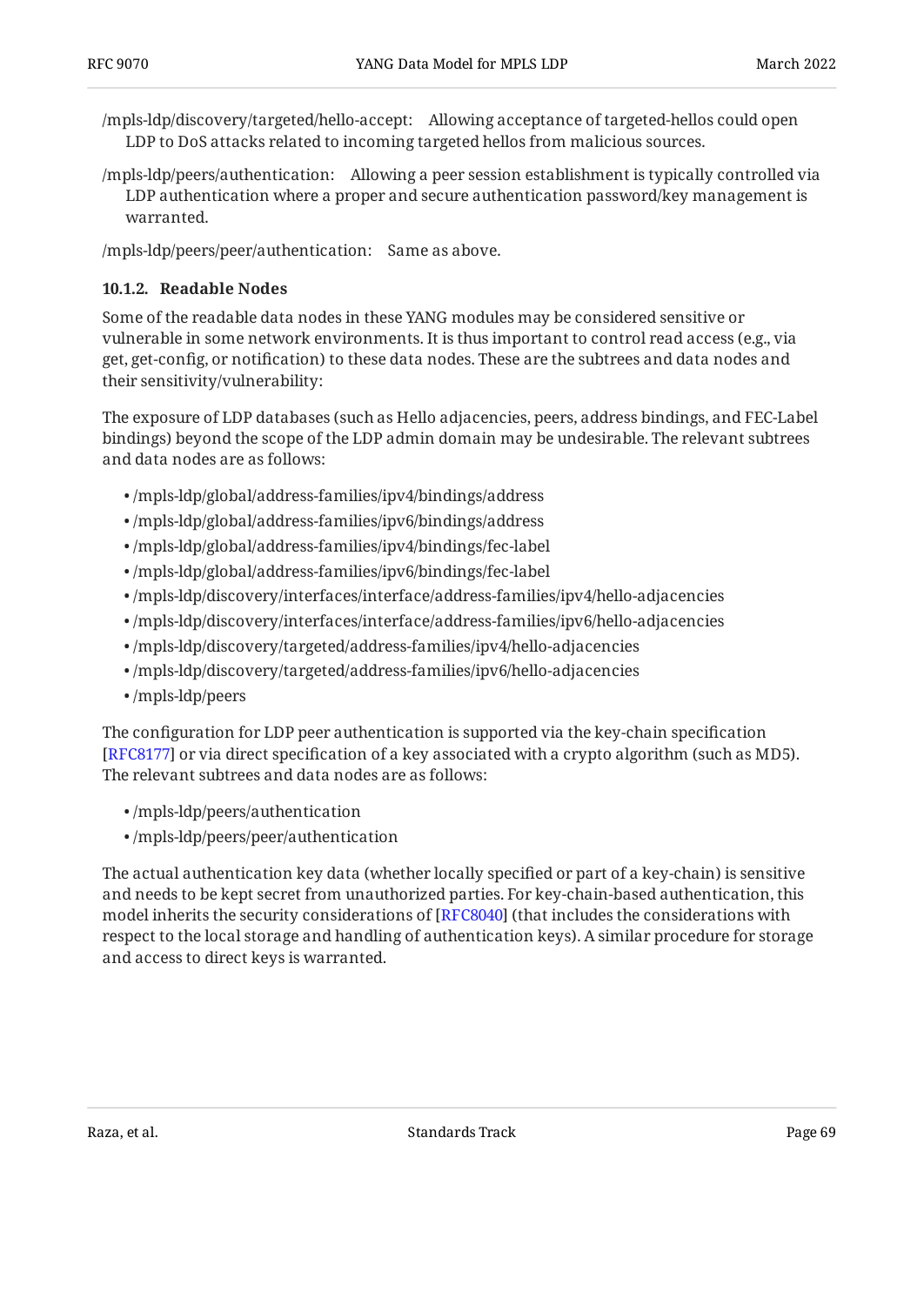#### <span id="page-69-0"></span>**[10.1.3. RPC Operations](#page-69-0)**

Some of the RPC operations in these YANG modules may be considered sensitive or vulnerable in some network environments. It is thus important to control access to these operations; otherwise, control plane flaps, network outages, and DoS attacks are possible. The RPC operations are:

- mpls-ldp-clear-peer •
- mpls-ldp-clear-hello-adjacency •

### <span id="page-69-1"></span>**[10.1.4.](#page-69-1) Notifi[cations](#page-69-1)**

The model describes several notifications. The implementations must rate-limit the generation of these notifications to avoid creating significant notification load and possible side effects on the system stability.

# <span id="page-69-2"></span>**[11. IANA Considerations](#page-69-2)**

Per this document, the following URIs have been registered in the IETF "XML Registry" [RFC3688]:

URI: urn:ietf:params:xml:ns:yang:ietf-mpls-ldp Registrant: The IESG XML: N/A

URI: urn:ietf:params:xml:ns:yang:ietf-mpls-ldp-extended Registrant: The IESG XML: N/A

Per this document, the following YANG modules have been registered in the "YANG Module Names" registry [[RFC6020\]](#page-70-10):

Name: ietf-mpls-ldp Namespace: urn:ietf:params:xml:ns:yang:ietf-mpls-ldp Prefix: ldp Reference: RFC 9070

Name: ietf-mpls-ldp-extended Namespace: urn:ietf:params:xml:ns:yang:ietf-mpls-ldp-extended Prefix: ldp-ext Reference: RFC 9070

## <span id="page-69-3"></span>**[12. Normative References](#page-69-3)**

**[RFC3478]**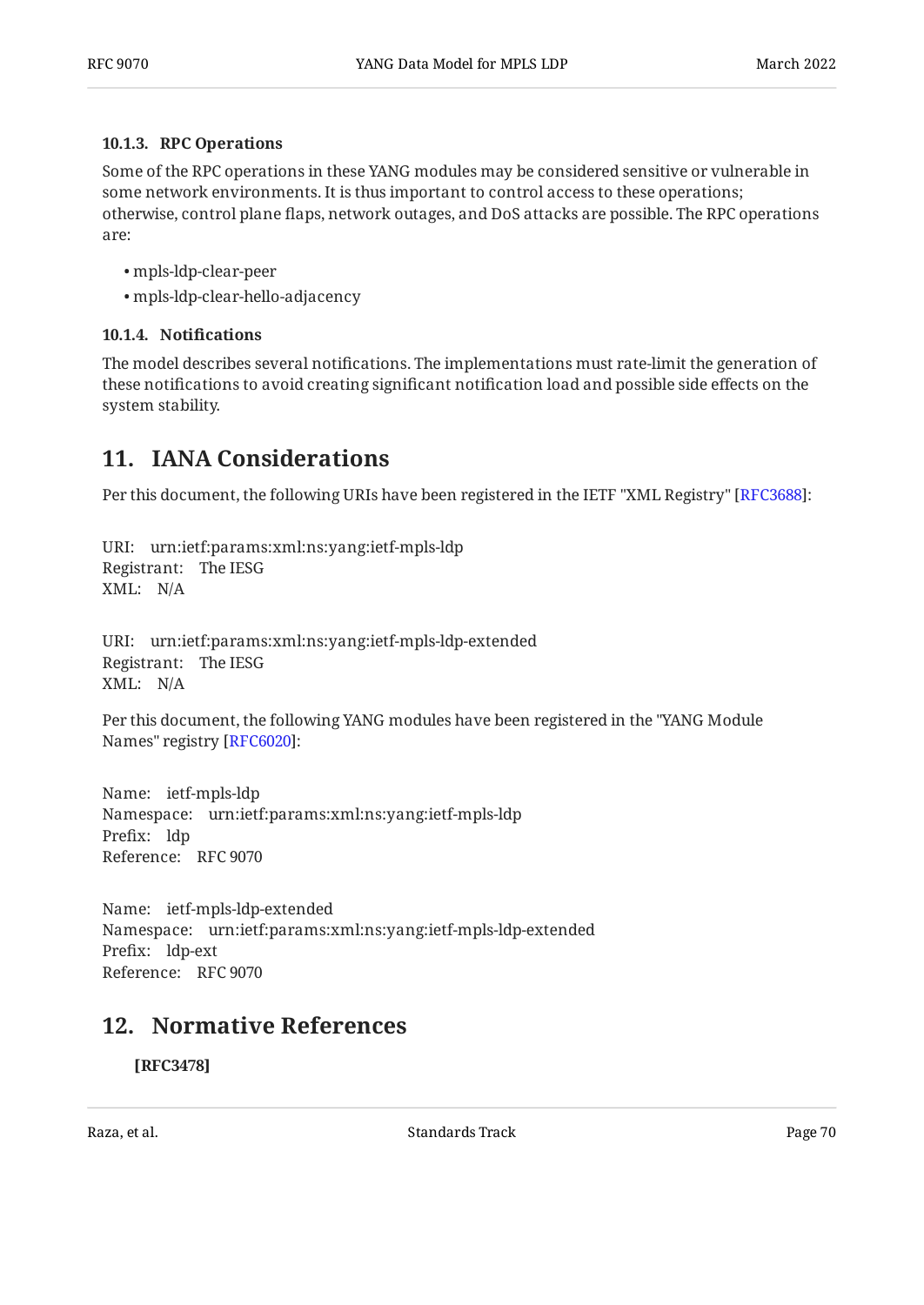Leelanivas, M., Rekhter, Y., and R. Aggarwal, "Graceful Restart Mechanism for Label Distribution Protocol", RFC 3478, DOI 10.17487/RFC3478, February 2003, . [<https://www.rfc-editor.org/info/rfc3478](https://www.rfc-editor.org/info/rfc3478)>

- <span id="page-70-9"></span>**[RFC3688]** Mealling, M., "The IETF XML Registry", BCP 81, RFC 3688, DOI 10.17487/RFC3688, January 2004, <https://www.rfc-editor.org/info/rfc3688>.
- <span id="page-70-0"></span>**[RFC5036]** Andersson, L., Ed., Minei, I., Ed., and B. Thomas, Ed., "LDP Specification", RFC 5036, DOI 10.17487/RFC5036, October 2007, <https://www.rfc-editor.org/info/rfc5036>.
- **[RFC5331]** Aggarwal, R., Rekhter, Y., and E. Rosen, "MPLS Upstream Label Assignment and Context-Specific Label Space", RFC 5331, DOI 10.17487/RFC5331, August 2008, . [<https://www.rfc-editor.org/info/rfc5331](https://www.rfc-editor.org/info/rfc5331)>
- [RFC5443] Jork, M., Atlas, A., and L. Fang, "LDP IGP Synchronization", RFC 5443, DOI 10.17487/RFC5443, March 2009, <https://www.rfc-editor.org/info/rfc5443>.
- <span id="page-70-3"></span>**[RFC5561]** Thomas, B., Raza, K., Aggarwal, S., Aggarwal, R., and JL. Le Roux, "LDP Capabilities", RFC 5561, DOI 10.17487/RFC5561, July 2009, [<https://www.rfc-](https://www.rfc-editor.org/info/rfc5561). [editor.org/info/rfc5561](https://www.rfc-editor.org/info/rfc5561)>
- <span id="page-70-4"></span>**[RFC5918]** Asati, R., Minei, I., and B. Thomas, "Label Distribution Protocol (LDP) 'Typed Wildcard' Forward Equivalence Class (FEC)", RFC 5918, DOI 10.17487/RFC5918, August 2010, <https://www.rfc-editor.org/info/rfc5918>.
- <span id="page-70-5"></span>**[RFC5919]** Asati, R., Mohapatra, P., Chen, E., and B. Thomas, "Signaling LDP Label Advertisement Completion", RFC 5919, DOI 10.17487/RFC5919, August 2010, . [<https://www.rfc-editor.org/info/rfc5919](https://www.rfc-editor.org/info/rfc5919)>
- <span id="page-70-2"></span>**[RFC5920]** Fang, L., Ed., "Security Framework for MPLS and GMPLS Networks", RFC 5920, DOI 10.17487/RFC5920, July 2010, <https://www.rfc-editor.org/info/rfc5920>.
- <span id="page-70-10"></span>**[RFC6020]** , Bjorklund, M., Ed. "YANG - A Data Modeling Language for the Network Configuration Protocol (NETCONF)", RFC 6020, DOI 10.17487/RFC6020, October 2010, <[https://www.rfc-editor.org/info/rfc6020>](https://www.rfc-editor.org/info/rfc6020).
- <span id="page-70-7"></span>**[RFC6241]** Enns, R., Ed., Bjorklund, M., Ed., Schoenwaelder, J., Ed., and A. Bierman, Ed., "Network Configuration Protocol (NETCONF)", RFC 6241, DOI 10.17487/RFC6241, June 2011, <[https://www.rfc-editor.org/info/rfc6241>](https://www.rfc-editor.org/info/rfc6241).
- <span id="page-70-8"></span>**[RFC6242]** Wasserman, M., "Using the NETCONF Protocol over Secure Shell (SSH)", RFC 6242, DOI 10.17487/RFC6242, June 2011, <https://www.rfc-editor.org/info/rfc6242>.
- <span id="page-70-6"></span>**[RFC6389]** Aggarwal, R. and JL. Le Roux, "MPLS Upstream Label Assignment for LDP", RFC 6389, DOI 10.17487/RFC6389, November 2011, [<https://www.rfc-editor.org/info/](https://www.rfc-editor.org/info/rfc6389) . [rfc6389](https://www.rfc-editor.org/info/rfc6389)>
- <span id="page-70-1"></span>**[RFC6991]** Schoenwaelder, J., Ed., "Common YANG Data Types", RFC 6991, DOI 10.17487/ RFC6991, July 2013, [<https://www.rfc-editor.org/info/rfc6991>](https://www.rfc-editor.org/info/rfc6991).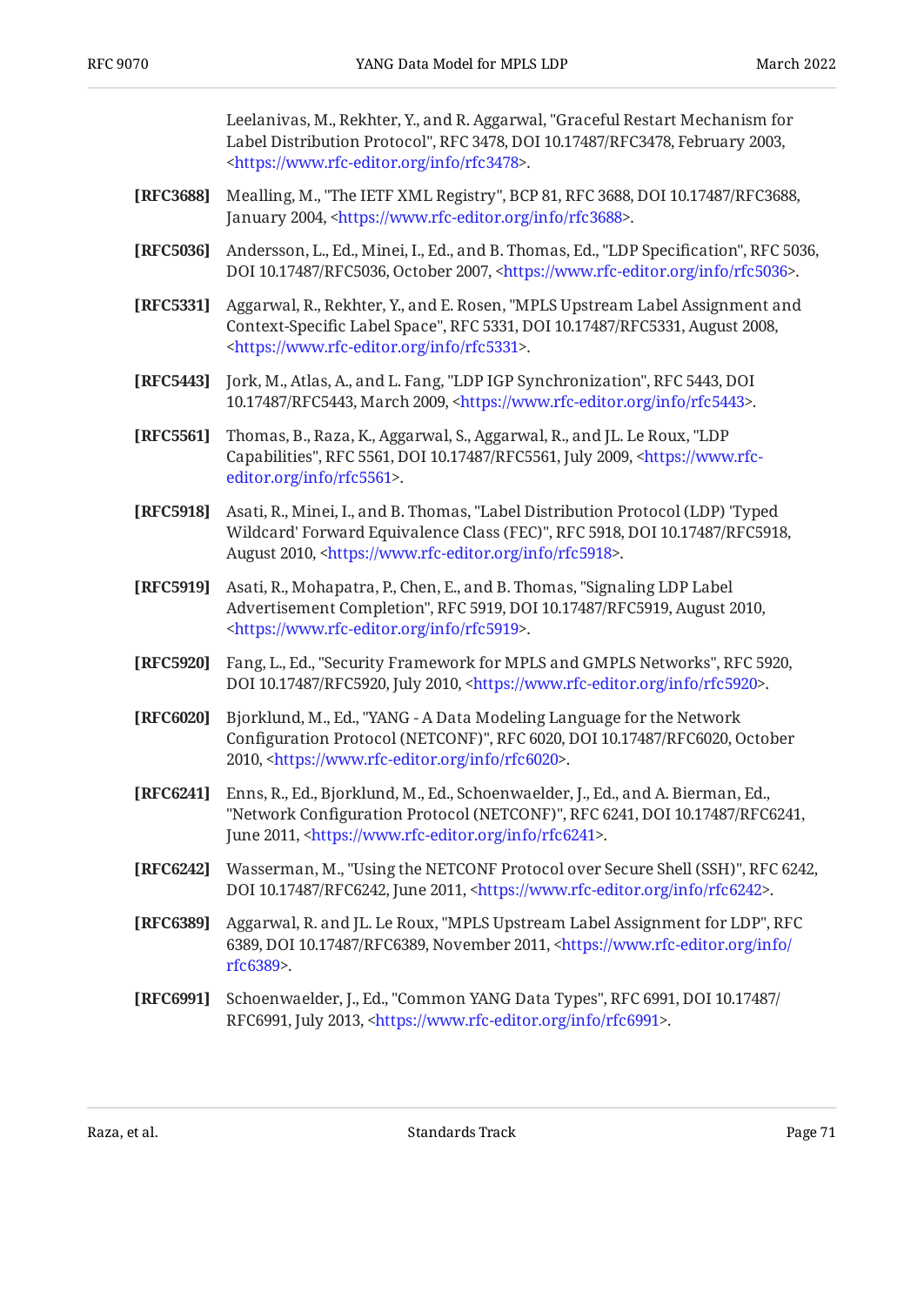<span id="page-71-7"></span><span id="page-71-5"></span><span id="page-71-4"></span><span id="page-71-2"></span><span id="page-71-1"></span>

| [RFC7552] | Asati, R., Pignataro, C., Raza, K., Manral, V., and R. Papneja, "Updates to LDP for<br>IPv6", RFC 7552, DOI 10.17487/RFC7552, June 2015, <https: <br="" www.rfc-editor.org="">info/rfc7552&gt;.</https:>                                   |
|-----------|--------------------------------------------------------------------------------------------------------------------------------------------------------------------------------------------------------------------------------------------|
| [RFC7950] | Bjorklund, M., Ed., "The YANG 1.1 Data Modeling Language", RFC 7950, DOI<br>10.17487/RFC7950, August 2016, <https: info="" rfc7950="" www.rfc-editor.org="">.</https:>                                                                     |
| [RFC8040] | Bierman, A., Bjorklund, M., and K. Watsen, "RESTCONF Protocol", RFC 8040, DOI<br>10.17487/RFC8040, January 2017, <https: info="" rfc8040="" www.rfc-editor.org="">.</https:>                                                               |
| [RFC8177] | Lindem, A., Ed., Qu, Y., Yeung, D., Chen, I., and J. Zhang, "YANG Data Model for Key<br>Chains", RFC 8177, DOI 10.17487/RFC8177, June 2017, <https: <br="" www.rfc-editor.org="">info/rfc8177&gt;.</https:>                                |
| [RFC8294] | Liu, X., Qu, Y., Lindem, A., Hopps, C., and L. Berger, "Common YANG Data Types for<br>the Routing Area", RFC 8294, DOI 10.17487/RFC8294, December 2017, <https: <br="">www.rfc-editor.org/info/rfc8294&gt;.</https:>                       |
| [RFC8341] | Bierman, A. and M. Bjorklund, "Network Configuration Access Control Model",<br>STD 91, RFC 8341, DOI 10.17487/RFC8341, March 2018, <https: <br="" www.rfc-editor.org="">info/rfc8341&gt;.</https:>                                         |
| [RFC8342] | Bjorklund, M., Schoenwaelder, J., Shafer, P., Watsen, K., and R. Wilton, "Network<br>Management Datastore Architecture (NMDA)", RFC 8342, DOI 10.17487/RFC8342,<br>March 2018, <https: info="" rfc8342="" www.rfc-editor.org="">.</https:> |
| [RFC8343] | Bjorklund, M., "A YANG Data Model for Interface Management", RFC 8343, DOI<br>10.17487/RFC8343, March 2018, <https: info="" rfc8343="" www.rfc-editor.org="">.</https:>                                                                    |
| [RFC8344] | Bjorklund, M., "A YANG Data Model for IP Management", RFC 8344, DOI 10.17487/<br>RFC8344, March 2018, <https: info="" rfc8344="" www.rfc-editor.org="">.</https:>                                                                          |
| [RFC8349] | Lhotka, L., Lindem, A., and Y. Qu, "A YANG Data Model for Routing Management<br>(NMDA Version)", RFC 8349, DOI 10.17487/RFC8349, March 2018, <https: www.rfc-<br="">editor.org/info/rfc8349&gt;.</https:>                                  |
| [RFC8407] | Bierman, A., "Guidelines for Authors and Reviewers of Documents Containing<br>YANG Data Models", BCP 216, RFC 8407, DOI 10.17487/RFC8407, October 2018,<br><https: info="" rfc8407="" www.rfc-editor.org="">.</https:>                     |
| [RFC8446] | Rescorla, E., "The Transport Layer Security (TLS) Protocol Version 1.3", RFC 8446,<br>DOI 10.17487/RFC8446, August 2018, <https: info="" rfc8446="" www.rfc-editor.org="">.</https:>                                                       |
| [RFC8529] | Berger, L., Hopps, C., Lindem, A., Bogdanovic, D., and X. Liu, "YANG Data Model for<br>Network Instances", RFC 8529, DOI 10.17487/RFC8529, March 2019, <https: <br="">www.rfc-editor.org/info/rfc8529&gt;.</https:>                        |
| [RFC9067] | Qu, Y., Tantsura, J., Lindem, A., and X. Liu, "A YANG Data Model for Routing<br>Policy", RFC 9067, DOI 10.17487/RFC9067, October 2021, <https: www.rfc-<br="">editor.org/info/rfc9067&gt;.</https:>                                        |

<span id="page-71-6"></span><span id="page-71-3"></span><span id="page-71-0"></span>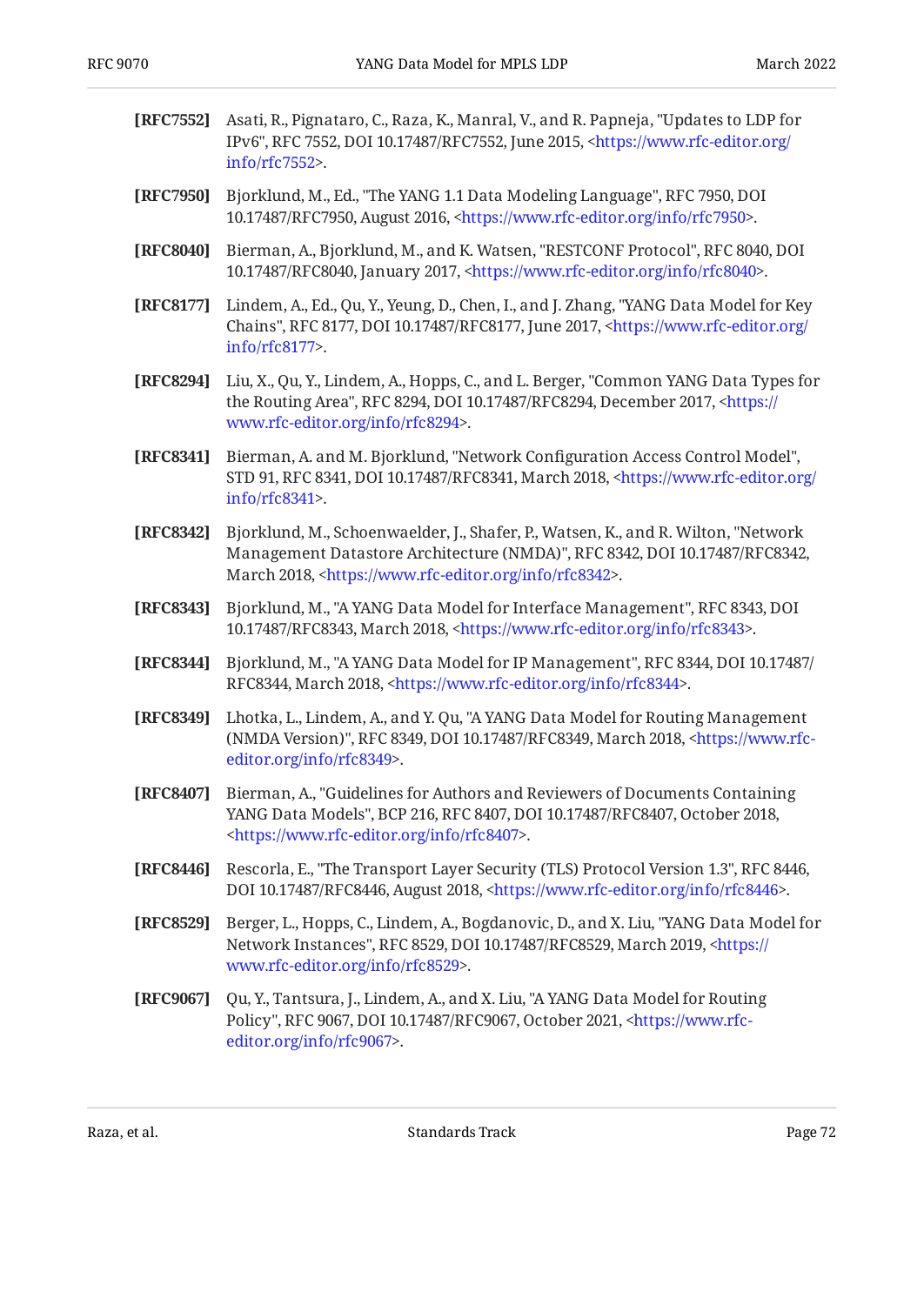### <span id="page-72-0"></span>**[13. Informative References](#page-72-0)**

- [MPLS-MLDP-YANG] Raza, K., Ed., Liu, X., Esale, S., Andersson, L., Tantsura, J., and S. Krishnaswamy, "YANG Data Model for MPLS mLDP", Work in Progress, InternetDraft, draft-ietf-mpls-mldp-yang-10, 11 November 2021, <[https://](https://datatracker.ietf.org/doc/html/draft-ietf-mpls-mldp-yang-10) . [datatracker.ietf.org/doc/html/draft-ietf-mpls-mldp-yang-10>](https://datatracker.ietf.org/doc/html/draft-ietf-mpls-mldp-yang-10)
	- **[RFC4364]** Rosen, E. and Y. Rekhter, "BGP/MPLS IP Virtual Private Networks (VPNs)", RFC 4364, DOI 10.17487/RFC4364, February 2006, [<https://www.rfc-editor.org/info/](https://www.rfc-editor.org/info/rfc4364) . [rfc4364](https://www.rfc-editor.org/info/rfc4364)>
	- **[RFC7307]** Zhao, Q., Raza, K., Zhou, C., Fang, L., Li, L., and D. King, "LDP Extensions for Multi-Topology", RFC 7307, DOI 10.17487/RFC7307, July 2014, <<del>https://www.rf</del>c-. [editor.org/info/rfc7307](https://www.rfc-editor.org/info/rfc7307)>
	- **[RFC7951]** Lhotka, L., "JSON Encoding of Data Modeled with YANG", RFC 7951, DOI 10.17487/ RFC7951, August 2016, <https://www.rfc-editor.org/info/rfc7951>.
	- **[RFC8340]** Bjorklund, M. and L. Berger, Ed., "YANG Tree Diagrams", BCP 215, RFC 8340, DOI 10.17487/RFC8340, March 2018, <https://www.rfc-editor.org/info/rfc8340>.

# <span id="page-72-2"></span><span id="page-72-1"></span>**[Appendix A. Data Tree Example](#page-72-1)**

This section contains an example of an instance data tree in the JSON encoding [RFC7951], containing both configuration and state data.

<span id="page-72-3"></span>

*[Figure 12: Example Topology](#page-72-3)* 

<span id="page-72-4"></span>The configuration instance data tree for Router 203.0.113.1 in [Figure 12](#page-72-3) could be as follows: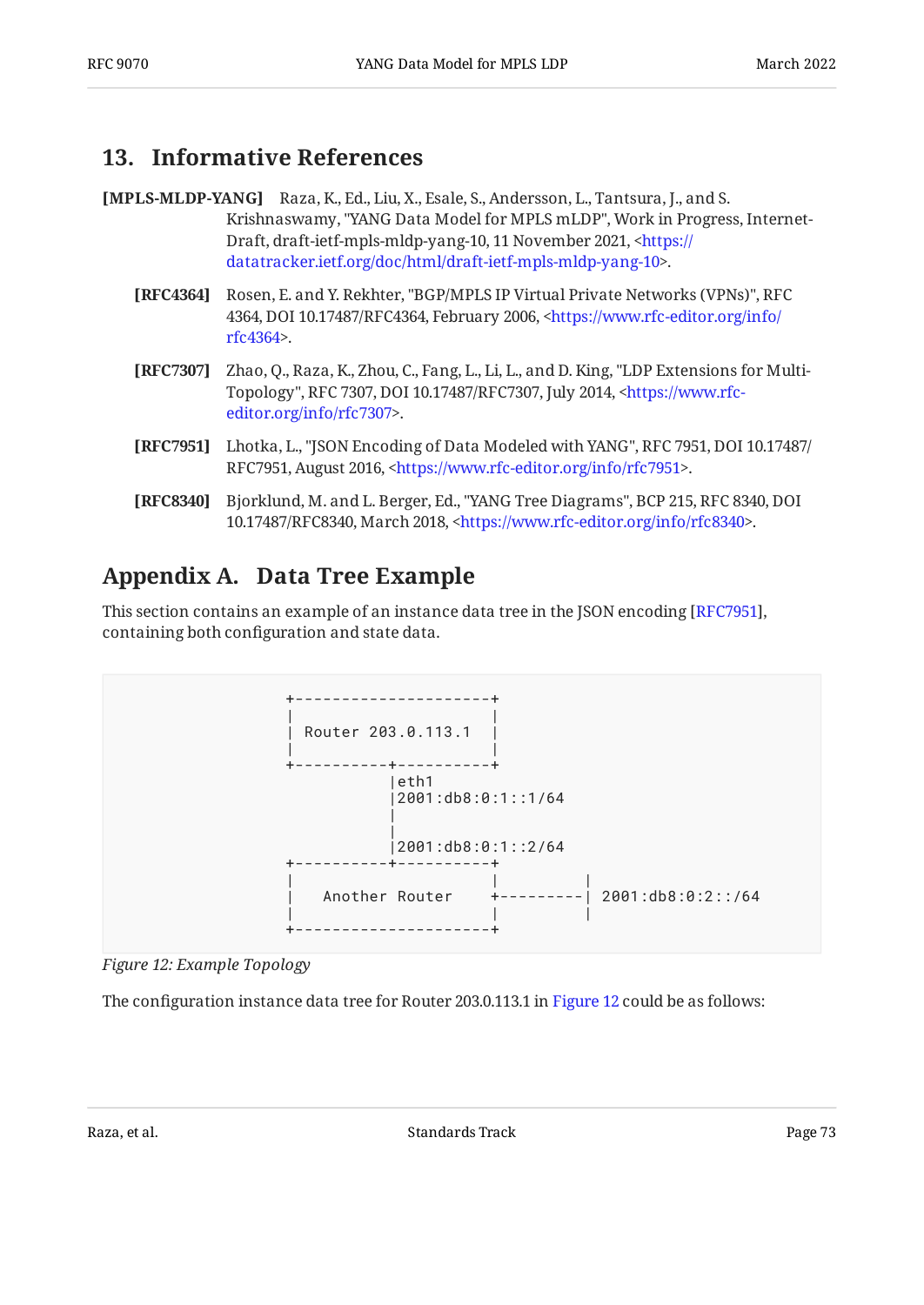```
{
  "ietf-interfaces:interfaces": {
    "interface": [
     {
 "name": "eth1",
 "description": "An interface with LDP enabled.",
 "type": "iana-if-type:ethernetCsmacd",
 "ietf-ip:ipv6": {
        "address": [
\{ "ip": "2001:db8:0:1::1",
          "prefix-length": 64
 }
        ],
        "forwarding": true
      }
     }
   ]
  },
 "ietf-routing:routing": {
 "router-id": "203.0.113.1",
 "control-plane-protocols": {
      "control-plane-protocol": [
       {
 "type": "ietf-mpls-ldp:mpls-ldp",
 "name": "ldp-1",
        "ietf-mpls-ldp:mpls-ldp": {
          "global": {
            "address-families": {
             "ietf-mpls-ldp-extended:ipv6": {
               "enabled": true,
               "transport-address": "2001:db8:0:1::1"
 }
 }
 },
 "discovery": {
 "interfaces": {
 "interface": [
\{ "name": "eth1",
                "address-families": {
                 'ietf-mpls-ldp-extended:ipv6": {<br>"enabled": true
 "enabled": true
 }
 }
 }
 ]
 }
 }
 }
 }
 ]
 }
 }
}
```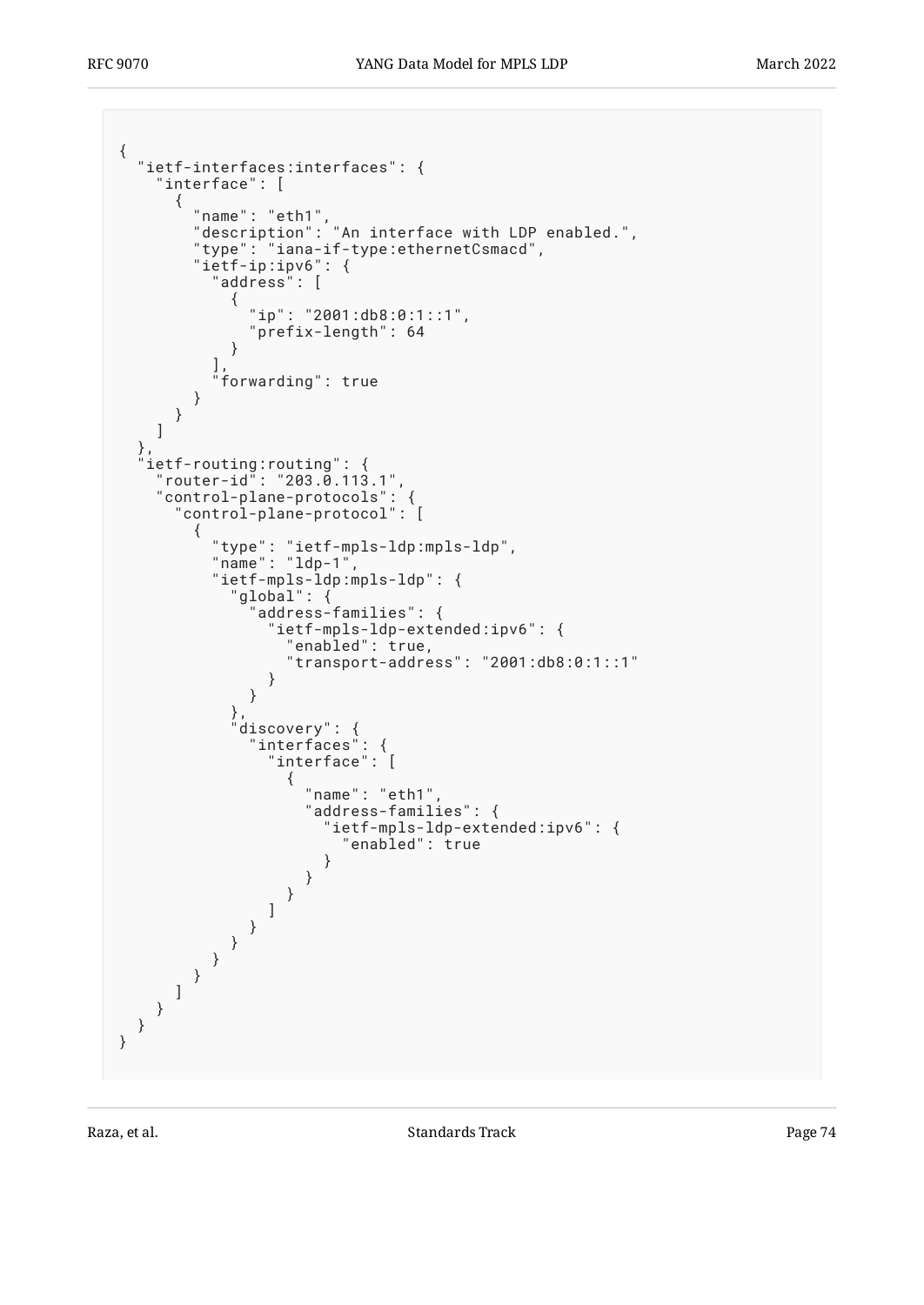*[Figure 13:](#page-73-0) Example Confi[guration Data in JSON](#page-72-4)* 

<span id="page-74-0"></span>The corresponding operational state data for Router 203.0.113.1 could be as follows: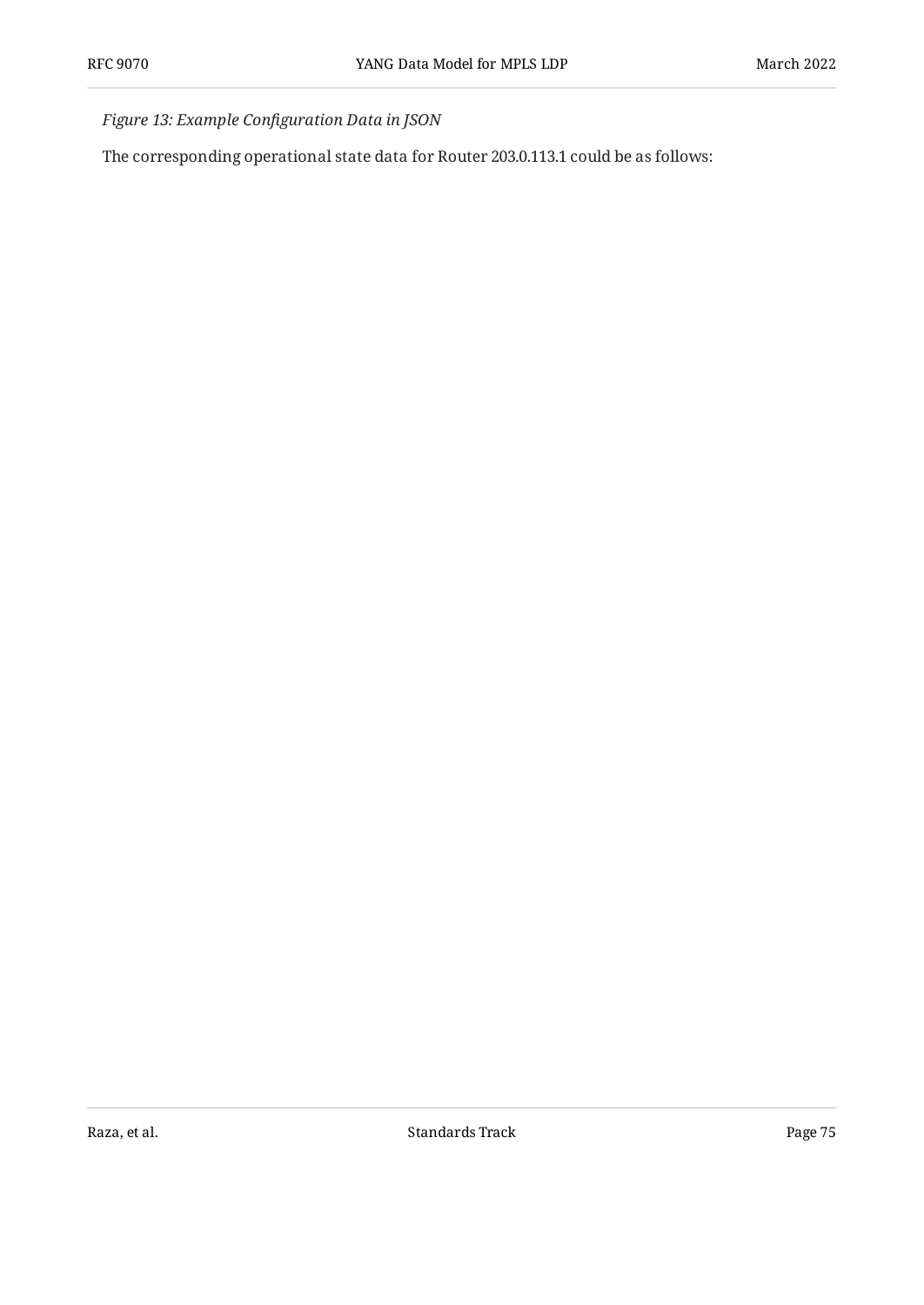```
{
 "ietf-interfaces:interfaces": {
 "interface": [
     {
 "name": "eth1",
 "description": "An interface with LDP enabled.",
 "type": "iana-if-type:ethernetCsmacd",
 "phys-address": "00:00:5e:00:53:01",
 "oper-status": "up",
 "statistics": {
         "discontinuity-time": "2018-09-10T15:16:27-05:00"
\},
 "ietf-ip:ipv6": {
 "forwarding": true,
 "mtu": 1500,
        "mtu": 1500,<br>"address": [
\{ "ip": "2001:db8:0:1::1",
            "prefix-length": 64,
 "origin": "static",
 "status": "preferred"
          },
\{ "ip": "fe80::200:5eff:fe00:5301",
            "prefix-length": 64,
 "origin": "link-layer",
 "status": "preferred"
 }
\qquad \qquad "neighbor": [
\{ "ip": "2001:db8:0:1::2",
 "link-layer-address": "00:00:5e:00:53:02",
 "origin": "dynamic",
 "is-router": [null],
 "state": "reachable"
          },
\{ "ip": "fe80::200:5eff:fe00:5302",
            "link-layer-address": "00:00:5e:00:53:02",
            "origin": "dynamic",
 "is-router": [null],
 "state": "reachable"
 }
        ]
       }
     }
    ]
 },
  'ietf-routing:routing": {
 "router-id": "203.0.113.1",
 "interfaces": {
 "interface": [
       "eth1"
     ]
 },
    "control-plane-protocols": {
```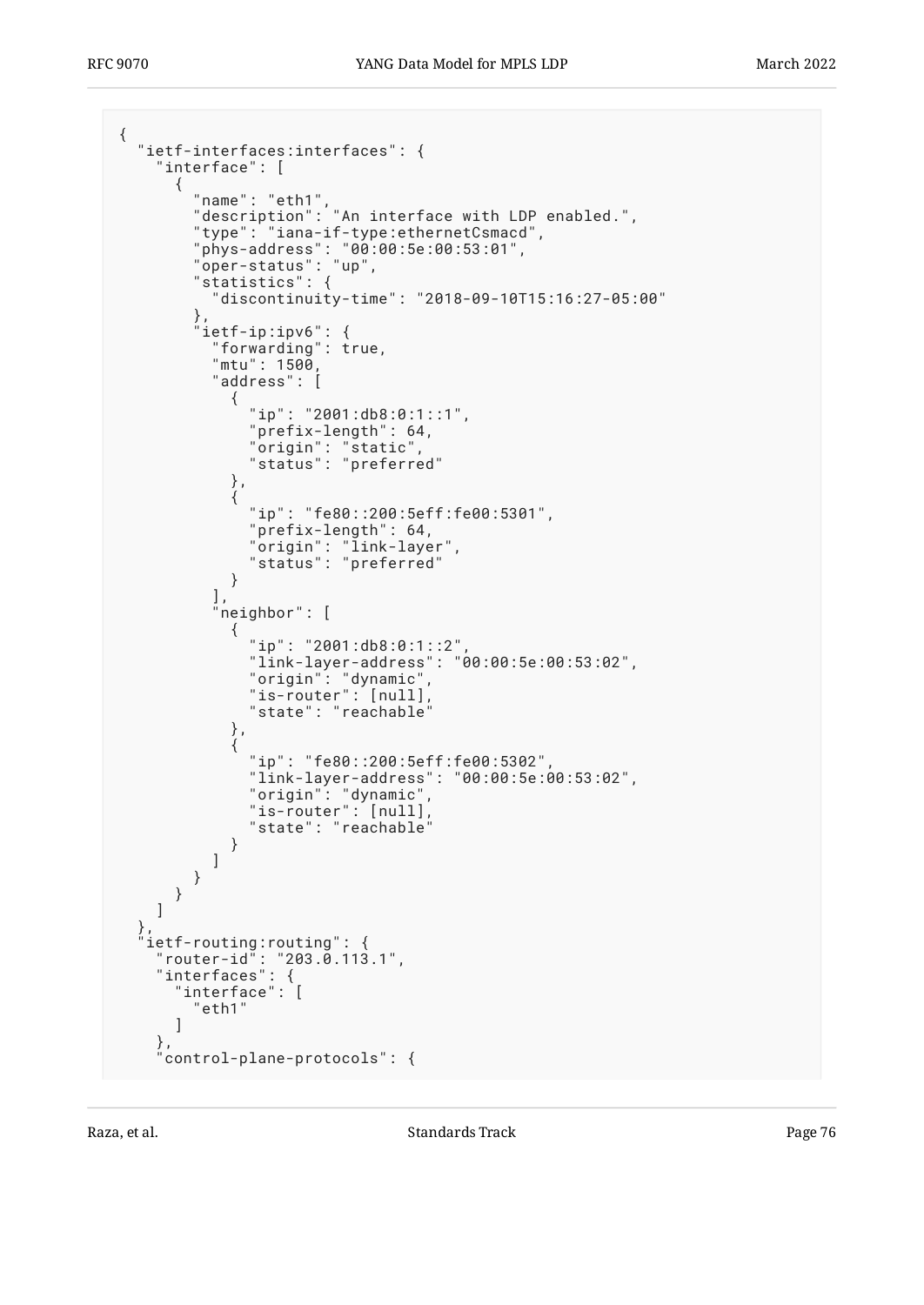```
 "control-plane-protocol": [
\{ "type": "ietf-mpls-ldp:mpls-ldp",
 "name": "ldp-1",
       "ietf-mpls-ldp:mpls-ldp": {
         "global": {
          "address-families": {
           "ietf-mpls-ldp-extended:ipv6": {
             "enabled": true,
             "transport-address": "2001:db8:0:1::1"
 }
 }
 },
 "discovery": {
 "interfaces": {
 "interface": [
\{ "name": "eth1",
              "address-families": {
 "ietf-mpls-ldp-extended:ipv6": {
 "enabled": true,
                 "hello-adjacencies": {
                  "hello-adjacency": [
\{ "adjacent-address":
                     "fe80::200:5eff:fe00:5302",
                     "flag": ["adjacency-flag-active"],
                     "hello-holdtime": {
 "adjacent": 15,
 "negotiated": 15,
                      "remaining": 9
\},
                     "next-hello": 3,
                     "statistics": {
                      "discontinuity-time":
                      "2018-09-10T15:16:27-05:00"
\},
                     "peer": {
                      "lsr-id": "203.0.113.2",
                     "label-space-id": 0
 }
 }
) and the contract of the contract \mathbb{I} }
 }
 }
 }
 ]
 }
 },
 "peers": {
 "peer": [
\{ "lsr-id": "203.0.113.2",
             "label-space-id": 0,
             "label-advertisement-mode": {
 "local": "downstream-unsolicited",
 "peer": "downstream-unsolicited",
```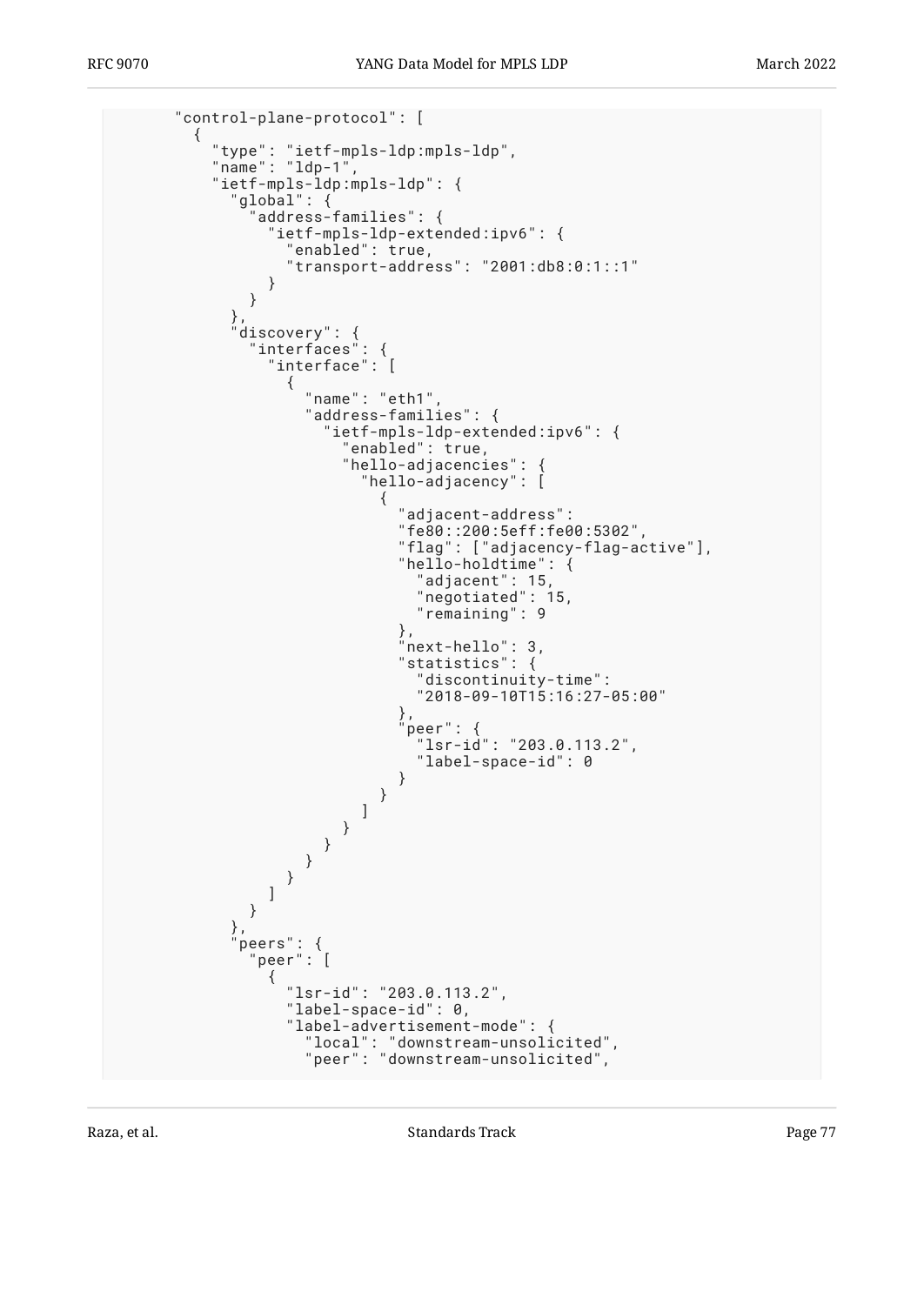

<span id="page-77-0"></span>*[Figure 14:](#page-75-0) [Example Operational Data in JSON](#page-74-0)* 

## **[Acknowledgments](#page-77-0)**

The authors would like to acknowledge Eddie Chami, Nagendra Kumar, Mannan Venkatesan, and Pavan Beeram for their contribution to this document.

<span id="page-77-1"></span>We also acknowledge Ladislav Lhotka, Jan Lindblad, Tom Petch, Yingzhen Qu, and Benjamin Kaduk for their detailed review of the model during WG and IESG processes.

## **[Contributors](#page-77-1)**

**Danial Johari** Cisco Systems Email: [dajohari@cisco.com](mailto:dajohari@cisco.com)

**Loa Andersson** Huawei Technologies Email: loa@pi.nu